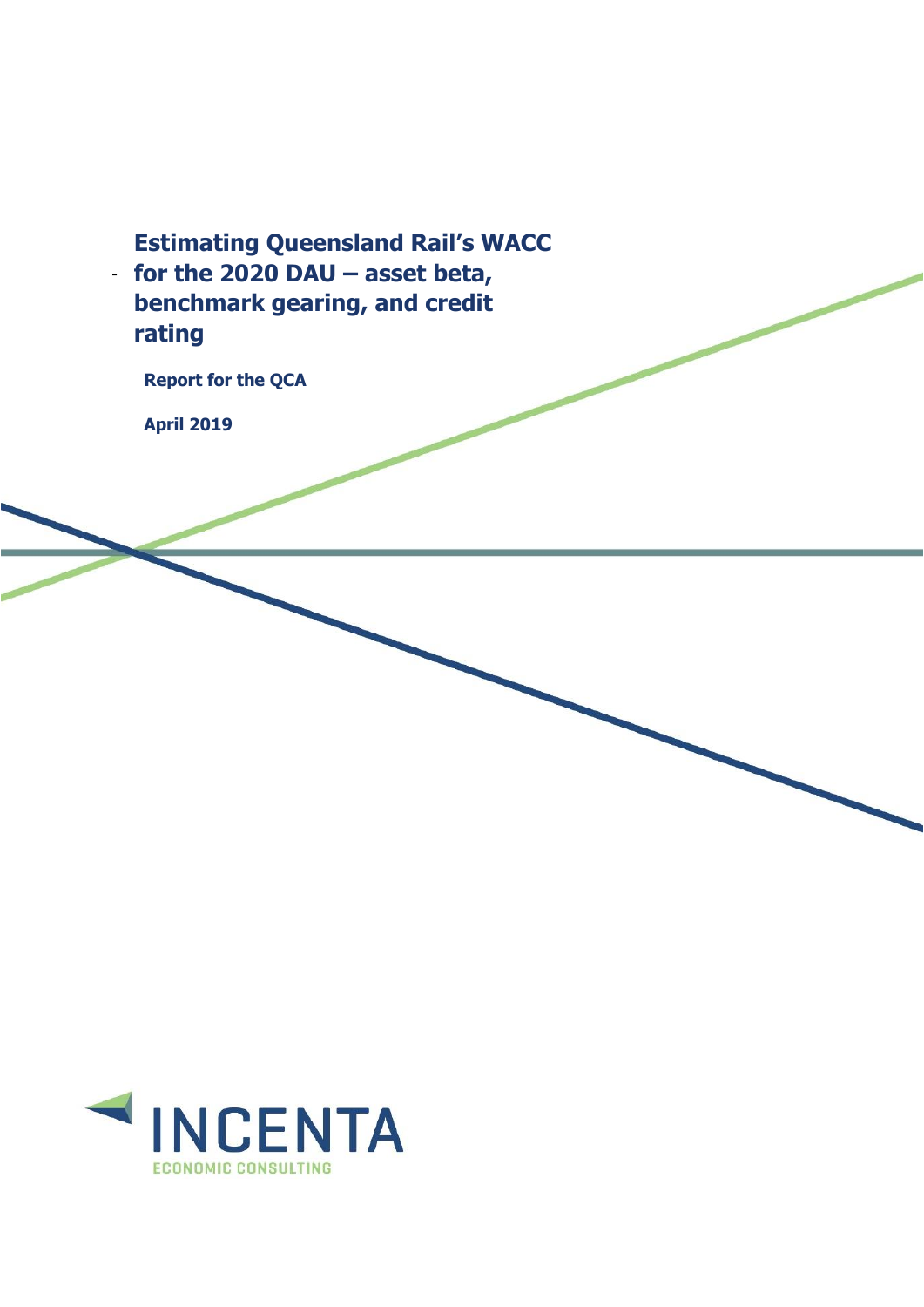

# **Table of Contents**

| 1. |       |  |  |
|----|-------|--|--|
|    | 1.1   |  |  |
|    | 1.2   |  |  |
|    | 1.3   |  |  |
|    | 1.3.1 |  |  |
|    | 1.3.2 |  |  |
|    | 1.3.3 |  |  |
|    | 1.4   |  |  |
|    | 1.4.1 |  |  |
|    | 1.4.2 |  |  |
|    | 1.4.3 |  |  |
|    | 1.4.4 |  |  |
|    | 1.4.5 |  |  |
|    | 1.5   |  |  |
|    | 1.6   |  |  |
| 2. |       |  |  |
|    | 2.1   |  |  |
|    | 2.2   |  |  |
|    | 2.2.1 |  |  |
|    | 2.2.2 |  |  |
|    | 2.2.3 |  |  |
|    | 2.2.4 |  |  |
|    | 2.2.5 |  |  |
|    | 2.2.6 |  |  |
|    | 2.2.7 |  |  |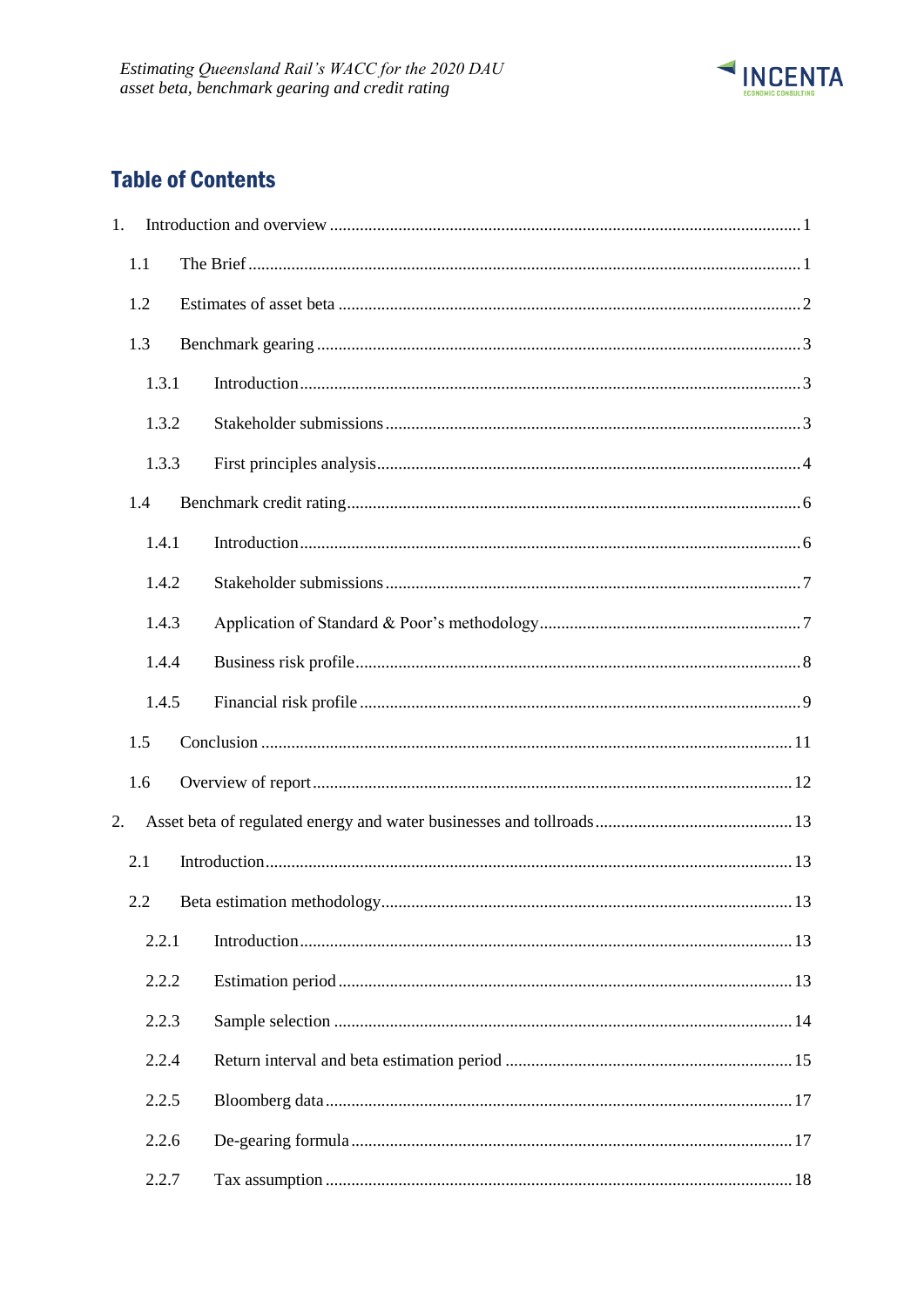

|    | 2.3   |  |
|----|-------|--|
|    | 2.3.1 |  |
|    | 2.3.2 |  |
|    | 2.3.3 |  |
|    | 2.4   |  |
| 3. |       |  |
|    | 3.1   |  |
|    | 3.2   |  |
|    | 3.3   |  |
|    | 3.3.1 |  |
|    | 3.3.2 |  |
|    | 3.3.3 |  |
|    | 3.4   |  |
|    | 3.4.1 |  |
|    | 3.4.2 |  |
|    | 3.4.3 |  |
|    | 3.4.4 |  |
|    | 3.5   |  |
| 4. |       |  |
|    | 4.1   |  |
|    | 4.2   |  |
|    | 4.3   |  |
|    | 4.4   |  |
|    | 4.5   |  |
|    | 4.5.1 |  |
|    | 4.5.2 |  |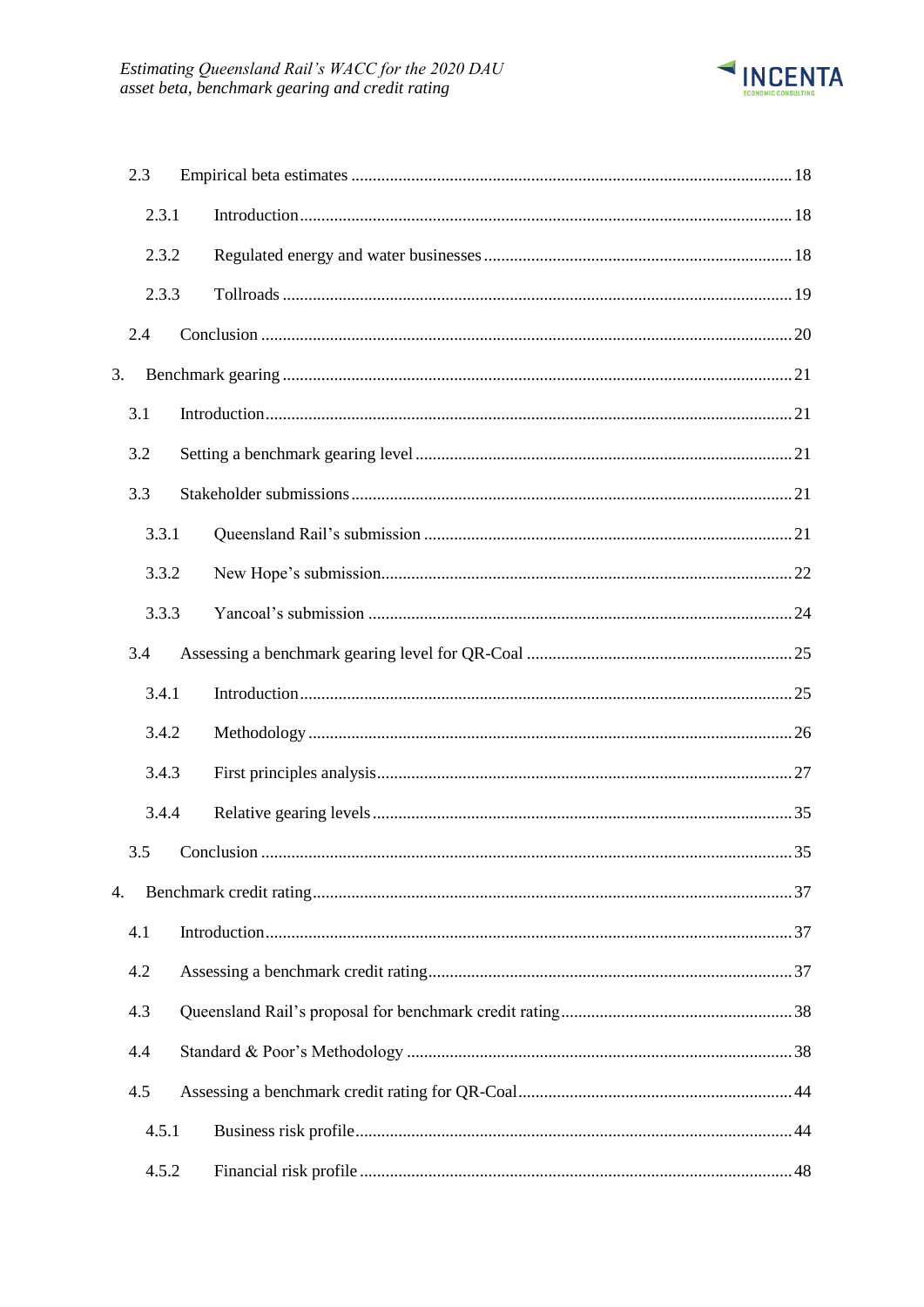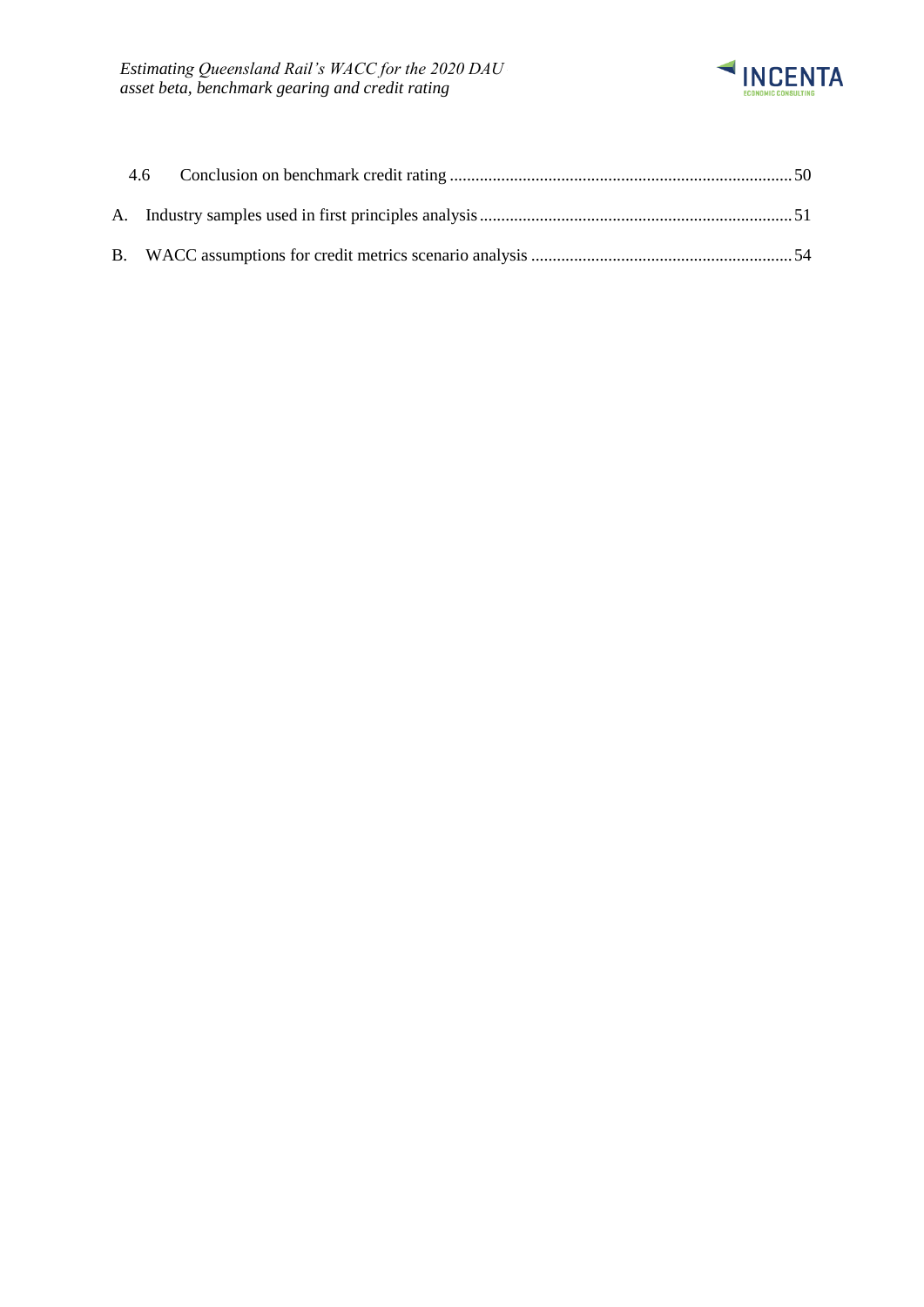

# <span id="page-4-0"></span>1. Introduction and overview

## <span id="page-4-1"></span>1.1 The Brief

The Queensland Competition Authority (QCA) engaged Incenta Economic Consulting (Incenta) to assist it in estimating Queensland Rail's (QR) Weighted Average Cost of Capital (WACC) for the 2020 Draft Access Undertaking (DAU). Queensland Rail (QR) submitted a DAU on 14 August 2018 for the regulatory period beginning 1 July 2020 (2020 DAU, or 'the regulatory period'), which the QCA is now considering under Part 5 of the QCA Act. This sets out the non-price and price-related terms and conditions for access to the declared service (i.e. QR's below-rail network).

QR is a statutory authority, operating through the wholly owned subsidiary Queensland Rail Limited. It is a below-rail railway operator owning more than 6600 km of track in Queensland, which services the passenger, tourism, resources and freight customer markets. In addition to the West Moreton system, its regional network covers the Mount Isa, North Coast, Western, South Western and Central Western lines. We use the term "QR-Coal" to refer to Queensland Rail's assets in the West Moreton system, which comprise a 314 kilometre below-rail single line connecting thermal coal mines in the Surat Basin to the Port of Brisbane.

The QCA's Draft Terms of Reference states that its aim is to determine whether it is appropriate for it to approve the indicative post-tax vanilla weighted average cost of capital (WACC) range and associated values for key parameters proposed by QR to derive coal tariffs on the West Moreton (QR-Coal) system for the five-year period proposed for the 2020 DAU. The QCA has engaged Incenta to assist in the assessment of Queensland Rail's 2020 DAU WACC proposal, its supporting documentation and stakeholders' submissions, and to provide advice on several WACC parameters.

The three key matters required to be addressed in this report are:<sup>1</sup>

### • Estimate the asset beta of regulated energy and water businesses and tollroads

Given the findings of the QCA's first principles analysis, estimate the asset betas of regulated energy and water businesses and tollroads.

### • Benchmark capital structure:

Assess an appropriate benchmark capital structure for QR-Coal, considering the total risk (systematic and non-systematic) facing West Moreton coal traffic, in comparison to the risks of other relevant businesses in Australia and other jurisdictions (as appropriate), and the extent to which the regulatory arrangements (e.g., treatment of the regulatory asset base) affect total risk.

• Benchmark credit rating

Determine a benchmark credit rating for QR-Coal's business providing below-rail access to coal traffic on the West Moreton system. It should be consistent with the respective benchmark capital

-

<sup>1</sup> QCA (25 October, 2018), *Draft Terms of Reference – 25/10/2018, Project: Estimating Queensland Rail's WACC for the 2020 DAU,* p.2.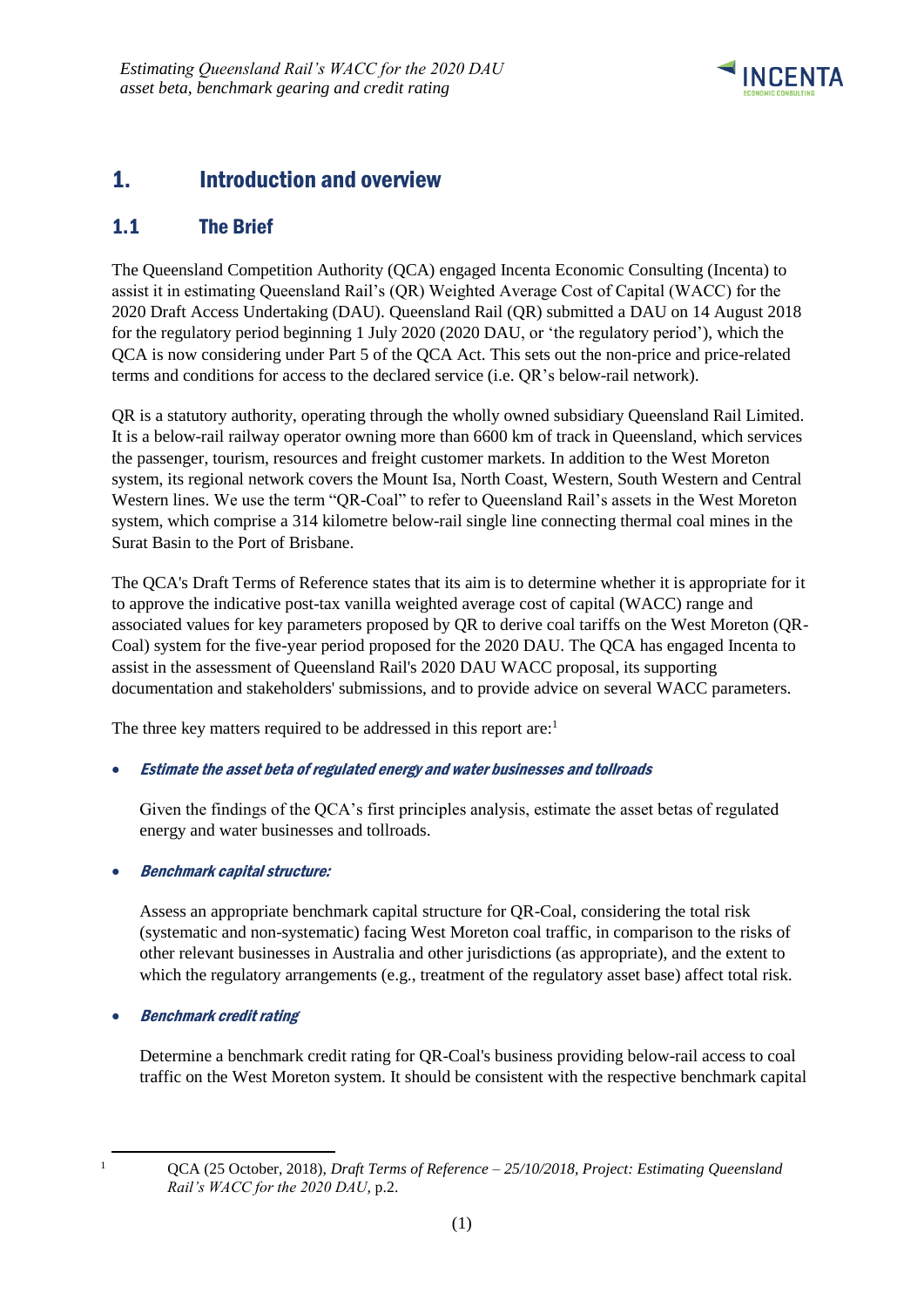

structure, taking into account comparator firms, appropriate adjustments for the impact on risk of the regulatory arrangements and other relevant evidence.

We note that QR-Coal has only two customers, New Hope Group (New Hope) and Yancoal, compared with Aurizon Network's more than 40 customers. At the time of writing this report New Hope's proposed New Acland mine development has not been approved. Together with Yancoal's 2.1 mtpa would result in the full utilisation of QR-Coal's approximately 9 mtpa capacity. For the purposes of this report we have assumed that this uncertainty has been resolved, that New Hope proceeds with its development, and has take-or-pay contracts covering the vast majority of its component of the capacity.

# <span id="page-5-0"></span>1.2 Estimates of asset beta

In this section we provide estimates of the asset betas of regulated energy and water businesses, and tollroads.

We estimated beta by applying the QCA's Conine formula assumptions to raw betas that were obtained from Bloomberg. We estimated betas using the average of weekly and monthly return intervals over rolling periods of 5 years and 10 years up to 31 December, 2018. Consistent with our previous analysis we have had regard to the 10-year estimates as we consider these to be the best indicators of long-term asset beta. We have also reported 5-year beta estimates for completeness. Frontier Economics (Frontier, adviser to QR-Coal) proposed samples of 8 tollroads and 78 regulated energy and water businesses that drew heavily on samples that we have used for those sectors in previous engagements for the QCA. Compared to the samples that Frontier applied in its advice for QR-Coal, we removed one tollroad (Vinci) on grounds that it has material non-tollroad activities and 6 regulated energy businesses that have been the subject of merger or take-over activity.

The results for regulated energy and water businesses are shown in Table ES.1 below. They show that both the 10-year and 5-year estimate of asset beta has been gradually reducing since 2013, with the 10-year estimate falling from 0.42 to a current level of 0.37-0.38 (median-average). Five-year estimates have fallen at a slightly faster rate and are now in the region of 0.33-0.34.

|                    |              |         | 2013 | 2014 | 2015 | 2016 | 2017 | 2018 |
|--------------------|--------------|---------|------|------|------|------|------|------|
|                    | 10 year beta | Average | 0.42 | 0.42 | 0.41 | 0.41 | 0.40 | 0.38 |
| Average of Monthly |              | Median  | 0.42 | 0.42 | 0.41 | 0.40 | 0.40 | 0.37 |
| and Weekly data    | 5 year beta  | Average | 0.41 | 0.41 | 0.39 | 0.39 | 0.38 | 0.34 |
|                    |              | Median  | 0.40 | 0.40 | 0.38 | 0.37 | 0.37 | 0.33 |

**Table ES.1: Asset beta estimates – regulated energy and water (10-year average of monthly and weekly data)**

### *Source: Bloomberg and Incenta analysis*

The results for tollroads are displayed in Table ES.2. We find that both the average and median of estimates of asset beta have ranged between 0.48 and 0.52 for the entire period, and both the average and median estimates are currently 0.51.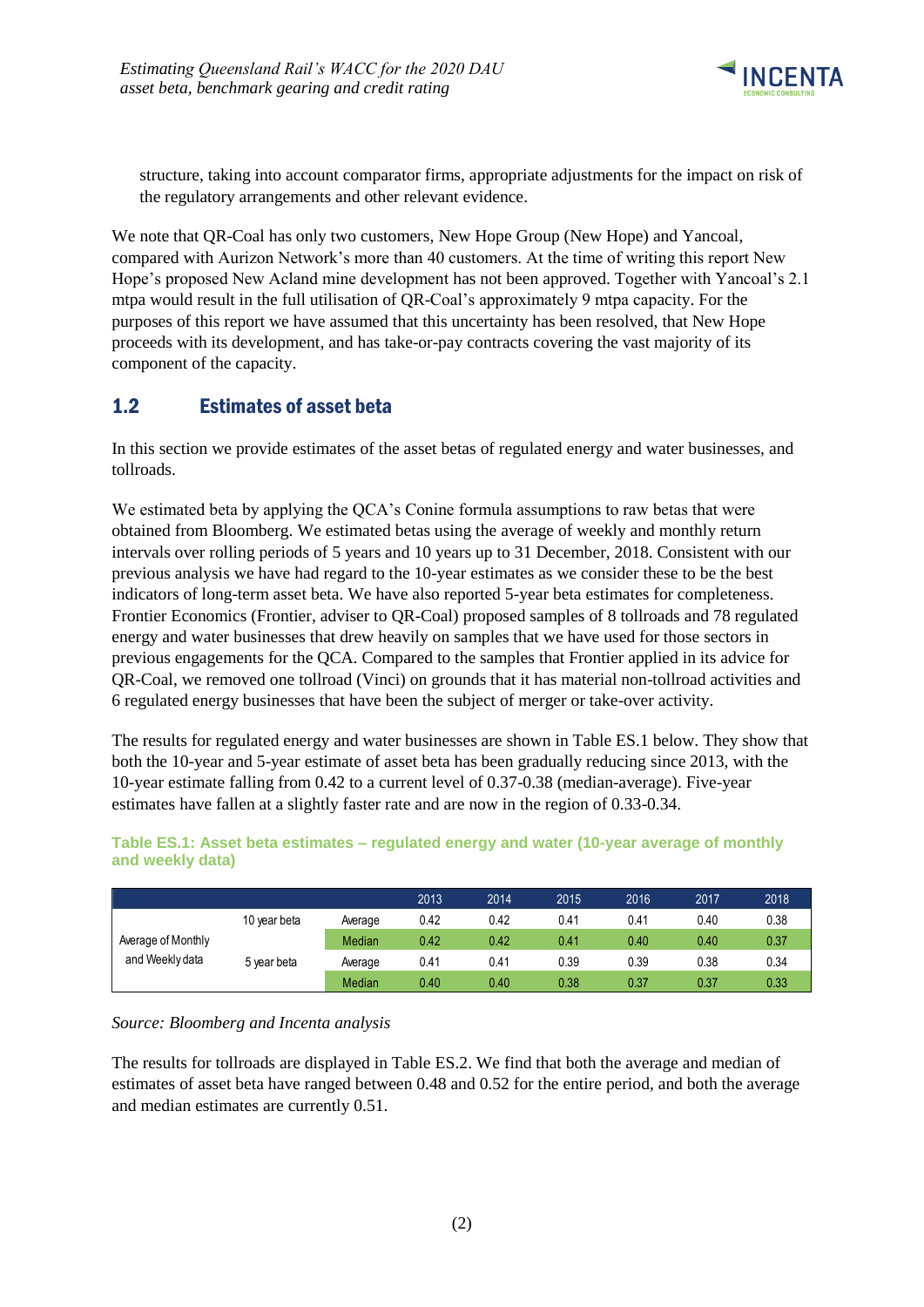

| Average of Monthly & Weekly data:             |                      |           |      |      | Rolling 10 year asset betas |      |      |      |
|-----------------------------------------------|----------------------|-----------|------|------|-----------------------------|------|------|------|
| Company name                                  | <b>Ticker</b>        | Country   | 2013 | 2014 | 2015                        | 2016 | 2017 | 2018 |
| Abertis Infraestructuras SA                   | ABE SM Equity        | Spain     | 0.54 | 0.52 | 0.49                        | 0.48 | 0.48 | 0.48 |
| <b>ASTM SPA</b>                               | AT IM Equity         | Italy     | 0.53 | 0.51 | 0.48                        | 0.47 | 0.49 | 0.50 |
| Atlantia SPA                                  | ATL IM Equity        | Italy     | 0.53 | 0.53 | 0.54                        | 0.53 | 0.53 | 0.53 |
| Groupe Eurotunnel SE - REGR                   | <b>GET FP Equity</b> | France    | 0.50 | 0.51 | 0.51                        | 0.54 | 0.57 | 0.51 |
| Societa Iniziative Autostradali e Servizi SpA | SIS IM Equity        | Italy     | 0.51 | 0.50 | 0.48                        | 0.48 | 0.49 | 0.52 |
| Transurban Group                              | <b>TCL AU Equity</b> | Australia | 0.36 | 0.35 | 0.35                        | 0.36 | 0.35 | 0.32 |
| Atlas Arteria Roads                           | ALX AU Equity        | Australia |      |      |                             | 0.74 | 0.73 | 0.71 |
| Average                                       |                      |           | 0.49 | 0.49 | 0.47                        | 0.51 | 0.52 | 0.51 |
| <b>Median</b>                                 |                      |           | 0.52 | 0.51 | 0.49                        | 0.48 | 0.49 | 0.51 |

#### **Table ES.2: Asset beta estimates – tollroads (10-year average of monthly and weekly data)**

*Source: Bloomberg and Incenta analysis*

Our conclusions with respect to the asset betas of the industries requested by the QCA are:

- Regulated energy and water businesses currently have an asset beta of **0.38**; and
- Tollroads currently have an asset beta of **0.51**.

### <span id="page-6-0"></span>1.3 Benchmark gearing

### <span id="page-6-1"></span>1.3.1 Introduction

In the previous regulatory review QR-Coal proposed to benchmark itself with Aurizon Network, and therefore applied comparable asset beta and gearing assumptions. This was agreed to by the stakeholders. In this review QR has proposed a materially lower benchmark gearing level of 28 per cent relative to the 55 per cent benchmark gearing estimate that was previously applied, and this has not been agreed to by stakeholders. The QCA has therefore decided to undertake an analysis that considers the specific risk characteristics of QR-Coal and applies a first principles analysis. Our view is that the benchmark gearing of a regulated business must be carefully considered and, once established, should not be adjusted without thorough testing of the implications for investors, customers, and financial adequacy. This is necessary to ensure that the testing of financial creditworthiness has a real-world effect and so promotes the stable context for ongoing investment in the regulated asset and the services it provides.

It is against this background that we consider the question of QR-Coal's benchmark gearing. After considering stakeholder submissions on the topic, which were brief, we undertake a first principles analysis to establish the most appropriate comparator industry or industries for QR-Coal.

### <span id="page-6-2"></span>1.3.2 Stakeholder submissions

Queensland Rail and its adviser, Frontier, submitted that a benchmark gearing level of 28 per cent should be applied to QR-Coal. This was based on weightings applied to a number of comparator industries including general cargo ports, Class 1 rail, airports and tollroads. While we have applied essentially the same method as Frontier (i.e., to determine the benchmark gearing level with reference to the observed level of comparable firms), we have undertaken a comprehensive first principles analysis of how these industries compare with QR-Coal's operations in order to assess the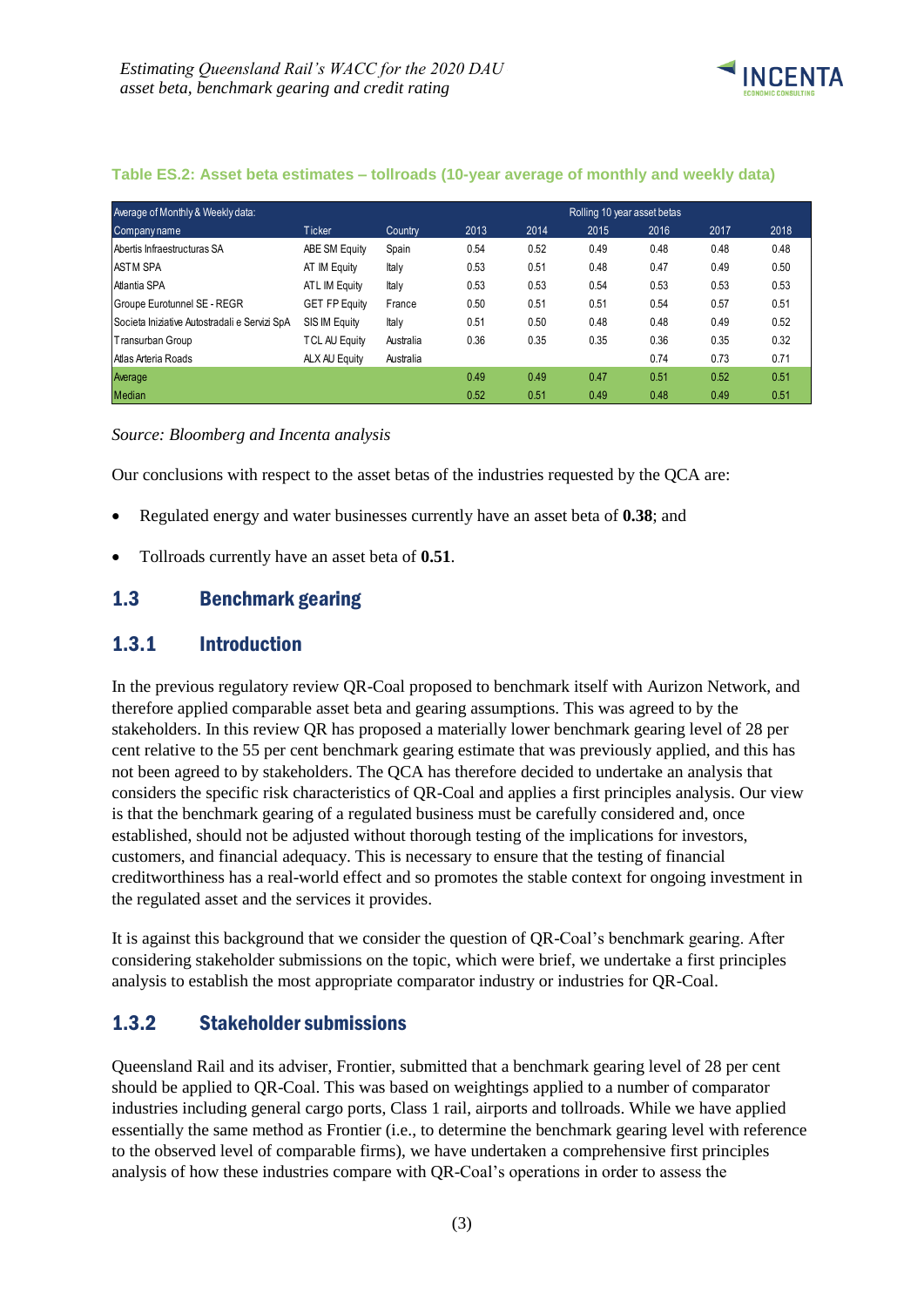

comparability of different firms/sectors. A conclusion of this analysis is that we do not agree with the industry weightings that Frontier applied. New Hope pointed out that general cargo ports and airports have neither the physical connection nor the regulatory or market similarities that would warrant their inclusion as comparators for QR-Coal, and we agree with this assessment. We also agree with Yancoal that the low gearing level proposed by Queensland Rail is not likely to be appropriate since QR-Coal has a lower risk profile than is assumed by QR.

# <span id="page-7-0"></span>1.3.3 First principles analysis

Our first principles analysis looked at the fundamental factors that could influence the total business risk of QR-Coal. We examined a number of these factors for QR-Coal (a wholly thermal coal export business) compared to Aurizon Network (a predominantly metallurgical coal export business) and several potential comparator businesses (with final numbers of firms shown in brackets): $2$ 

- Regulated energy and water (72)
- Tollroads (7)
- North American pipelines (12)
- Railroads (11)
- Coal mining (5)

The results of our first principles analysis with respect to each factor showed that:

- *Cost curve and stranding risk* With respect to position on the world export thermal coal curve and asset stranding risk, QR-Coal was relatively similar to Aurizon Network, which implies relatively stable volumes and revenues regardless of where the thermal coal price is. We consider the risk of asset stranding of QR-Coal assets to be higher than for Aurizon Network, whose main exports are metallurgical coal, but still to be relatively low compared with coal mines and North American pipelines.
- *Market Power and resulting regulatory framework* We conclude that QR-Coal, Aurizon Network, and regulated energy and water businesses have similarly high levels of market power, a captured customer base, and regulatory controls that would result in dampened volatility of earnings. Other things being equal, QR-Coal's revenue is likely to be more variable than Aurizon Network's owing to its price-cap regulation relative to the latter's revenue-cap regulation, the use of an assumed volume of sales to set the price and exposure. In addition, QR-Coal differs from Aurizon Network and its own previous arrangement in that its prices will be based on an assumed volume of sales rather than a forecast of actual sales. The other potential comparators have few or none of these characteristics, being subject to competition and displaying either a lack, or a reduced form, of regulatory control.

-

<sup>&</sup>lt;sup>2</sup> Business names, Bloomberg tickers and country of origin are provided in Appendix A. Several sample businesses were excluded due to lack of data. The tickers of those businesses are provided in the main body.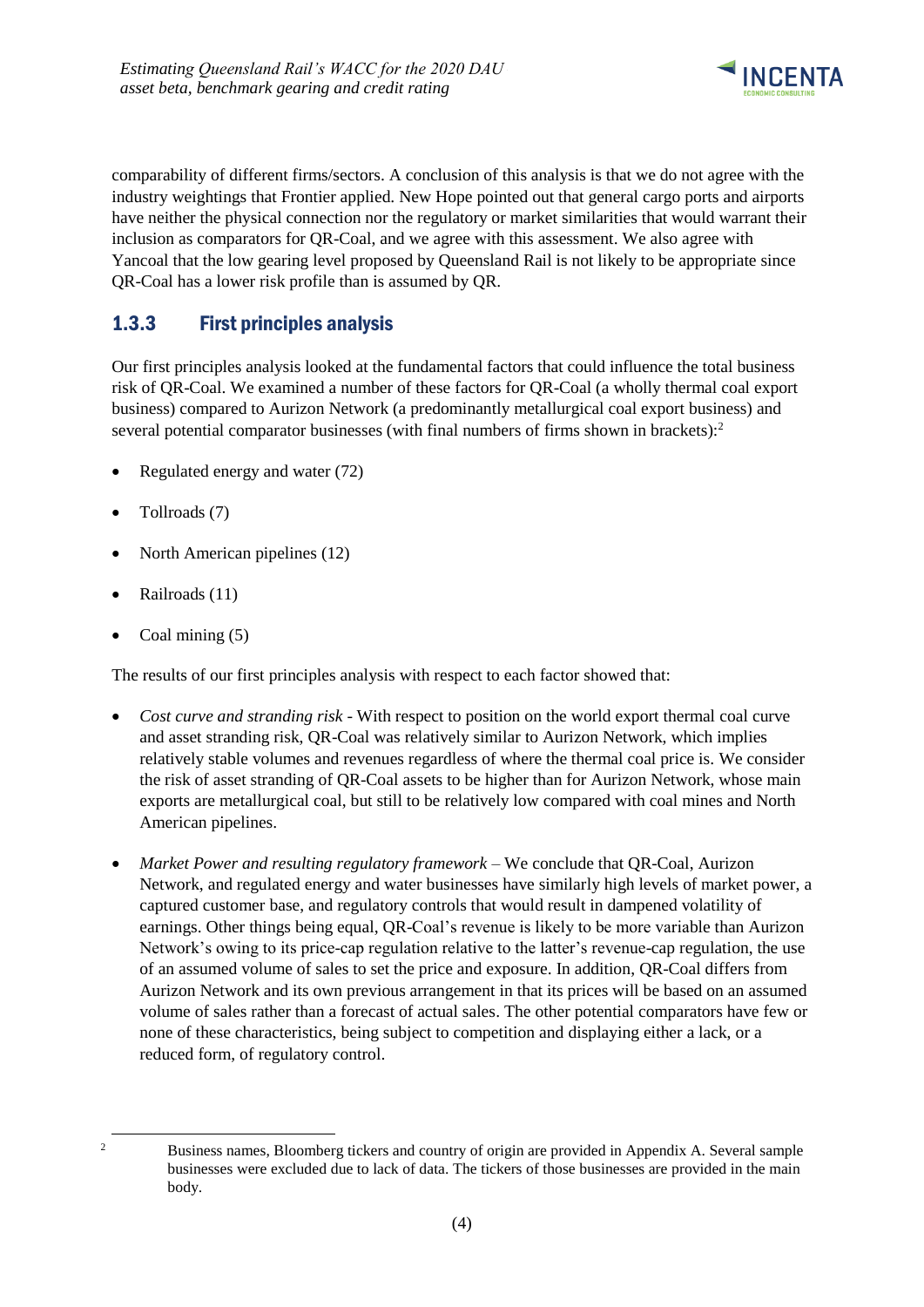

- *Relationship to the business cycle* Relative to metallurgical coal (i.e. Aurizon Network's principal cargo), QR-Coal's thermal coal exports can be expected to have a lower response to changes in national income since much of the output is for energy consumption rather than construction. However, QR-Coal is expected to be less sensitive to the business cycle than North American pipelines, Class 1 railroads and coal mining. We expect demand for tollroad services (mainly domestic consumers) to be relatively income inelastic compared with Class 1 rail (freight), and North American pipelines (industrial gas).
- *Contract duration* Miners in the West Moreton system have long term take-or-pay contracts for close to 100 per cent of the line's capacity. Hence, long term contracts would cover a higher proportion of throughput than in the case of Aurizon Network. This suggests also a lower volatility in earnings compared with other potential comparator industries such as Class 1 railways and coal mining. Tollroads have relatively low revenue volatility, even though there is no contracting.
- *Operating leverage*  For operating leverage to be important a firm needs to have a high percentage of fixed costs, and earnings that are volatile. We consider the operating leverage of QR-Coal, like Aurizon Network, tollroads, and regulated energy and water businesses to be medium, but the influence to be muted because of relatively low earnings volatility. This compares with an expected greater impact of operating leverage on coal mining and Class 1 rail, which are industries with more volatile earnings streams.

Based on our review of first principles factors, we conclude that the best comparator industries for determining the benchmark gearing level for QR-Coal are regulated energy and water businesses and tollroads. We consider that 5-year estimates of gearing provide a better indicator of future gearing than 10-year estimates, because the latter are still heavily influenced by the spike in gearing levels that occurred in the global financial crisis. Our respective conclusions are:

- Regulated energy and water businesses a gearing level of 38 per cent to 39 per cent (averagemedian);
- Tollroads a gearing level of 39 per cent to 42 per cent (average-median); and

-

• QR-Coal - we conclude, having regard to the overlapping gearing estimates for relevant comparator industries, that a benchmark gearing level of **40 per cent** is appropriate.

We have also tested the appropriateness of this benchmark gearing assumption by comparing the EBITDA margins of QR-Coal to the different comparator industries. Other things being equal, a higher EBITDA margin provides greater debt capacity.<sup>3</sup> We estimate that QR-Coal's EBITDA margin is likely to lie in a range of 40 per cent to 44 per cent.<sup>4</sup> Compared to this:

<sup>&</sup>lt;sup>3</sup> For businesses that are regulated and subject to cost-based pricing, the significance of the regulatory depreciation allowance in an entity's regulated revenues is a key driver of that entity's EBITDA margin.

<sup>&</sup>lt;sup>4</sup> We have calculated OR-Coal's likely EBITDA margin range from the regulatory model supplied to us by the QCA.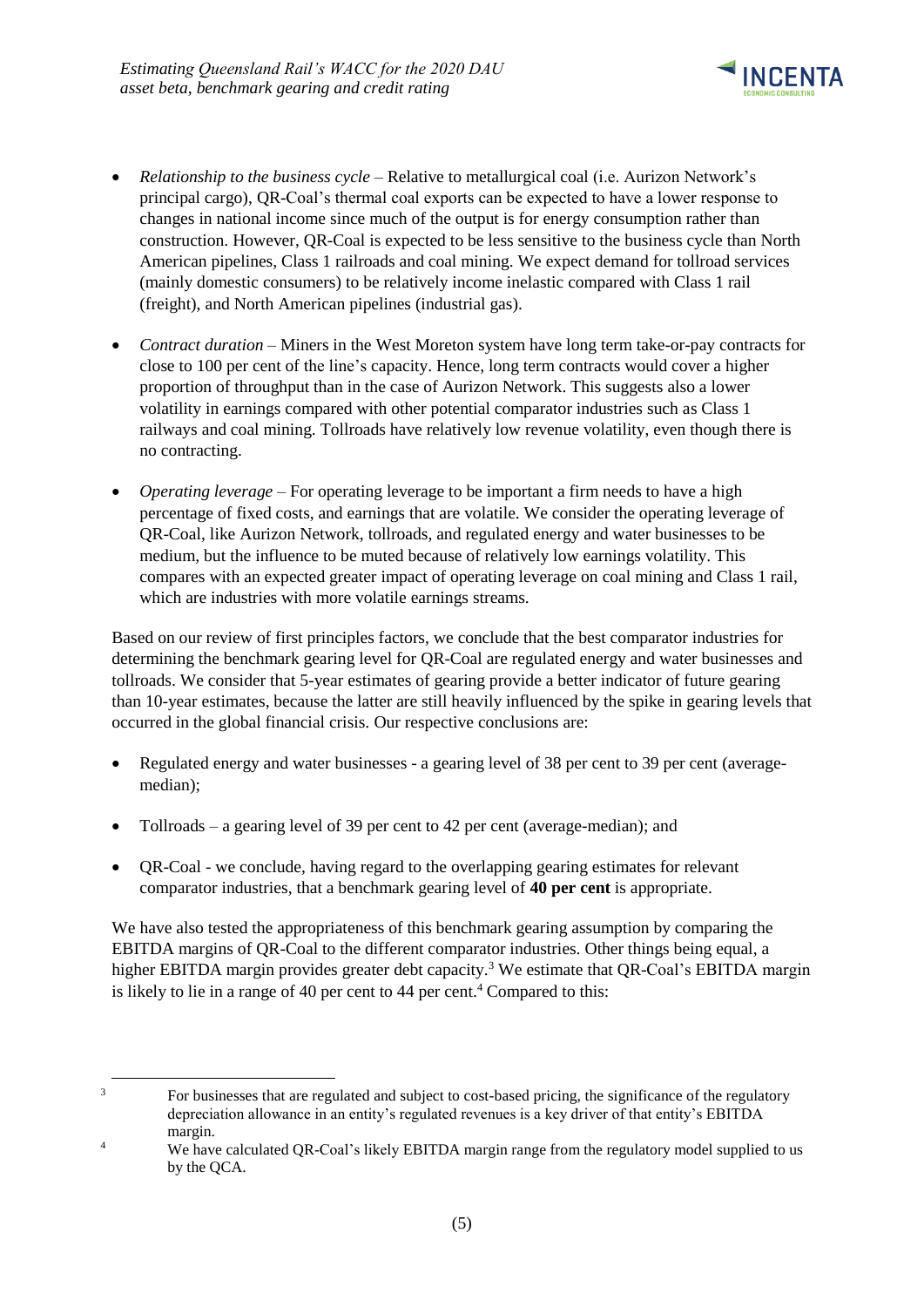

Aurizon Networks and the Australian regulated energy networks (which have a benchmark gearing assumption of 55 per cent and 60 per cent, respectively) have EBITDA margins of approximately 65 per cent and 70 per cent respectively<sup>5</sup>

- the mainly North American regulated energy and water businesses in our sample of comparable entities have an average (median) EBITDA margin of 33 per cent (31 per cent), and
- our sample of tollroads has an average (median) EBITDA margin of 53 per cent (52 per cent).

We observe from this that QR-Coal's EBITDA margin is likely to lie between the margins observed for energy and water businesses (31-33 per cent) and tollroads (52-53 per cent), but below that of the Aurizon Network and the Australian regulated energy businesses. This lends support for QR-Coal's benchmark gearing being between the observed level for the mainly US energy and water businesses and tollroads and below that of Aurizon Network, which is consistent with our recommended gearing level of **40 per cent** (debt/assets).

# <span id="page-9-0"></span>1.4 Benchmark credit rating

# <span id="page-9-1"></span>1.4.1 Introduction

-

Assessing the benchmark credit rating for a regulated business serves three purposes.

- First, it will ensure that there is a consistency across the various parts of the regulatory decision, and most notably, that the debt risk premium (which is based upon the benchmark credit rating) is consistent with the cash flows projected (and hence consistent with the choices of, amongst other things, the gearing level and depreciation method).
- Secondly, it will provide a test of whether a firm that is financed in a manner that is consistent with its peers would be expected to attract and maintain a credit rating that is appropriate for a provider of an important infrastructure service, in light of the regulatory settings.
- Thirdly, it will provide a test of whether a firm that has been financed in a benchmark manner will continue to attract and maintain a credit rating that is appropriate for a provider of an important infrastructure service, in light of the regulatory settings. This dynamic testing of financeability would provide confidence that a firm that had financed in the benchmark manner would continue to be financeable in future regulatory periods notwithstanding the intervening events or changes.<sup>6</sup>

However, as discussed above, as the QCA has asked us to look afresh at QR-Coal, the third of these purposes is less relevant to our current work (although this would be more relevant at the next review of QR-Coal's prices).

<sup>5</sup> QR-Coal's relatively low return of capital (depreciation) component in the building blocks, and relatively high operating cost (and maintenance cost) component compared with Aurizon Network and Australian regulated energy businesses is due to relatively older (depreciated) assets, and the additional costs of a rail line that is both old and not originally constructed with coal haulage in mind.

<sup>6</sup> Assuming the business risk of the activity is assumed to be held constant, the factors that would tend to affect financeability are those that would lead to worsening financial ratios, which include a reduction in the aggregate rate of depreciation and a reduction in general interest rates (with the latter reducing the return on equity and hence the buffer for cash flows).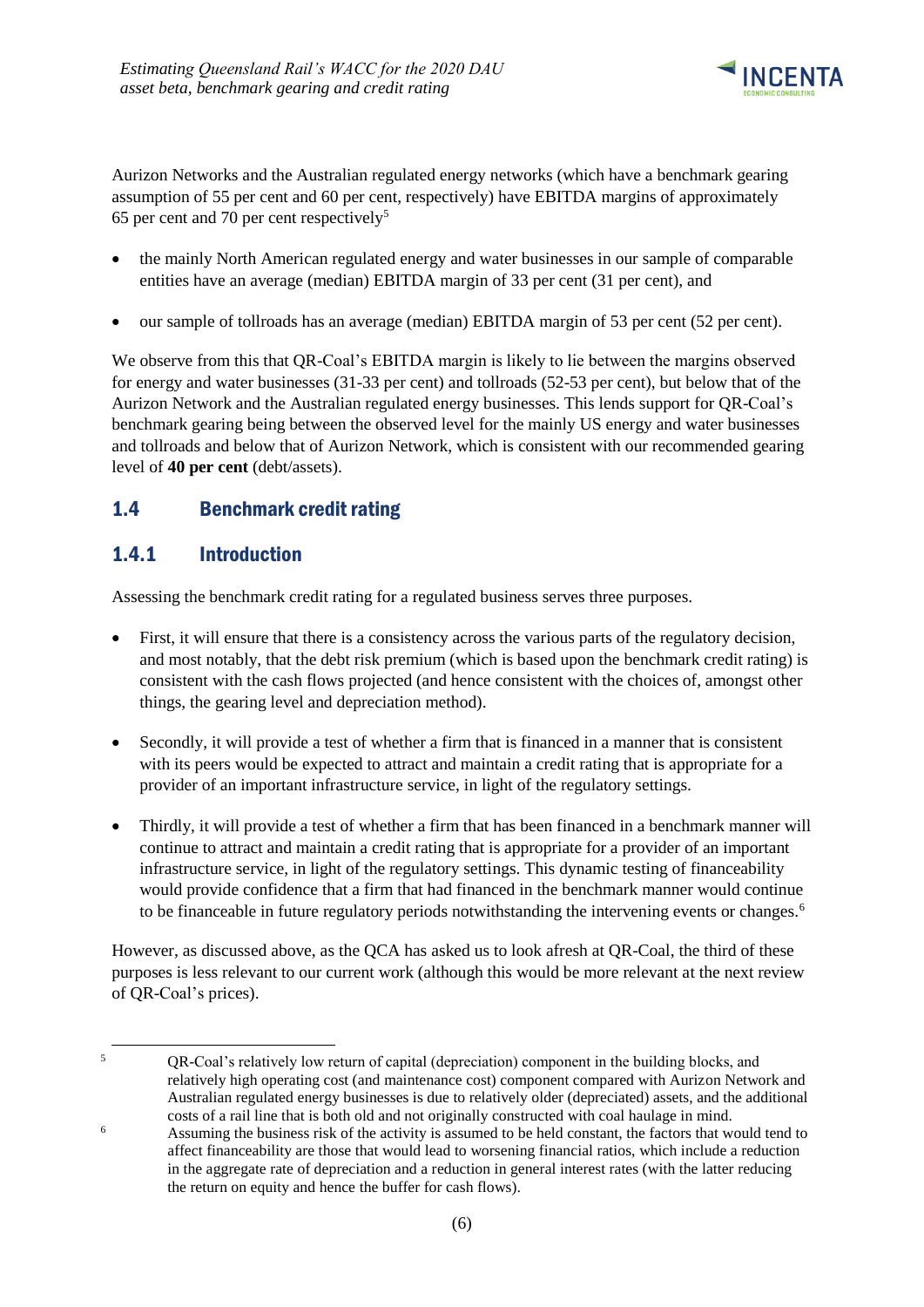

Our own examination of business risks based on first principles determines that regulated energy and water businesses and tollroads are the best available comparators, and that a benchmark gearing level of 40 per cent is appropriate. While stakeholder submissions did not examine the credit rating issue, we have assessed the outcomes using the asset betas of regulated energy and water businesses and tollroads, and benchmark gearing, noting that if consistency of financeability assumptions were not met, there are regulatory precedents for using such tools as accelerated depreciation and expensing of capital expenditures to achieve the benchmark credit rating

# <span id="page-10-0"></span>1.4.2 Stakeholder submissions

-

Queensland Rail submitted a benchmark credit rating of BBB+, which was based on the Aurizon Network precedent, although we observe that it did not test whether this remained consistent with its proposed gearing benchmark and other elements of its regulatory proposal, and the business characteristics of QR-Coal. No other stakeholders commented on the proposed credit rating.

### <span id="page-10-1"></span>1.4.3 Application of Standard & Poor's methodology

We have determined the expected credit rating for QR-Coal, given our benchmark gearing level, by applying Standard & Poor's methodology for determining the "anchor credit rating" for a rated issuer. This is the credit rating that is produced before it considers potential "modifiers". We ignore these modifiers (which include such factors such as diversification and ownership arrangements) as they are generally not relevant to the assessment of the credit rating that an efficiently operated benchmark entity could expect to receive.

Standard & Poor's anchor credit rating is the product of two assessments:

- The business risk profile,<sup>7</sup> which is scored on a 6-point scale ranging from "Excellent" to "Vulnerable"; and
- The financial risk profile, which is also scored on a 6-point scale ranging from "Minimal" to "Highly Leveraged," and reflects Standard & Poor's assessment of the credit metrics of the entity in question (i.e., a comparison of the past and forecast values for certain credit metrics against targets for those metrics).<sup>8</sup>

The "anchor credit rating" that Standard & Poor's determines reflects the combination of these two sets of scores.

<sup>7</sup> We distinguish "business risk profile," which is specific Standard & Poor's terminology, from "business risk," used elsewhere in this report, and specifically in relation to testing for comparators for estimating the benchmark gearing level.

<sup>&</sup>lt;sup>8</sup> The targets that Standard  $\&$  Poor's applies to determine the financial risk profile depend on the characteristics of the relevant industry, with a choice between one of three sets of targets (referred to as the "Low Volatility", "Medial Volatility" and "Standard Volatility" targets). We assume that Standard & Poor's would apply the "Low Volatility" targets as this is what it has done for Aurizon Network, Arc Infrastructure Pty Ltd and most regulated energy and water businesses. We note that Standard & Poor's also assesses tollroad operators against the "Low Volatility" matrix (see 1 September, 2017, *Abertis Infraestructuras S.A.*), but assesses North American Class 1 railroads against the "Standard Volatility" matrix (see 29 October, 2018), *Kansas City Southern Upgraded to 'BBB' On Reduced Risk of Cross-Border Trade Restrictions, Outlook Stable*).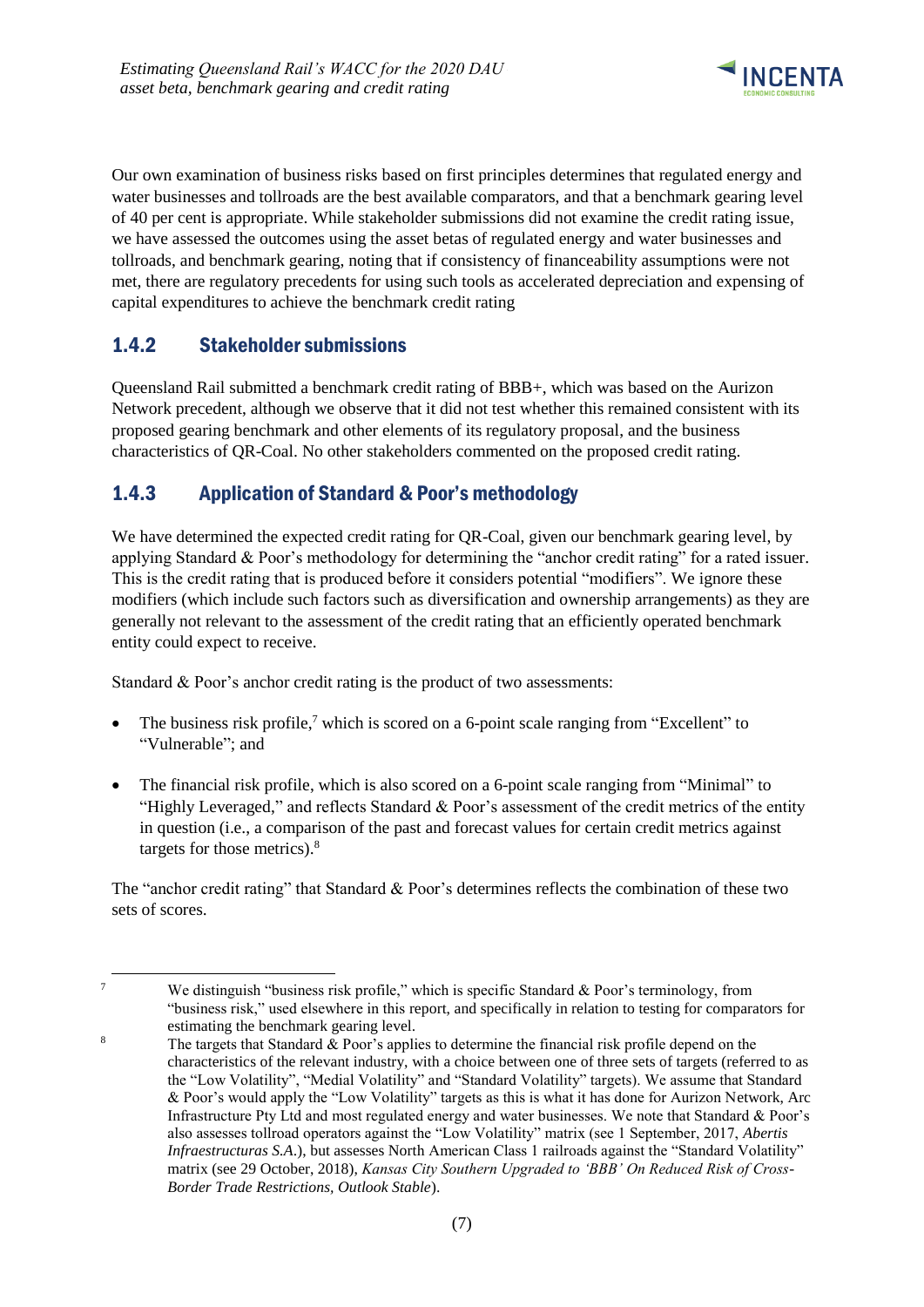

# <span id="page-11-0"></span>1.4.4 Business risk profile

We assess QR-Coal's business risk profile to be 'strong' based on an examination of the key business risk profile factors for QR-Coal. In doing so we compare QR-Coal's risk characteristics relative to those of two other below rail businesses that are rated by Standard and Poor's:

- *Aurizon Network* a BBB+ rated, regulated below-rail network that operates four rail systems on Australia's Central Queensland Coal Network (CQCN), which has more than 2,670 kilometres of rail lines, providing transport services to more than 40 mines to ship their coal (overwhelmingly metallurgical coal) to several ports. The business risk profile that Standard & Poor's applies to Aurizon Network is "Strong" ("2" in the scale of 1 to 6).
- *Arc Infrastructure Pty Ltd* Arc Infrastructure (previously called Brookfield WA Rail Pty Ltd) is BBB- rated, and is the holder of a 49-year lease (31 years remaining) to manage and operate a 5,500 km open access multi-user rail freight network spread across the southern part of Western Australia. The business risk profile that Standard & Poor's applies to Arc Infrastructure is "Satisfactory" ("3" in the scale of 1 to 6).

Although we consider that QR-Coal's business risk position is weaker than Aurizon Network's in some dimensions and stronger in others, we apply the same "Strong" business risk profile to QR-Coal that Standard & Poor's applies, which is one point above the "Satisfactory" business risk profile that Standard & Poor's applies to Arc Infrastructure. Our reasons for this, against the factors we have considered, are as follows.

### Monopoly power and position in global markets

As noted above, we assess the business risk of QR-Coal to be "Strong", which is the same as Aurizon Network's business risk, but less than the "Excellent" business risk profile attached to Australian regulated energy businesses. We would not apply an "Excellent" business risk profile to QR-Coal for the same reason that Standard & Poor's does not apply it to Aurizon Network. Specifically, because unlike regulated energy transmission and distribution infrastructure, which provides essential services in a fixed geographic area, Aurizon Network's and QR-Coal's businesses are ultimately dependent on competition in global coal markets. However, Arc Infrastructure's business is not just subject to international competition in international iron ore markets, but also subject to potential modal substitution in some of its other transport activities.

### Regulation

While OR-Coal and Aurizon have some differentiating features with respect to regulatory arrangements, we do not consider that these differences (e.g. "price-cap" vs "revenue cap" respectively) would shift them into a different business risk profile. <sup>9</sup> Both are subject to the same costbased regulatory regime that Standard & Poor's has described as "generally supportive". Arc Infrastructure, on the other hand, is not subject to the same type of cost-based regulation and has a

<sup>1</sup> 

Similarly, we observe that Standard & Poor's does not necessarily assess regulated energy businesses to have different business risk profiles depending on whether they are price-cap, revenue cap, or rate of return regulated. As noted above, Standard & Poor's assesses a 'Strong' rather than 'Excellent' business risk profile for Aurizon Network because of its exposure to global coal markets.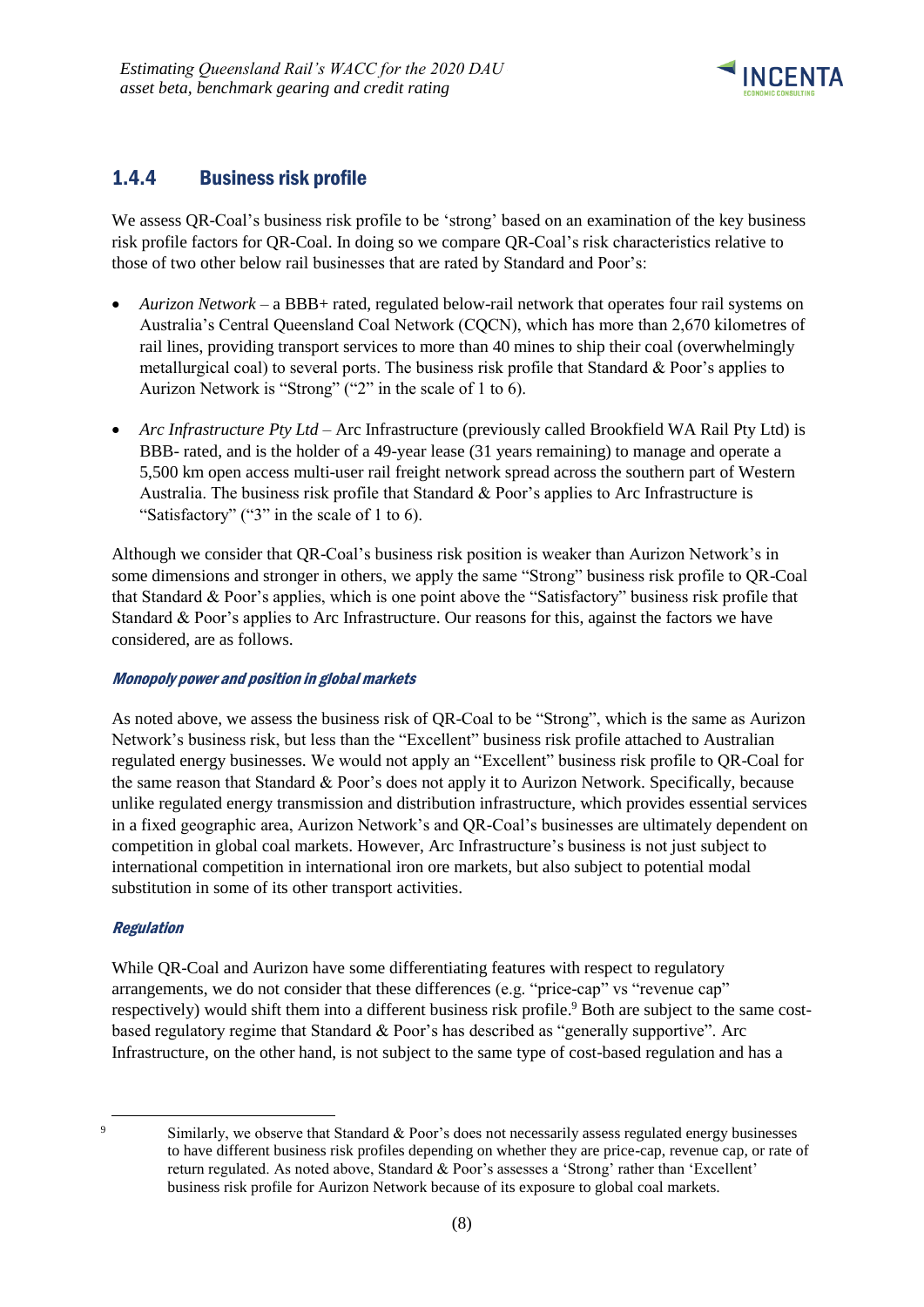

negotiated agreements framework with upper and lower price bounds. This largely reflects the fact that Arc Infrastructure is subject to competitive constraint for some of its services/products.

#### Level and trend of industry margins

Both Aurizon Network and Arc Infrastructure have relatively high EBITDA Margins. QR-Coal has a lower EBITDA margin due to its older asset base (lower depreciation component in the building blocks) and relatively higher maintenance costs owing to the nature of the track. For both QR-Coal and Aurizon Network the trend of margins is relatively predictable, being based on efficient operating costs, capital expenditure and depreciation rates. For Arc Infrastructure the trend of margins is less predictable, as it depends on competitive factors and negotiations. Asset stranding risk is likely to be lower for QR-Coal and Aurizon Network relative to Arc Infrastructure owing to a more supportive regulatory regime, and customers who are neither operating at the margin of international competitiveness, nor subject to competition from alternative transport modes.

### Counterparty risks

Counterparty risk has been a consistently negative feature of Arc Infrastructure's operations.<sup>10</sup> By contrast, when coal prices fell to low levels between 2012 and 2016, neither Aurizon nor QR-Coal experienced major counterparty risk issues. While Peabody closed its Wilkie Creek mine, this capacity was "socialised" among the remaining mine operators and did not create a revenue shortfall for QR-Coal.

### Take-or-pay contracts

QR-Coal is also in a relatively strong position in relation to take-or-pay contracting. Mines in the West Moreton system are expected to have close to 100 per cent long term contracting coverage of the approximately 9 mtpa capacity. In addition, the recovery component of these contracts is relatively high.<sup>11</sup> By contrast the corresponding figures for Aurizon Network and Arc Infrastructure are lower.<sup>12</sup>

### <span id="page-12-0"></span>1.4.5 Financial risk profile

We consider that Standard & Poor's would apply its "Low Volatility" panel of credit metrics to assess the Financial Risk Profile of QR-Coal. Standard & Poor's applies this panel when it assesses the majority of regulated energy and water businesses and tollroads (see footnote 8).

#### Targets for credit metrics

Table ES.3 sets out the targets for the credit metrics that we have applied.

<sup>-</sup>

<sup>10</sup> See Standard & Poor's (12 April, 2017), *Brookfield WA Rail Pty Ltd*, p.6 and p.8, which discusses the Memorandum of Understanding (MoU) that Brookfield concluded with Kara Mining Limited (KML), contributing 25 per cent to 30 per cent of Brookfield's revenues, which enabled three year tariff relief based on iron ore prices. As noted above, Brookfield changed its name to Arc Infrastructure in 2017.

<sup>11</sup> For take-or-pay capacity that is not used in a year, the mine pays the outstanding amount at the end of the year. If capacity on the line is relinquished altogether, the mine pays a high percentage of the NPV of the remaining outstanding costs for the term of the contract.

<sup>&</sup>lt;sup>12</sup> See Standard  $& Poor's (12 April, 2017), p.5.$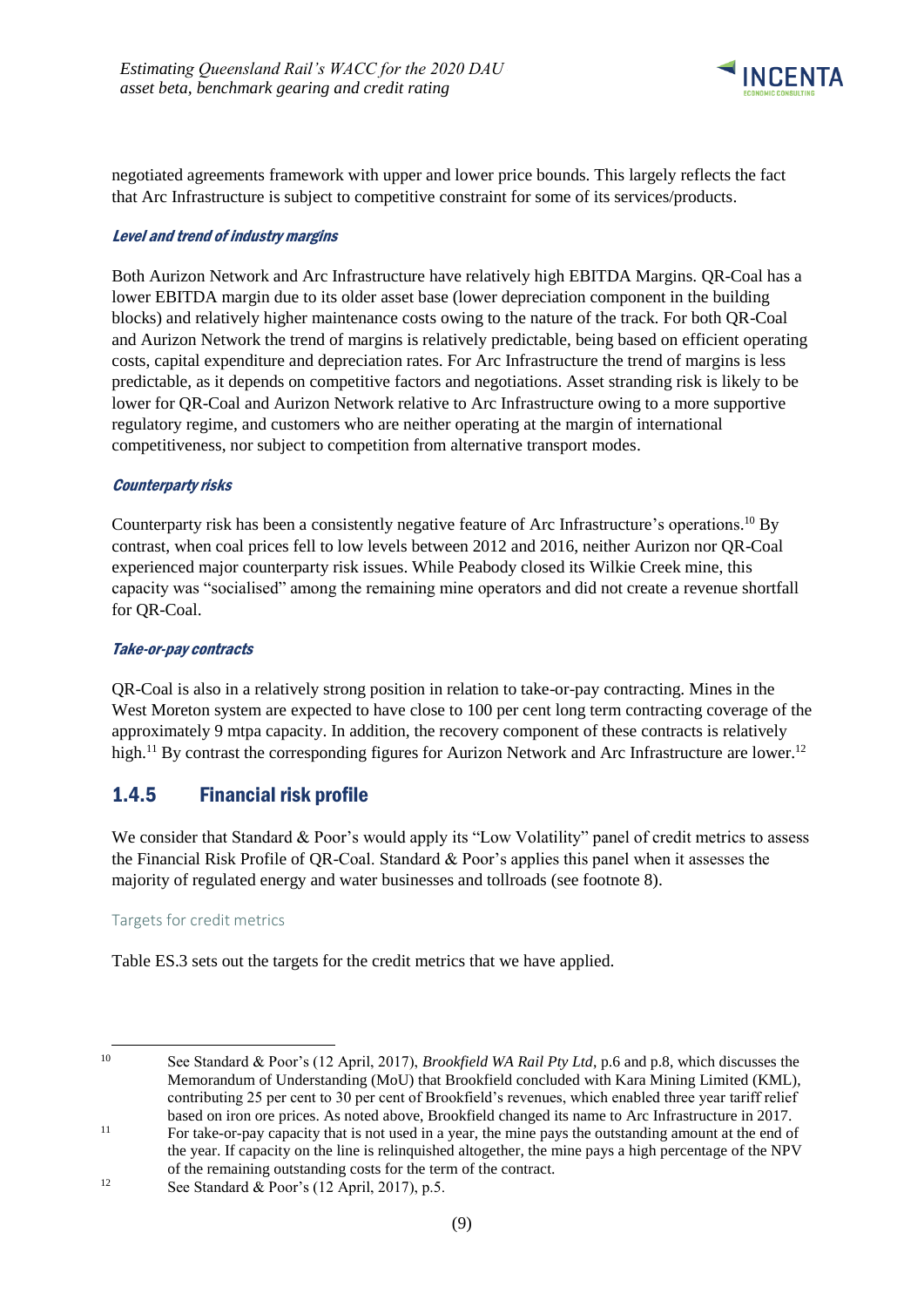

### **Table ES.3: Cash Flow / Leverage Analysis Ratios - "Low volatility" industries.**

|                      |                             |    | <b>Core ratios</b> |                                       |             |            | Supplementary coverage ratios |             | Supplementary payback ratios |            |             |    |             |    |
|----------------------|-----------------------------|----|--------------------|---------------------------------------|-------------|------------|-------------------------------|-------------|------------------------------|------------|-------------|----|-------------|----|
|                      | Debt / EBITDA<br>FFO / debt |    |                    | FFO / cash interest EBITDA / interest |             | CFO / debt |                               | FOCF / debt |                              | DCF / debt |             |    |             |    |
|                      | (%)                         |    | (x)                |                                       | (x)         |            | (x)                           |             | (% )                         |            | (%)         |    | (%)         |    |
|                      | From                        | To | From               | Τo                                    | <b>From</b> | Τo         | <b>From</b>                   | To          | <b>From</b>                  | To         | <b>From</b> | To | <b>From</b> | To |
| [1] Minimal          | $35 +$                      |    | < 2                |                                       | > 8         |            |                               | > 13        | > 30                         |            | $20+$       |    | $11+$       |    |
| [2] Modest           | 23                          | 35 |                    |                                       |             | 8          |                               | 13          | 20                           | 30         | 10          | 20 |             |    |
| [3] Intermediate     | 13                          | 23 |                    |                                       |             |            |                               |             | 12                           | 20         | д           | 10 |             |    |
| [4] Significant      |                             | 13 |                    | Δ                                     |             |            | 2.5                           |             | 8                            | 12         |             |    |             |    |
| [5] Aggressive       |                             |    |                    | 5                                     | - 5         |            | 1.5                           | 2.5         | 5                            | 8          | $-10$       |    | $-20$       |    |
| [6] Highly leveraged | $\leq 6$                    |    | > 6                |                                       | < 1.5       |            |                               | $\leq 1.5$  | $\leq 5$                     |            | $< -10$     |    | $< -20$     |    |

### *Source: Standard & Poor's (19 November, 2013), p. 35.*

#### Scenarios for credit metrics and results

We tested two of the key credit metric ratios used by Standard & Poor's, which are FFO/Debt and FFO / Interest cover, although we note that Standard and Poor's places most weight on FFO/Debt when assessing regulated infrastructure businesses. In Table ES.4 below we present the credit metrics calculated for two scenarios, which reflect the benchmark gearing estimate and the asset beta estimates for the two benchmark comparator industries:<sup>13</sup>

- Scenario 1: The benchmark gearing level of **40 per cent**, and the regulated energy and water benchmark asset beta of **0.38**.
- Scenario 2: The benchmark gearing level of **40 per cent** and tollroads benchmark asset beta of **0.51**.

Table ES4 below shows the key Standard & Poor's credit metrics and the Financial Risk / credit ratings that are implied by the two scenarios described above using Table ES.3 above and crossreferencing to Table ES.5 below. For example, in Table ES.3 an FFO/Debt ratio of 10.5 per cent is found to imply "Significant" financial risk profile (range of 9-13), which when combined with "Strong" business risk profile in Table ES.5 below, indicates a BBB credit rating.

| Scenario 1           |                             | 2020/21 | 2021/22 | 2022/23 | 2023/24 | 2024/25 | Average | <b>Financial Risk</b>    | <b>Credit Rating</b> |
|----------------------|-----------------------------|---------|---------|---------|---------|---------|---------|--------------------------|----------------------|
| FFO/Debt             | Gearing 40%<br>& Asset Beta | 10.1%   | 9.1%    | 8.9%    | 8.6%    | 8.5%    | 9.0%    | Significant/Aggressive   | BBB/BB+              |
| <b>IFFO/Interest</b> | 0.38                        | 3.3     | 3.0     | 2.9     | 2.9     | 2.9     | 3.0     | Intermediate/Significant | BBB+/BBB             |
| Scenario 2           |                             | 2020/21 | 2021/22 | 2022/23 | 2023/24 | 2024/25 | Average | <b>Financial Risk</b>    | <b>Credit Rating</b> |
| FFO/Debt             | Gearing 40%<br>& Asset Beta | 12.0%   | 10.5%   | 10.2%   | $9.9\%$ | 9.8%    | 10.5%   | Significant              | <b>BBB</b>           |
| <b>FFO/Interest</b>  | 0.51                        | 3.7     | 3.3     | 3.2     | 3.2     | 3.1     | 3.3     | Intermediate             | BBB+                 |

#### **Table ES.4: QR-Coal credit metrics – scenarios**

#### *Source: Queensland Rail and Incenta*

Our conclusions with respect to each of these scenarios are as follows:

Scenario 1: The average FFO/Debt ratio of 9.0 per cent is on the borderline of "Significant" and "Aggressive" financial risk profile, which combined with a "Strong" business risk implies a

<sup>13</sup> The WACC scenarios underpinning these are shown in Appendix A.

<sup>1</sup>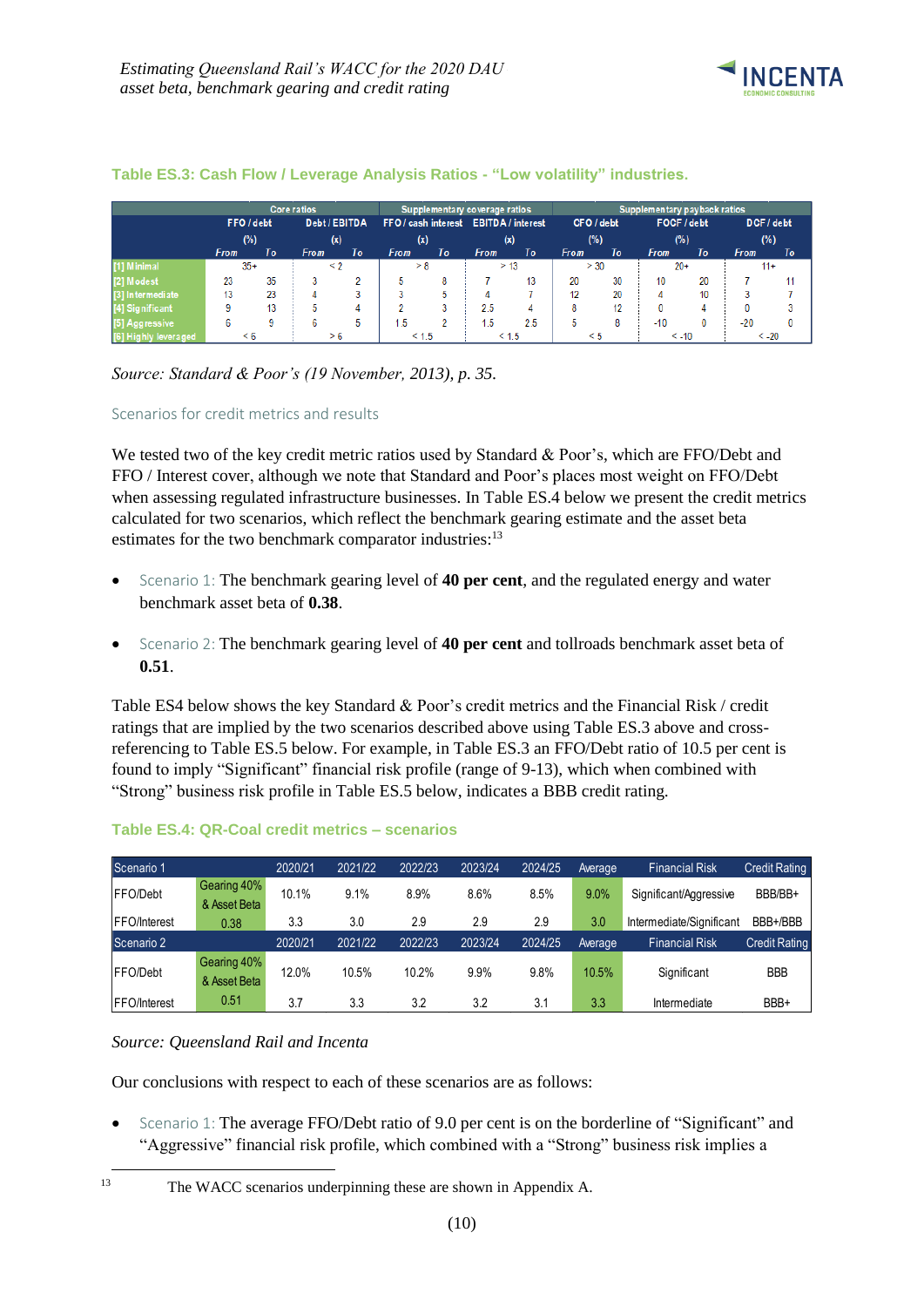

BBB/BB+ credit rating. It is not clear whether Standard  $\&$  Poor's would assign either of these credit ratings or BBB-. The FFO/Interest ratio implies a borderline "Intermediate/Significant" financial risk profile and respective BBB and BBB+ credit ratings. Since Standard & Poor's places most emphasis on FFO/Debt the appropriate credit rating is not clearly indicated.

• Scenario 2: The average FFO/Debt ratio is 10.5 per cent, which is comfortably within the range for "Significant" financial risk profile, implying a BBB credit rating. Here the FFO/Interest cover ratio implies an "Intermediate" financial risk profile and a BBB+ credit rating. We believe that Standard and Poor's would assign a BBB credit rating in this case by placing most weight on the FFO/Debt ratio.

### **Table ES.5: Standard & Poor's Business and Financial Risk Matrix**

|                              |                     |                | Financial risk profile |                     |                                     |            |                         |  |  |  |  |
|------------------------------|---------------------|----------------|------------------------|---------------------|-------------------------------------|------------|-------------------------|--|--|--|--|
|                              |                     |                | 2                      |                     |                                     |            | 6                       |  |  |  |  |
|                              |                     | <b>Minimal</b> | <b>Modest</b>          | <b>Intermediate</b> | Significant                         | Aggressive | <b>Highly leveraged</b> |  |  |  |  |
|                              | <b>Excellent</b>    | $AAA/AA+$      | AA                     | $A + I$             | А-                                  | <b>BBB</b> | <b>BBB-1BB+</b>         |  |  |  |  |
| <b>Business risk profile</b> | Strong              | AA / AA-       | $A+IA$                 | $A - I$ BBB+        | <b>BBB</b>                          | $BB+$      | BB                      |  |  |  |  |
|                              | <b>Satisfactory</b> | A / A-         | BBB+                   | BBB / BBB-          | $R$ <sub>BB-<math>/</math>BB+</sub> | <b>BB</b>  | $B+$                    |  |  |  |  |

*Source: Standard & Poor's and Incenta analysis*

### <span id="page-14-0"></span>1.5 Conclusion

Based on our analysis, which addresses the three central questions that the QCA has asked us to consider for QR-Coal, we find:

- **Benchmark asset betas** for the two industries that the QCA has instructed us to estimate asset betas for we conclude:
	- − Regulated energy and water businesses have an asset beta of **0.38**; and
	- − Tollroads have an asset beta of **0.51.**
- **Benchmark gearing for QR-Coal** based on an international sample of regulated energy and water businesses and tollroads, QR-Coal's likely EBITDA margin and other relative characteristics, we recommend a benchmark gearing level of **40 per cent.**
- **Benchmark credit rating for QR-Coal** Taking account of the benchmark gearing level and asset betas identified above, and given the regulatory model of QR-Coal prepared by the QCA, which incorporates all the other QCA WACC assumptions, we find that:
	- − a benchmark credit rating of **BBB** is supported under scenario 2, which assumes a 0.51 asset beta, and
	- − the credit rating is relatively indeterminate in scenario 1 with a 0.38 asset beta (i.e. it could range from BBB to BB+).

These findings suggest that for the benchmark gearing level, while a benchmark credit rating of BBB is likely with an asset beta of 0.51, as the asset beta is reduced towards 0.38 the likelihood of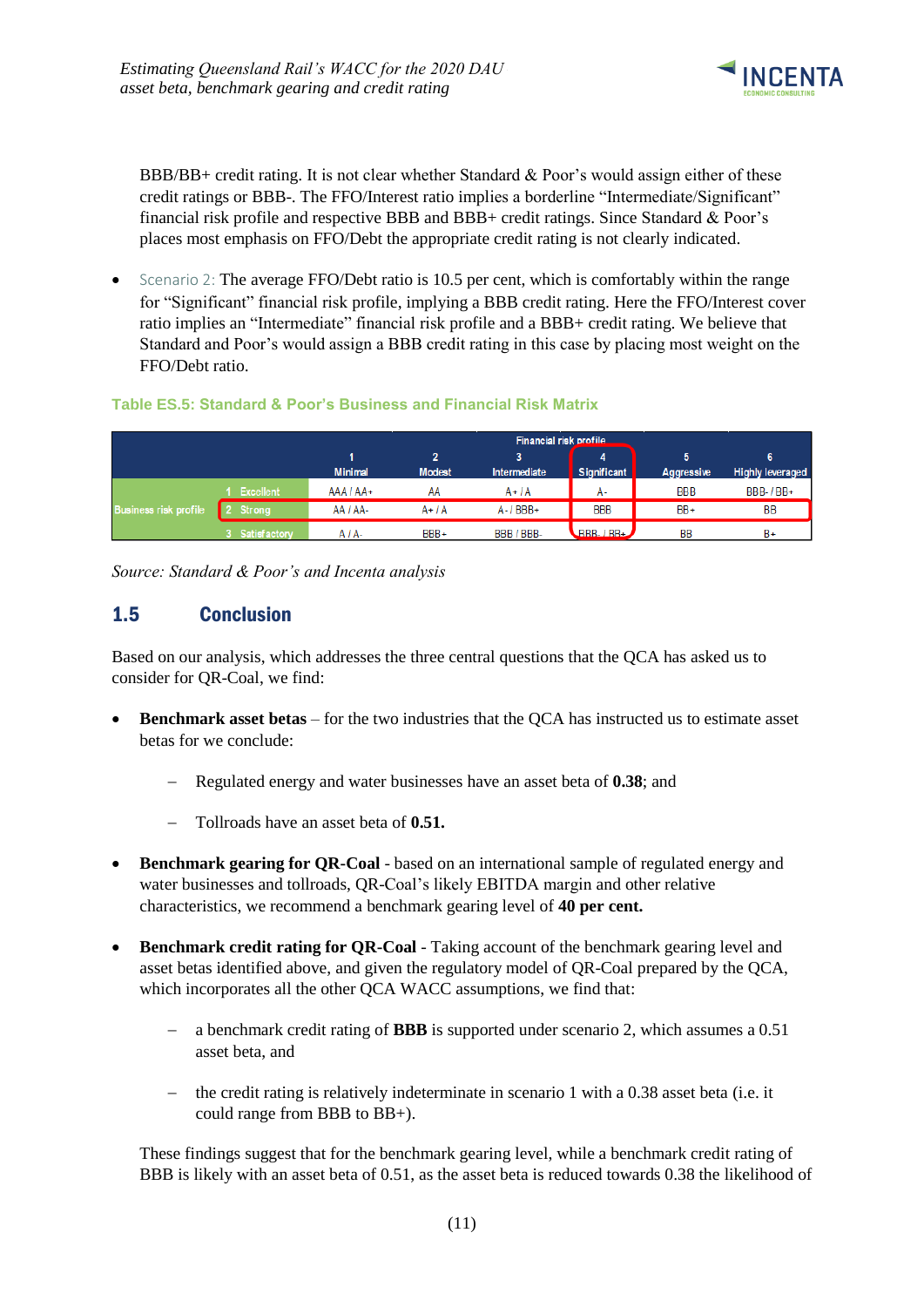

a BBB credit rating becomes progressively less certain unless other measures (e.g. shortening of regulatory asset lives) were introduced to bring cash flow forward.

## <span id="page-15-0"></span>1.6 Overview of report

In the remainder of this report:

- In chapter 2, we provide estimates of the asset betas of regulated energy and water businesses and tollroads, which the QCA's first principles analysis has identified as being of particular interest.
- In chapter 3, we recommend a benchmark gearing for QR-Coal, which is based upon a first principles analysis of the business risk characteristics of QR-Coal relative to several potential comparator industries and Aurizon Network. From this analysis we determine that both toll roads and energy and water businesses are the most relevant comparators for the benchmark gearing level.
- In chapter 4, we determine the expected credit rating to QR-Coal in light of this benchmark gearing level, its business risk and the expected cash flows for the next regulatory period. For this purpose we have:
	- Referenced Standard & Poor's credit rating methodology and its credit assessments of two Australian below-rail comparators, Aurizon Network and Arc Infrastructure Pty Ltd (formerly Brookfield WA Rail Pty Ltd). We explain this method further in chapter 4; and
	- Employed forecasted regulatory cash flows for QR-Coal that have been supplied to us by the QCA.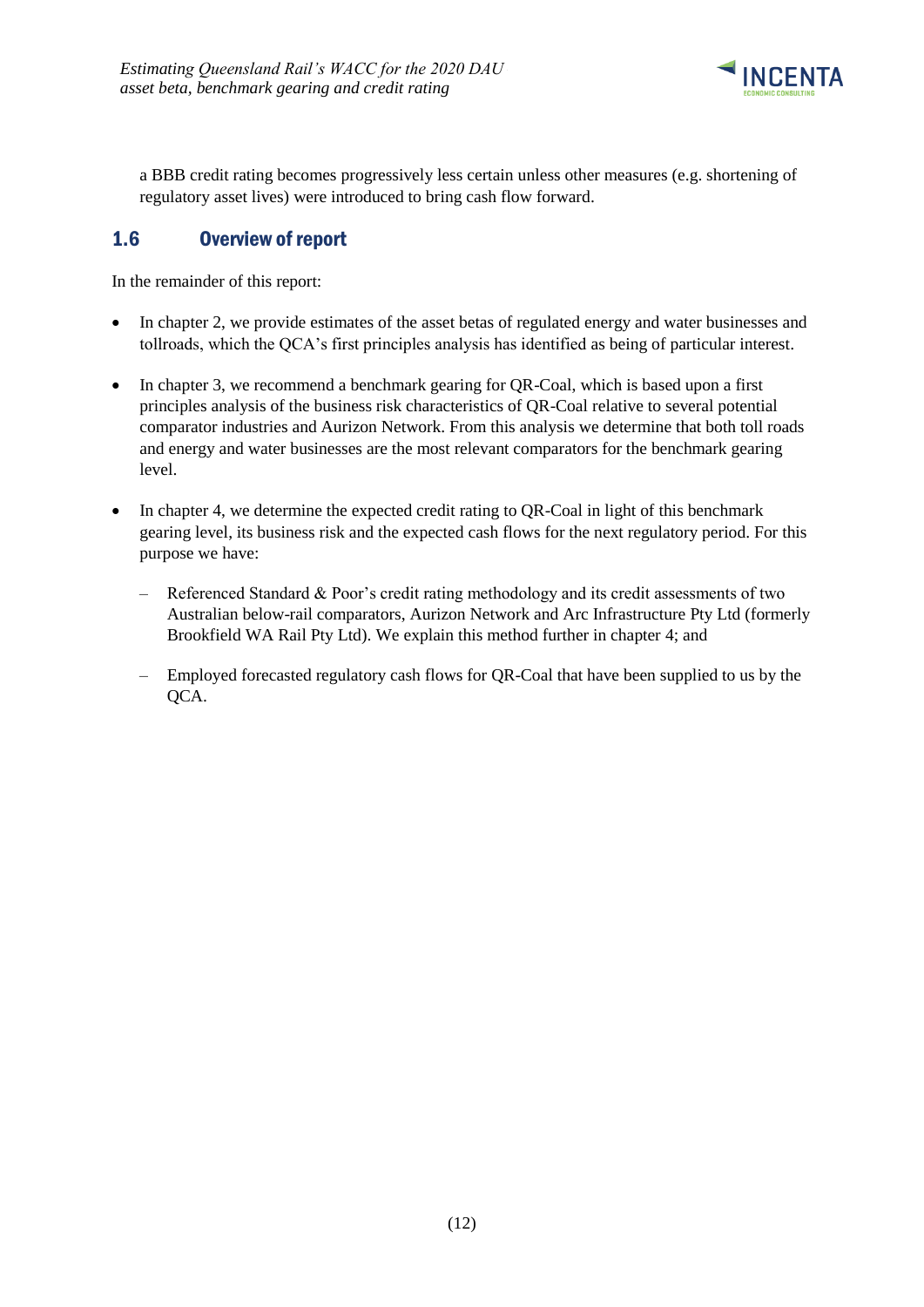

# <span id="page-16-0"></span>2. Asset beta of regulated energy and water businesses and tollroads

### <span id="page-16-1"></span>2.1 Introduction

In this section we estimate the asset betas of regulated energy and water businesses and tollroads. After describing the methodology applied, and the sample that we have used, we provide empirical estimates of asset beta for those two industries.

### <span id="page-16-2"></span>2.2 Beta estimation methodology

## <span id="page-16-3"></span>2.2.1 Introduction

It is important to transparently describe the methodology we have applied to estimate asset betas so that stakeholders can duplicate the estimation process if they wish. We have therefore described the technical details of the methodology, as well as discussing the theoretical and empirical issues that arise. As a general rule we have applied market and accounting data sourced from Bloomberg.

# <span id="page-16-4"></span>2.2.2 Estimation period

Our estimate of asset beta is based on 10 years of market data up to 31 December, 2018, which is the latest practical date that can be estimated at this time.

We have consistently advocated reliance on 10-year beta estimates over 5-year estimates on grounds that the shorter period is more likely to be influenced by a short-term anomaly. Others have proposed that 5-year terms are long enough to eliminate short term anomalies. For example, it has been suggested that use of a 5-year term avoids the inclusion of data from the period of the global financial crisis, which is considered an anomaly. Our view is that the global financial crisis period should be included, although a period including the dotcom bubble around 2001 should be excluded, as this made a material change to the weighting of different sectors in the market.

We therefore place reliance on the estimates of beta obtained using 10-years of data up to 31 December, 2018, but report estimates using 5-years of data for completeness. Using this date creates some issues with respect to net debt numbers on that date. Depending on the frequency of reporting and end of financial year date, at the time our analysis was undertaken, some firms had not provided net debt values to the market, and Bloomberg either left a blank, or reported forecast estimates at that date or at some other date, such 31 March, 2019. Our approach has been to:

- Apply the Bloomberg estimate for 31 December 2018 (Bloomberg generally sources this from a broker's report);
- Interpolate the value from actuals and estimates that lie on either side of that date (e.g. end September 2018 and end March, 2019); or
- Apply the closest available net debt number if none of the above are available.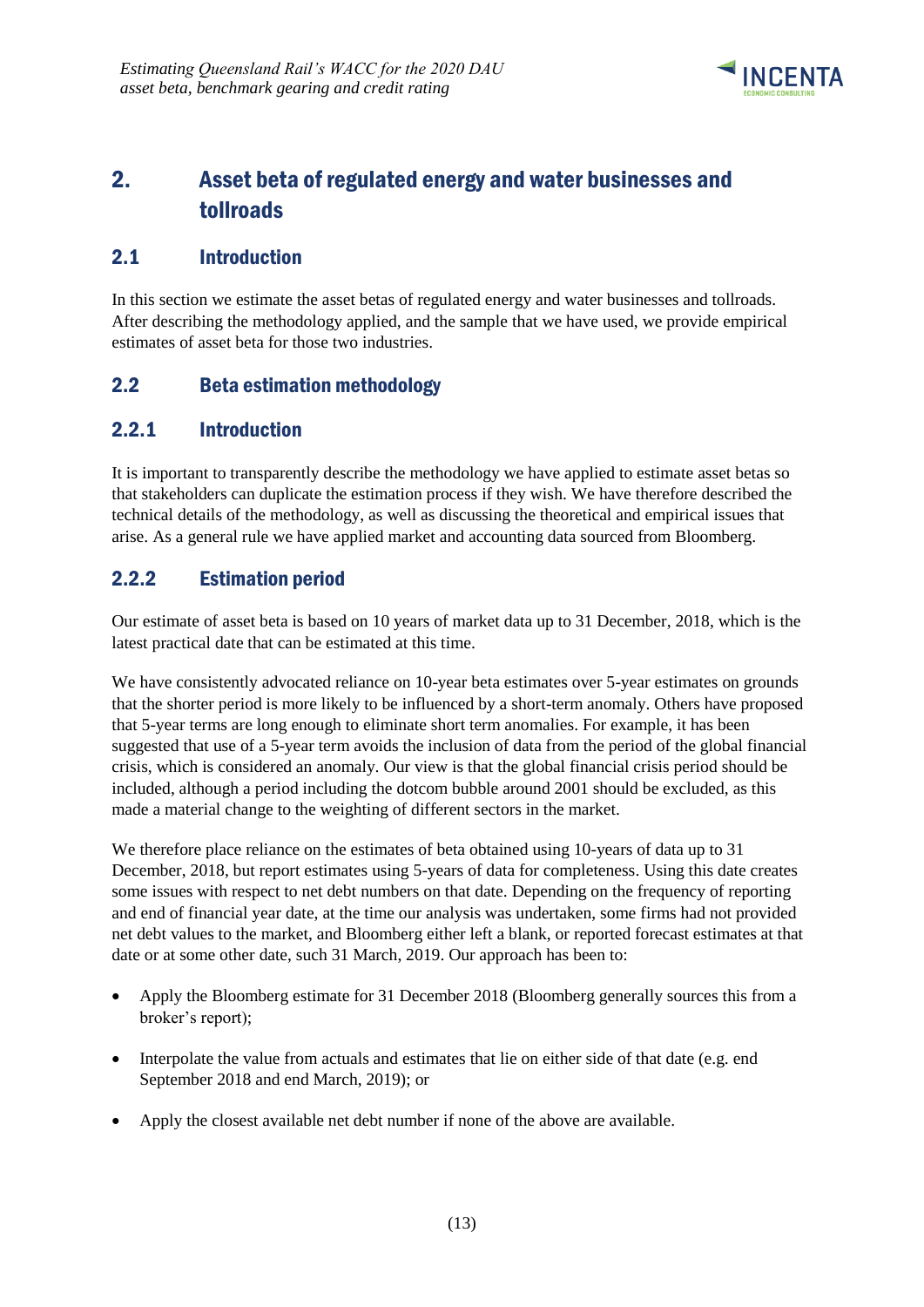

# <span id="page-17-0"></span>2.2.3 Sample selection

With respect to the two samples that are the objects of our beta estimation task, we have adopted the following approaches:

### Regulated energy and water businesses

We began by applying the 78 energy and water businesses sample that was adopted by OR-Coal's adviser Frontier, which in turn was based on a sample that Incenta had earlier applied in relation to Aurizon Network. However, given that the sample is large, we excluded the six businesses that had been delisted owing to merger or takeover during the period up to 31 December, 2018. These six businesses were:

- Delta Natural Gas Co Inc (DGAS US Equity), acquired on 21 September 2017 by PNG Companies LLC (an investment company),
- DUET Group (DUE AU Equity), acquired on 17 May 2017 by multiple bidders,
- Empire District Electrical Co (EDE US Equity), acquired on 3 January 2017 by Algonquin Power & Utilities Corp,
- Great Plains Energy (GXP US Equity), acquired on 5 June, 2018 by Evergy Inc.,
- Westar Energy (WR US Equity), delisted 5 June, 2018 through merger into Evergy Inc., and
- WGL Holdings Inc (WGL US Equity), acquired on 9 July, 2018 by Altgas Ltd.

This left a sample of 72 regulated energy and water businesses, which we have used. The sample members are listed in Appendix A.

### **Tollroads**

With respect to tollroads we examined the 8 businesses that were suggested by Frontier. We have included all but Vinci. We excluded Vinci on grounds that it has material construction-related business, while its tollroads business has accounted for only 57 per cent of its net income over the past 10 years. Bloomberg's description of Vinci is:<sup>14</sup>

*The world's largest construction company by revenue, France's Vinci operates two semiconnected businesses: Contracting, which builds roads, buildings, and infrastructure; and Concessions, which operates and maintains toll roads, railways, airports, and more.* 

We have retained Groupe Eurotunnel in the sample, although in addition to being a tollroad, it has material below rail and above rail activities. Owing to the monopoly nature of this business, our view is that a large component of its operations is close to the nature of a tollroad, and in any case the exclusion of this observation would not make a material difference to our tollroads beta estimate.

<sup>&</sup>lt;sup>14</sup> Bloomberg company description for Vinci SA (DG FP Equity).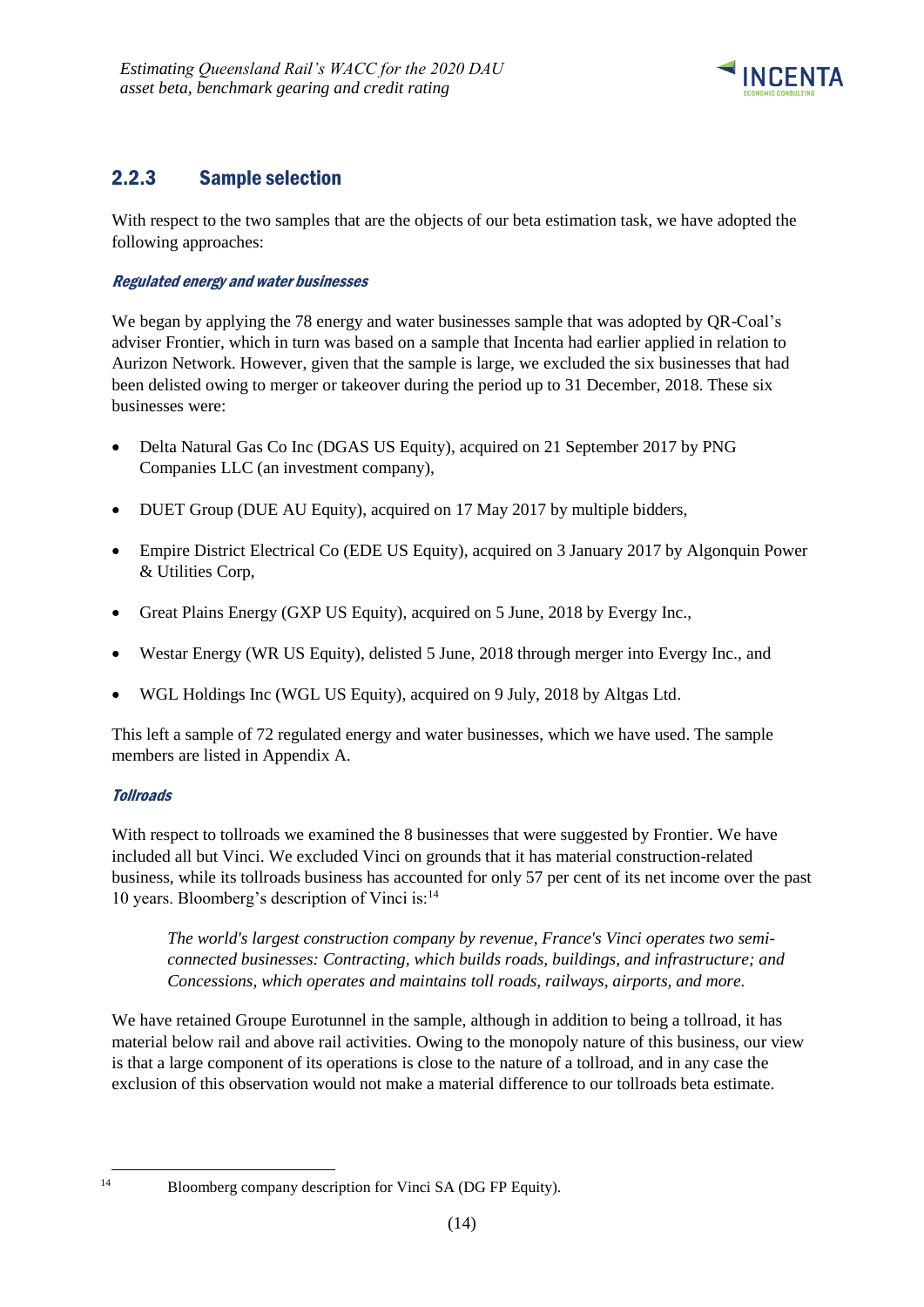

| Table 3.1: Tollroads sample proposed by Frontier |  |  |  |
|--------------------------------------------------|--|--|--|

| Company name                                  | Ticker               | Country   | Scope of operations (% Net Income)                            | Data availability / ownership                                      | Include/Reject |
|-----------------------------------------------|----------------------|-----------|---------------------------------------------------------------|--------------------------------------------------------------------|----------------|
| Abertis Infraestructuras SA                   | ABE SM Equity        | Spain     | 100% motorways construction and<br>operation                  | Missing 9 months in 2018 due to<br>takeover by Atlantia & Hochtief | Include        |
| <b>ASTM SPA</b>                               | AT IM Equity         | Italy     | >90% motorways                                                |                                                                    | Include        |
| Atlantia SPA                                  | ATL IM Equity        | Italy     | 85% motorways, 15% airports                                   | Involved in acquisition of Abertis<br>through 2017-18              | Include        |
| Groupe Eurotunnel SE - REGR                   | <b>GET FP Equity</b> | France    | Motorway, below & above rail                                  |                                                                    | Include        |
| Societa Iniziative Autostradali e Servizi SpA | SIS IM Equity        | Italy     | >95% motorways                                                |                                                                    | Include        |
| Transurban Group                              | <b>TCL AU Equity</b> | Australia | 100% motorways construction and<br>operation                  |                                                                    | Include        |
| Atlas Arteria Ltd                             | ALX AU Equity        | Australia | 100% motorways construction and<br>operation                  |                                                                    | Include        |
| <b>VINCI SA</b>                               | DG FP Equity         | France    | 57% motorways, 7% airports, 32%<br>construction & contracting |                                                                    | Reject         |

### *Source: Frontier, Bloomberg and Incenta analysis*

Another issue arises with respect to Abertis Infraestructuras (Abertis), which was acquired during 2017-18 in a number of transactions, first with Atlantia SPA holding 50 per cent, and Hochtief holding 20 per cent. At the end of 2018 Hochtief purchased the balance of shares that it didn't yet own in Abertis. Owing to the small sample size we considered it important to retain Abertis, but to exclude observations beyond the first week on March 2018.<sup>15</sup> This is because the share price of Abertis essentially froze at EUR18.63 a share from the date of an announcement made on 14 March, 2018 by which Atlantia would purchase certain assets in the Abertis portfolio. If these observations up to the ceasing of trading on 3 August 2108 were to be retained, they would have the effect of artificially reducing the beta estimate for Abertis.

We have previously not included Atlas Arteria (then known at Macquarie Atlas Roads) in analyses of tollroads beta as it didn't meet our inclusion criterion of having available at least 60 per cent of the potential maximum number of monthly or weekly observations. This business now meets that criterion.

### <span id="page-18-0"></span>2.2.4 Return interval and beta estimation period

Two important methodological issues relate to the return interval and estimation window, which we consider in turn.

#### Return interval (frequency)

The return interval (or "frequency") refers to the period of time over which the stock's market returns that are used in the beta estimation are measured. In recent years a debate has emerged about whether daily, weekly, or monthly returns should be used in estimating betas for regulatory purposes. The QCA has relied on an average of weekly and monthly returns in the past.

It is sometimes suggested that weekly return intervals are superior because this provides more observations and therefore lowers the standard error of the estimate, providing narrower confidence

<sup>-</sup>

<sup>&</sup>lt;sup>15</sup> We note that the AER has for some time estimated the asset beta of Australian energy transmission and distribution companies including no longer extant firms. In certain scenarios this has included firms that may have not been trading for a dozen years.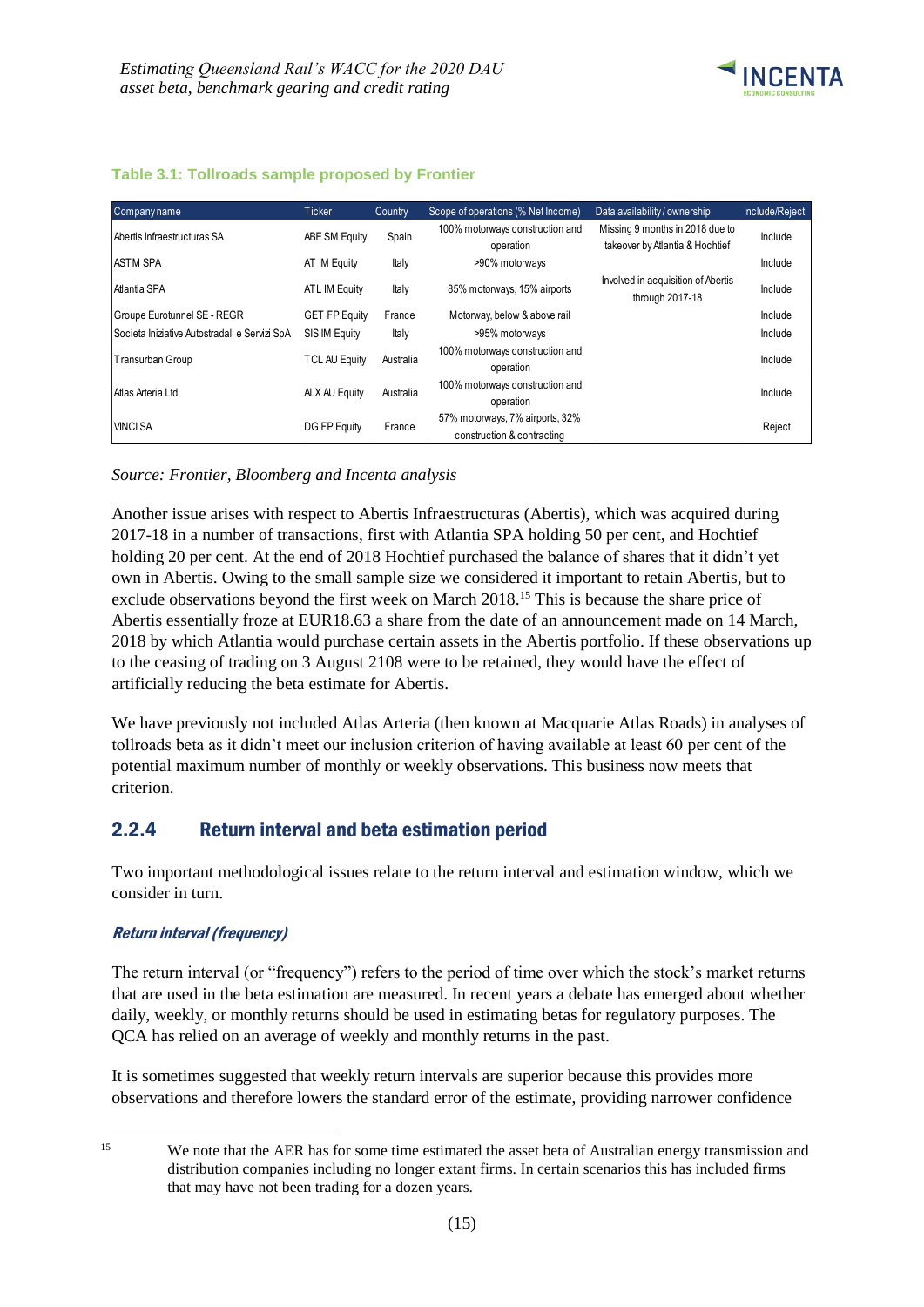

intervals. However, there has been some recent academic analysis that suggests that there are other problems that emerge from applying higher frequency data.

Specifically, Gilbert et al (2014) show that differences in betas estimated using higher (daily or weekly) and lower (monthly) frequency may emerge as a consequence of differences in the relative "opacity" of information about the prospects of those firms and how their returns will be affected by market movements.<sup>16</sup> "Opaque" firms are those for which the market cannot readily assess market and firm data, and hence where more time is required for the market to incorporate news about the firm in the share price. If a firm is found to be more opaque, its beta would be expected to be underestimated when using higher frequency returns, relative to the beta estimate made with lower frequency returns that better reflects the underlying information.

Gregory *et al* (2018) have repeated and extended the Gilbert *et al* analysis using UK data. They report that the differences in beta estimates that are obtained by using high frequency versus low frequency data can be explained by factors that are widely used proxies for risk, which include opacity (proxied by a measure of abnormal accruals), size, illiquidity, and Book to Market ratio.<sup>17</sup> The implication of these findings was that the use of weekly return estimates does not pick up some aspects of systematic risk. Gregory *et al* also showed that when the standard CAPM tests are done using monthly data they perform in a superior manner to when performed using weekly data. They expressed some surprise that these issues had not been discussed by regulators in the UK and Australia.

While the predominant regulatory practice in Australasia is to use a combination of weekly and monthly information when estimating betas consistent with the QCA's past practice, we note that in its most recent analysis of beta for regulated Australian energy businesses the Australian Energy Regulator (AER) relied only on weekly return interval data, declaring these to be "the most useful empirical estimates,"<sup>18</sup> although it did report monthly estimates for an international sample used as a cross check.<sup>19</sup> In our view, however, the AER's analysis did not give sufficient weight to the potential for the higher frequency data beta estimates to be affected by opacity and like factors, and that it remains appropriate to have regard to both beta estimates derived by both weekly and monthly return interval data (i.e., recognising the narrower confidence intervals for weekly estimates, but also the potential for the estimates to be biased).

#### Beta estimation period

Our objective is to apply the beta estimation period that allows for the best estimate of beta during the coming regulatory period, taking into consideration regulatory stability. In regulatory contexts, most discussion of the beta estimation period centres around whether to use a 5-year or 10-year period. It is sometimes claimed that a 5-year period should be preferred because it is long enough to smooth out any unusual occurrences, but also reflects more current market data. Our view is that greater stability is obtained by using a 10-year beta estimation period, and that this allows for a greater number of observations, which narrows the band of confidence intervals. Whilst we consider that 5-year

<sup>-</sup><sup>16</sup> Gilbert, T., Hrdlicka, C. Kalodimos, J. and Siegel, S. (2014), "Daily Data is Bad for Beta: Opacity and Frequency-Dependent Betas," *Review of Asset Pricing Studies*, Vol. 4 (1), pp.78-117.

<sup>17</sup> Gregory, A., Hua, S. and Tharyan, R. (2018), "In search of beta", *The British Accounting Review*, Vol. 50, Issue 4, pp.425-441.

<sup>18</sup> **AER (December, 2018),** *Rate of return instrument, Explanatory Statement***, p.97<sup>19</sup>** 

AER (December, 2018), p.156.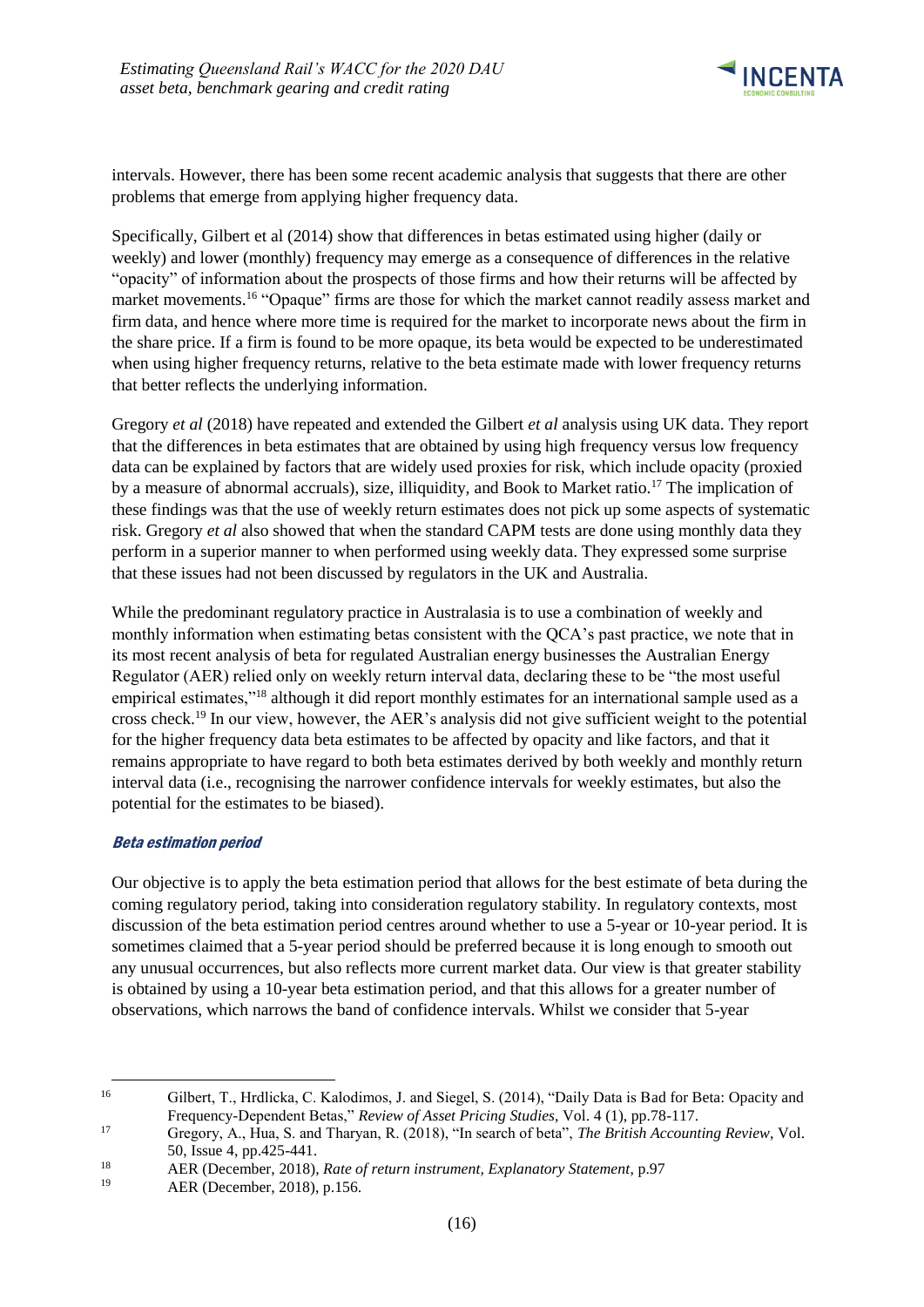

estimation periods have the potential to introduce instability, we have also reported these values as regulators do give consideration to these results as well.

## <span id="page-20-0"></span>2.2.5 Bloomberg data

We have downloaded Bloomberg's raw beta estimates for the 10-year period ending 31 December 2018. For the weekly estimates we took 520 weekly observations from that date, and for monthly estimates we took 120 monthly observations from that date. The 5-year estimates using monthly (weekly) observations were obtained by taking the first and last 60 (260) observations from that pool of observations. For de-gearing purposes we estimated gearing over the respective periods using the market capitalisation (CUR\_MKT\_CAP) at the end of each calendar year relative to the accounting Net Debt value (NET\_DEBT).

We applied the same (Net Debt to Net Debt plus Market Capitalisation) approach to estimate gearing and have used the last 5 years of data on grounds that there was a material distortion in gearing around the time of the global financial crisis that would influence an average based on 10-years of data.

## <span id="page-20-1"></span>2.2.6 De-gearing formula

We applied the Conine formula, which is the QCA's standard formula for the de-gearing of beta, and have also applied the QCA's standard assumption of a debt beta of 0.12<sup>20</sup>The Conine formula is:

$$
\beta_e = \beta_a + (\beta_a - \beta_d)(1 - T)\left(\frac{D}{E}\right)
$$

The de-levering formula is given by:

$$
\beta_a = \frac{\beta_e + \beta_d (1 - T) \left(\frac{D}{E}\right)}{\left(1 + (1 - T) \left(\frac{D}{E}\right)\right)}
$$

Where,

 $\beta_e$ ,  $\beta_a$  and  $\beta_d$  are respectively the equity, asset and debt betas, D and E are the values of net (book) debt and market equity, and T is the effective tax rate. For Australian businesses in the sample we applied the imputation adjusted effective tax rate. That is,  $T = t(1 - \gamma)$ , where t is the effective tax rate and  $\gamma$  is gamma, the value of distributed franking credits. When re-gearing to estimate the benchmark equity beta the Authority applies a gamma value of 0.484 and, as noted above, a debt beta assumption of 0.12. For non-Australian businesses gamma is zero. When de-gearing to estimate asset beta, these rates are effective tax rates as they take the actual values. When re-gearing, benchmark values (typically statutory rates) are applied.

 $20$ The OCA's standard approach differs from the current practice of most other Australian regulators as the latter use the Harris and Pringle formula and assume a zero debt beta. This means that care should be used when comparing the asset beta that the QCA may use with asset betas that may be quoted by other regulators.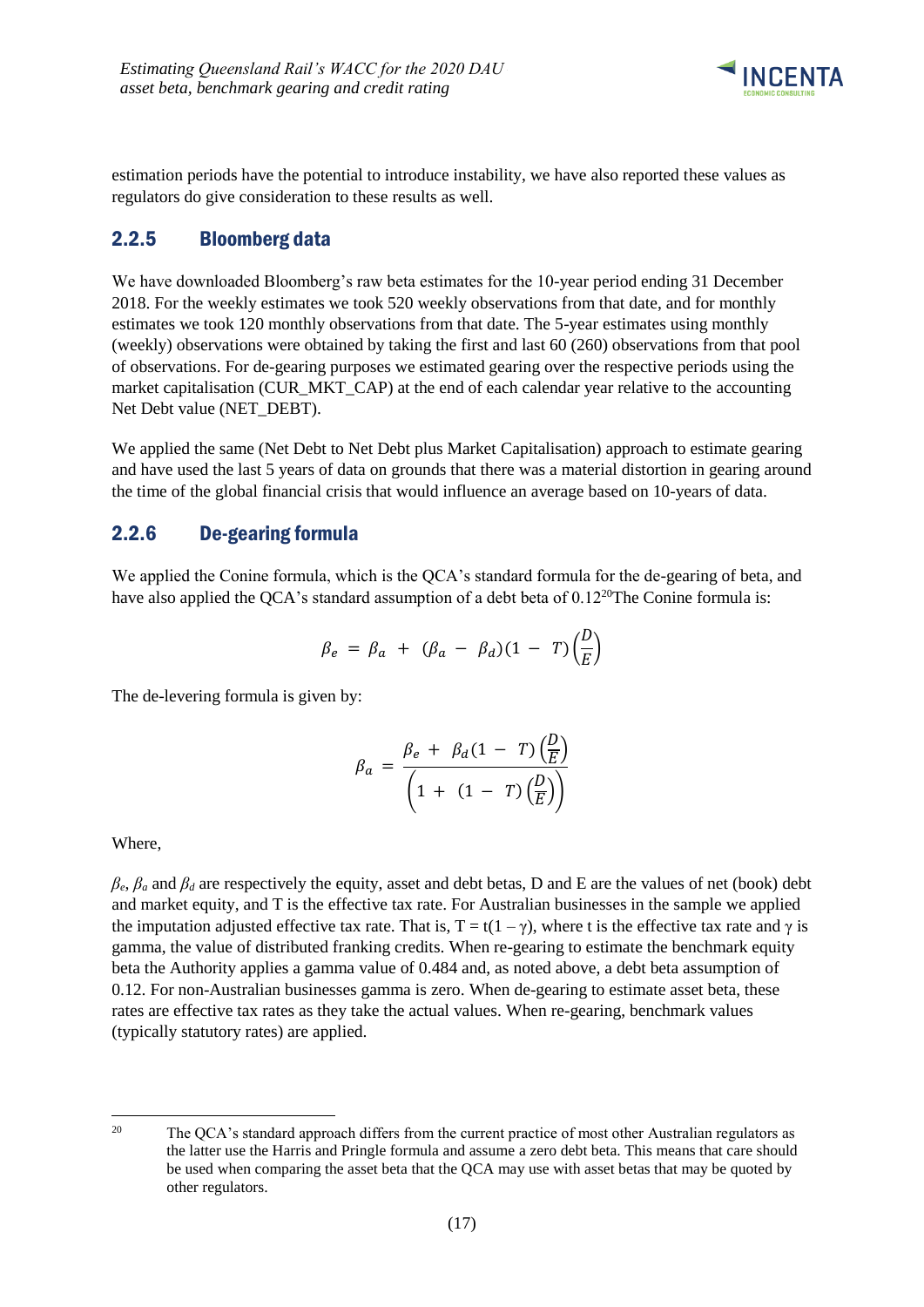

# <span id="page-21-0"></span>2.2.7 Tax assumption

We have calculated and applied the average effective tax rate (EFF\_TAX\_RATE) over the 18 calendar years to 31 December, 2018. This approach provides a long-term view of effective tax rates, which are more relevant than statutory rates. For the two Australian domiciled tollroad operators (Transurban Limited and Arial Atlas Roads Limited, which are stapled securities) we have applied a statutory tax rate of 30 per cent as the effective tax rate and a gamma assumption of 0.484.

# <span id="page-21-1"></span>2.3 Empirical beta estimates

## <span id="page-21-2"></span>2.3.1 Introduction

The QCA has requested that Incenta provide it with technical estimates of the asset betas of regulated energy and water businesses and tollroads.

## <span id="page-21-3"></span>2.3.2 Regulated energy and water businesses

Table 3.2 below displays our estimates of the asset beta of regulated energy and water businesses applying the QCA's assumptions and de-levering using the Conine formula. As discussed above, we place primary reliance on the average of monthly and weekly estimates for a 10-year period, which yields an average asset beta of 0.38 and a median estimate of 0.37. Using the same sample, in 2016 the estimates would have been 0.41 and 0.40 respectively. While the 10-year average and median estimates lay within a narrow range of 0.40 to 0.42 between 2013 and 2017, in the last 12 months there has been a noticeable drop in the estimates. The reduction in the 10-year estimate appears to be mainly due to a sharp fall in the weekly returns estimate during 2018. The 10-year weekly estimate of beta had been gradually trending downward over the period from 2013 to 2017, but has recently fallen more sharply.

|                    |              |         | 2013 | 2014 | 2015 | 2016 | 2017 | 2018 |
|--------------------|--------------|---------|------|------|------|------|------|------|
| Weekly data        | 10 year beta | Average | 0.48 | 0.48 | 0.47 | 0.46 | 0.45 | 0.42 |
|                    |              | Median  | 0.48 | 0.48 | 0.47 | 0.46 | 0.45 | 0.41 |
| Weekly data        | 5 year beta  | Average | 0.45 | 0.45 | 0.42 | 0.42 | 0.42 | 0.34 |
|                    |              | Median  | 0.45 | 0.45 | 0.40 | 0.41 | 0.41 | 0.32 |
|                    |              |         | 2013 | 2014 | 2015 | 2016 | 2017 | 2018 |
| Monthly data       | 10 year beta | Average | 0.37 | 0.37 | 0.36 | 0.35 | 0.34 | 0.33 |
|                    |              | Median  | 0.36 | 0.36 | 0.35 | 0.34 | 0.34 | 0.34 |
| Monthly data       | 5 year beta  | Average | 0.37 | 0.37 | 0.36 | 0.35 | 0.34 | 0.33 |
|                    |              | Median  | 0.36 | 0.36 | 0.35 | 0.34 | 0.34 | 0.34 |
|                    |              |         | 2013 | 2014 | 2015 | 2016 | 2017 | 2018 |
| Average of Monthly | 10 year beta | Average | 0.42 | 0.42 | 0.41 | 0.41 | 0.40 | 0.38 |
| and Weekly data    |              | Median  | 0.42 | 0.42 | 0.41 | 0.40 | 0.40 | 0.37 |
| Average of Monthly | 5 year beta  | Average | 0.41 | 0.41 | 0.39 | 0.39 | 0.38 | 0.34 |
| and Weekly data    |              | Median  | 0.40 | 0.40 | 0.38 | 0.37 | 0.37 | 0.33 |

### **Table 3.2: Asset beta estimates – regulated energy and water**

*Source: Bloomberg and Incenta analysis*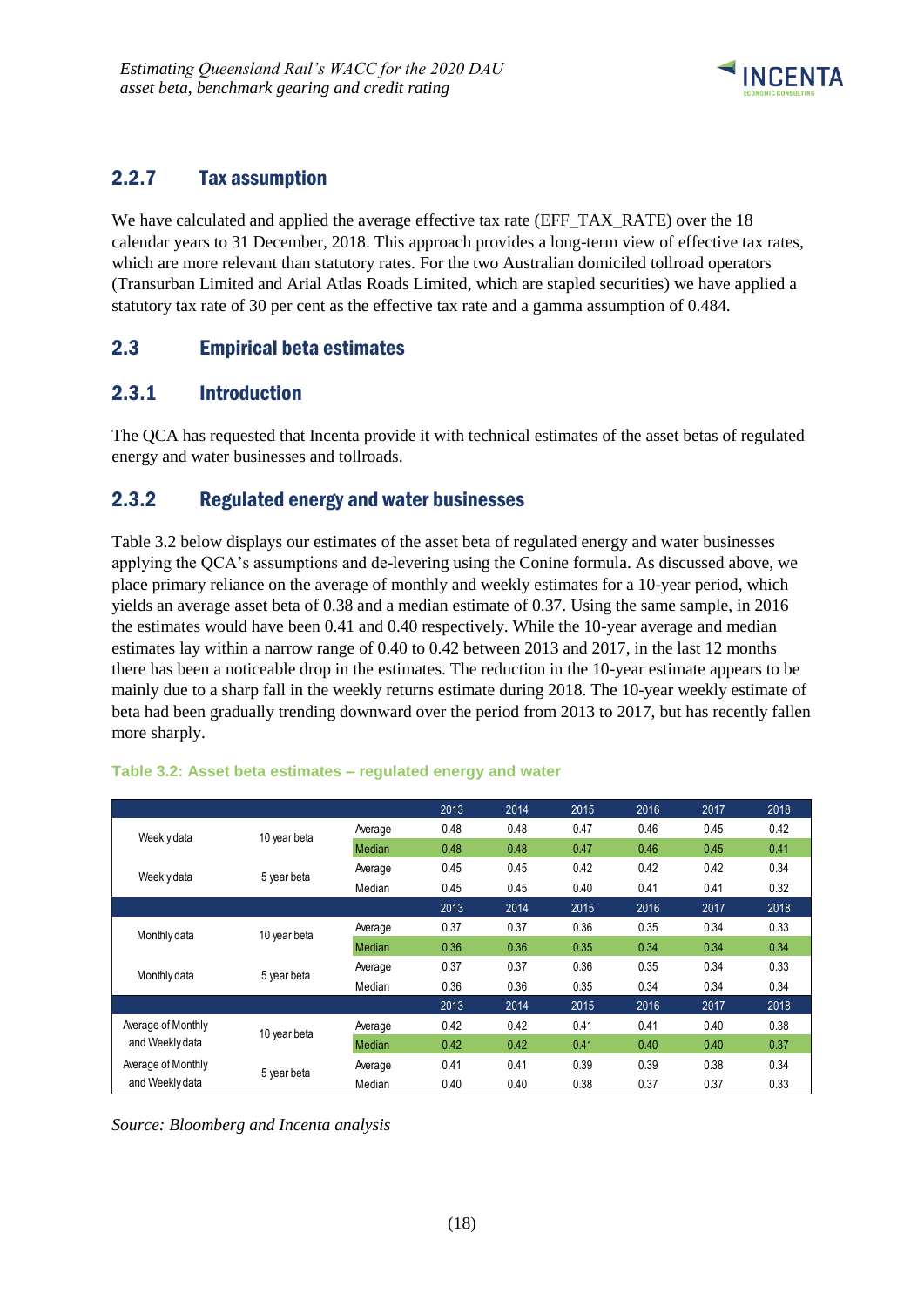

For completeness the 5-year average of monthly and weekly estimated betas has also been trending downward since 2013 at a slightly faster pace than the 10-year estimates. The 5-year average of monthly and weekly estimates is now approximately 0.04 lower than the 10-year estimates.

In summary, our estimate of the asset beta of regulated energy and water businesses is **0.38**, which is the average value of our estimate using 10-year data for weekly and monthly return intervals, and slightly higher than the median estimate of 0.37.

# <span id="page-22-0"></span>2.3.3 Tollroads

In Table 3.3 we display the average asset betas of the tollroads sample using 10 years of data. Both the average and median estimates of the tollroads asset beta are 0.51, with relatively little variation in the estimate for 5 out of the 7-firm sample. That is, we find that most of the sample has a beta estimate in a relatively narrow range of 0.48 to 0.53. The two tollroad businesses with materially lower and higher estimates are respectively Transurban and Atlas Arteria Roads (formerly Macquarie Atlas Roads). The average and median estimates have stayed in a relatively narrow band of 0.48 to 0.52 over the previous 6 years. This provides comfort given the relatively smaller size of the tollroads sample.

### **Table 3.3: Asset beta estimates – tollroads (10-year average of monthly and weekly data)**

| Average of Monthly & Weekly data:             | Rolling 10 year asset betas |           |      |      |      |      |      |      |  |  |
|-----------------------------------------------|-----------------------------|-----------|------|------|------|------|------|------|--|--|
| Company name                                  | <b>Ticker</b>               | Country   | 2013 | 2014 | 2015 | 2016 | 2017 | 2018 |  |  |
| Abertis Infraestructuras SA                   | ABE SM Equity               | Spain     | 0.54 | 0.52 | 0.49 | 0.48 | 0.48 | 0.48 |  |  |
| <b>ASTM SPA</b>                               | AT IM Equity                | Italy     | 0.53 | 0.51 | 0.48 | 0.47 | 0.49 | 0.50 |  |  |
| Atlantia SPA                                  | ATL IM Equity               | Italy     | 0.53 | 0.53 | 0.54 | 0.53 | 0.53 | 0.53 |  |  |
| Groupe Eurotunnel SE - REGR                   | <b>GET FP Equity</b>        | France    | 0.50 | 0.51 | 0.51 | 0.54 | 0.57 | 0.51 |  |  |
| Societa Iniziative Autostradali e Servizi SpA | SIS IM Equity               | Italy     | 0.51 | 0.50 | 0.48 | 0.48 | 0.49 | 0.52 |  |  |
| Transurban Group                              | <b>TCL AU Equity</b>        | Australia | 0.36 | 0.35 | 0.35 | 0.36 | 0.35 | 0.32 |  |  |
| Atlas Arteria Roads                           | ALX AU Equity               | Australia |      |      |      | 0.74 | 0.73 | 0.71 |  |  |
| Average                                       |                             |           | 0.49 | 0.49 | 0.47 | 0.51 | 0.52 | 0.51 |  |  |
| <b>Median</b>                                 |                             |           | 0.52 | 0.51 | 0.49 | 0.48 | 0.49 | 0.51 |  |  |

#### *Source: Bloomberg and Incenta analysis*

The 5-year beta estimates for tollroads, which we have calculated for completeness, are shown in Table 3.4 below. The range of the 5-year beta estimates has been very close to the 10-year estimates, with the same median of 0.51 in 2018, but a slightly lower mean of 0.48. The overall picture is one of relative stability in the estimated asset beta for tollroads over the past decade or so. Six out of the 7 of the 5-year asset beta estimates fall within a range of 0.43 to 0.56. The fact that the 10-year and 5-year beta estimates are reasonably consistent is further evidence of their relative stability.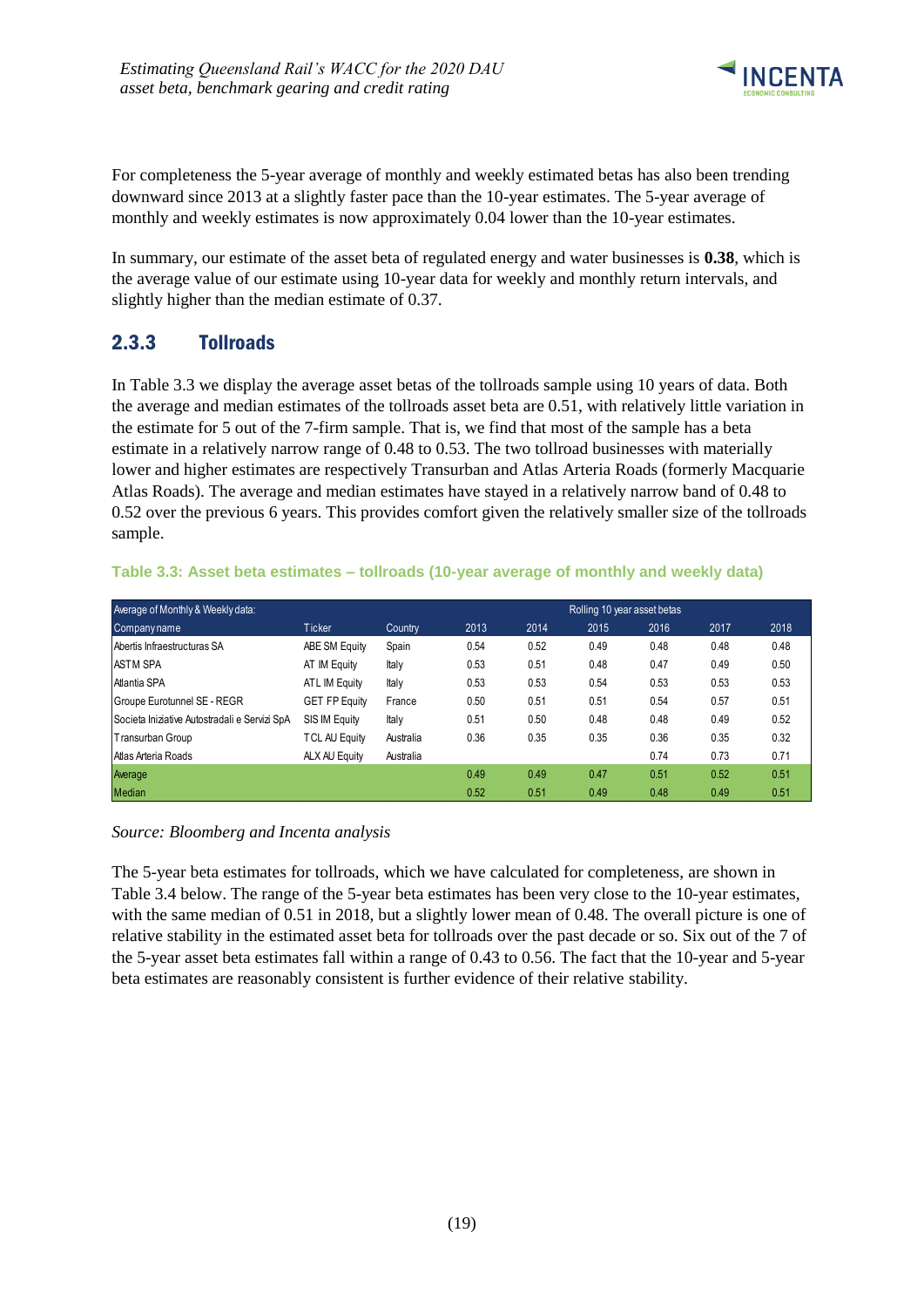

| Average of Monthly & Weekly data:             |                      |           | Rolling 5 year asset betas |      |      |      |      |      |  |
|-----------------------------------------------|----------------------|-----------|----------------------------|------|------|------|------|------|--|
| Companyname                                   | <b>Ticker</b>        | Country   | 2013                       | 2014 | 2015 | 2016 | 2017 | 2018 |  |
| Abertis Infraestructuras SA                   | ABE SM Equity        | Spain     | 0.49                       | 0.50 | 0.49 | 0.45 | 0.44 | 0.43 |  |
| <b>ASTM SPA</b>                               | AT IM Equity         | Italy     | 0.43                       | 0.41 | 0.42 | 0.43 | 0.43 | 0.53 |  |
| Atlantia SPA                                  | ATL IM Equity        | Italy     | 0.50                       | 0.52 | 0.55 | 0.51 | 0.50 | 0.52 |  |
| Groupe Eurotunnel SE - REGR                   | <b>GET FP Equity</b> | France    | 0.52                       | 0.46 | 0.45 | 0.46 | 0.53 | 0.51 |  |
| Societa Iniziative Autostradali e Servizi SpA | SIS IM Equity        | Italy     | 0.45                       | 0.48 | 0.51 | 0.48 | 0.52 | 0.56 |  |
| Transurban Group                              | <b>TCL AU Equity</b> | Australia | 0.30                       | 0.30 | 0.22 | 0.31 | 0.33 | 0.33 |  |
| Atlas Arteria Roads                           | ALX AU Equity        | Australia | 0.70                       | 0.82 | 0.75 | 0.57 | 0.54 | 0.51 |  |
| Average                                       |                      |           | 0.48                       | 0.50 | 0.49 | 0.46 | 0.47 | 0.48 |  |
| <b>Median</b>                                 |                      |           | 0.49                       | 0.48 | 0.49 | 0.46 | 0.50 | 0.51 |  |

#### **Table 3.4: Asset beta estimates – tollroads (5-year average of monthly and weekly data)**

*Source: Bloomberg and Incenta analysis*

In summary, we consider the evidence for the latest 5-year period indicates a tollroads asset beta of about **0.51**, which is consistent with the current average of monthly and weekly estimates using 10 years of data.

### <span id="page-23-0"></span>2.4 Conclusion

Having reviewed the evidence for monthly and weekly return intervals over both 5 and 10-year periods, we conclude that:

- For regulated energy and water businesses our estimated asset beta is **0.38**; and
- For tollroads our estimated asset beta is **0.51**.

If only monthly data had been relied on, the estimated beta would have been lower by 0.04 to 0.05 for regulated energy and water businesses (i.e.0.33 to 0.34), and higher by 0.01 to 0.02 for tollroads (i.e. 0.52 to 0.53).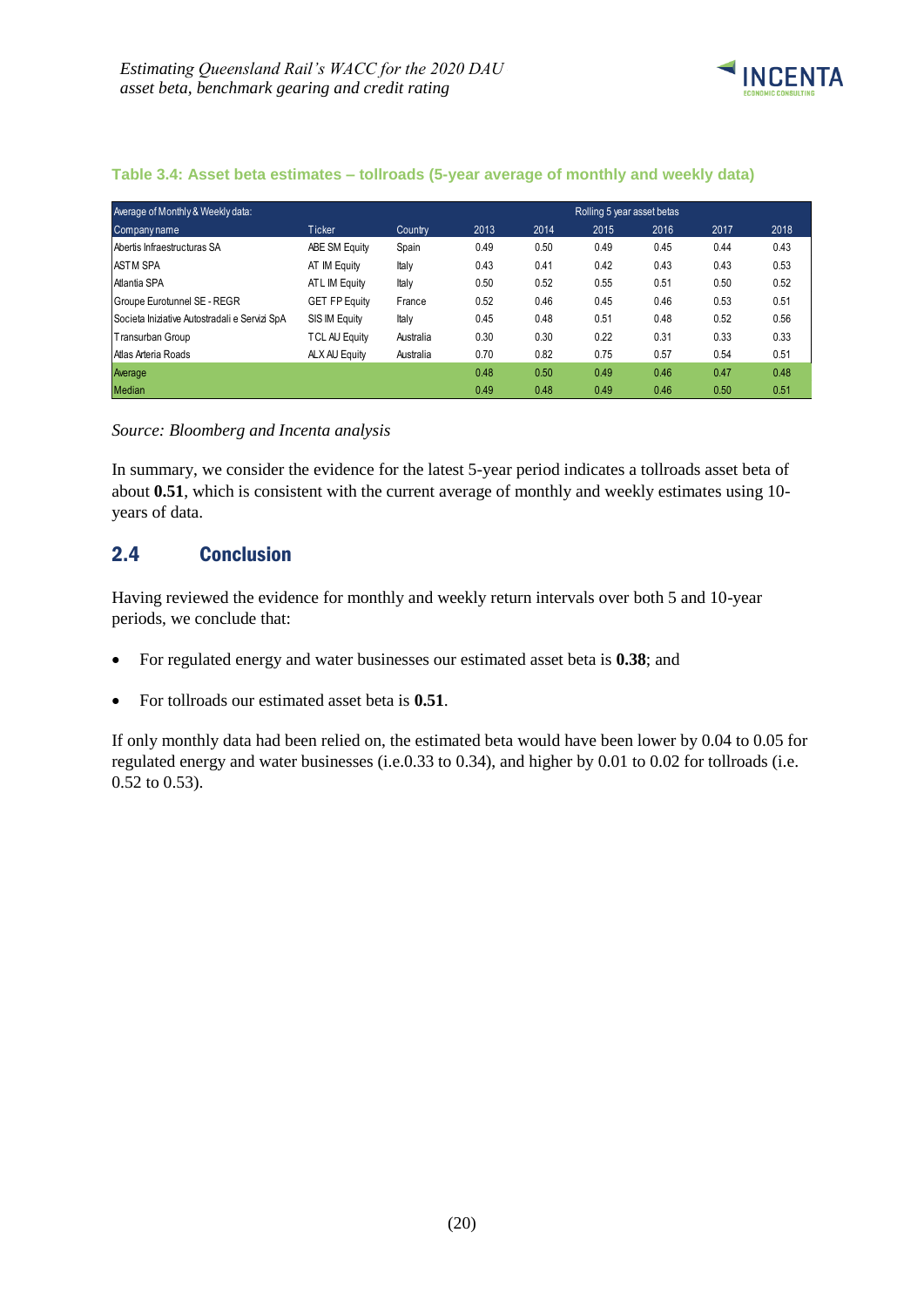

# <span id="page-24-0"></span>3. Benchmark gearing

# <span id="page-24-1"></span>3.1 Introduction

The QCA has requested Incenta to provide an opinion on the benchmark gearing parameter, and our supporting analysis. In this chapter we consider the question of benchmark gearing first. Whilst we note that the gearing level and credit rating are not independent, it is appropriate to begin with the question of what benchmark gearing should be applied to QR-Coal, given its specific regulatory, economic and financial characteristics, and then to consider the benchmark credit rating given that gearing level.

In this chapter we set out Queensland Rail's proposals regarding QR-Coal's benchmark gearing level, and other submissions made to the QCA, and provide our respective responses. We then undertake our own analysis of benchmark gearing applying first principles analysis of the business risk characteristics using the data set of potential comparator industries that we identify.

# <span id="page-24-2"></span>3.2 Setting a benchmark gearing level

Our view is that the benchmark gearing of a regulated entity should be carefully considered and, once it is set, should not be changed without further careful consideration. This approach is required to provide regulatory certainty to all stakeholders, which facilitates continued investment, financing and provision of the regulated services. Investors should feel confident that real-world adjustments would be made to the regulatory regime to preserve the credit metrics (and benchmark credit rating) of a firm that was assumed to have been financed in the benchmark manner, and that a change to the benchmark gearing level would not simply be applied to assuage concerns about financeability. However, in this case, we are resetting the starting point

# <span id="page-24-3"></span>3.3 Stakeholder submissions

-

# <span id="page-24-4"></span>3.3.1 Queensland Rail's submission

Queensland Rail's submission on its 2020 DAU is relatively brief with respect to WACC parameters, and largely relies on the analysis undertaken by its adviser, Frontier Economics. Frontier is also relatively brief with respect to its recommended benchmark gearing for Queensland Rail, which is 28 per cent. The benchmark gearing recommended by Frontier is an outcome of its analysis of the asset beta of Queensland Rail. It should also be noted that Frontier was instructed by Queensland Rail to derive an asset beta and gearing estimate for the whole of Queensland Rail's business, and not just for the below rail coal business (i.e.  $QR$ -Coal).<sup>21</sup>

Frontier considered that the potential comparator industries it identified (see below) could be weighted to obtain an asset beta estimate and matching benchmark gearing estimate for Queensland Rail. Consistent with the way it estimated its asset beta of 0.77, Frontier applied weights of 15 per

<sup>&</sup>lt;sup>21</sup> Frontier noted in its subsequent report in response to submissions that for both reports (including the original report) it was "instructed to estimate beta and gearing parameters that would be appropriate for QR as a single aggregated entity," because this was the approach that had been applied in the previous review. See Frontier Economics (26 October, 2018), *Response to submissions on the required return for Queensland Rail*, p. 2.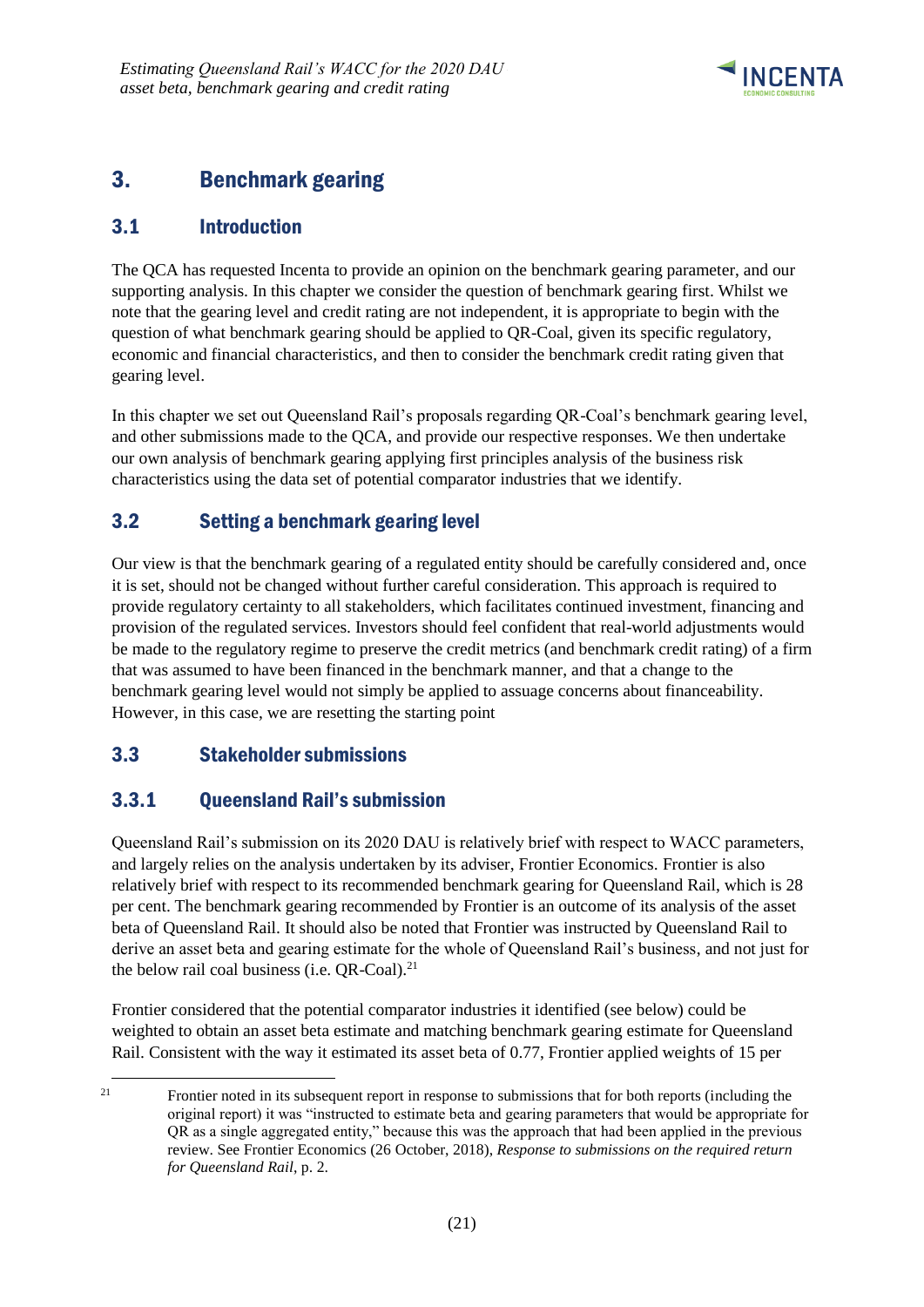

cent to airports, 40 per cent to Class 1 railroads, 30 per cent weight to general cargo ports, and 15 per cent weight to tollroads. Frontier used the mid-points of the 5 year and 10-year gearing levels it observed for these industries, obtaining a gearing level estimate of 28 per cent.

Frontier concluded with a recommendation that: <sup>22</sup>

*For these reasons, our view is that the task of computing appropriate beta and gearing estimates for the MW-Metro coal rail network should be the subject of a separate process. Simply adopting the QCA's allowances for the CQCN would be inappropriate because:* 

- *The QCA's estimation process of relying exclusively on data from electricity and water firms is an inappropriate approach for estimating gearing and beta for a coal rail network; and*
- In any event, there are material differences between the CQCN [i.e. Aurizon Network] *and WM-Metro coal rail networks* [i.e. QR-Coal].

In its subsequent response to the observations made by QR-Coal, customers New Hope and Yancoal (see below) submitted that the Frontier analysis had erred in estimating beta and gearing for the whole of Queensland Rail's operations.

### Incenta's comments

We agree with Frontier that a fresh analysis of the systematic and business risk characteristics of QR-Coal's operations needs to be undertaken owing to differences between Aurizon Network (CQCN) and QR-Coal (WM-Metro coal rail networks). These analyses are being undertaken by the QCA, which has engaged Incenta to assist it.

We are concerned that the "target" that Frontier was pursuing with its analysis was not the QR-Coal business, but the whole of Queensland Rail's business. In addition, in our view Frontier's analysis applied weightings to the observed gearing levels of four industries that were not sufficiently supported by a first principles analysis of the risk characteristics of those industries. We also consider that the last 5 years of data are likely to be more informative about current and future gearing levels. Including 10 years of gearing data captures the impact of the Global Financial Crisis (GFC), which was an unusual period, and had the effect of depressing equity values relative to debt values and would therefore tend to increase gearing estimates relative to more recent values.

### <span id="page-25-0"></span>3.3.2 New Hope's submission

New Hope Group's (New Hope) submission agreed with the approach that has been applied in the past by the QCA and Incenta, which emphasised the need to "look through" the physical characteristics of potential comparators to "assess the economic fundamentals underpinning cash flows." With respect to QR-Coal's risk profile relative to Aurizon Network, New Hope noted that Queensland Rail and Frontier had omitted to mention:<sup>23</sup>

-

<sup>&</sup>lt;sup>22</sup> Frontier Economics (26 October, 2018), p.3.<br><sup>23</sup> May Hans Group (17 October, 2018), Quant

<sup>23</sup> New Hope Group (17 October, 2018), *Queensland Rail's 2020 Draft Access Undertaking: Initial Submission – Volume 1, Overview and Reference Tariffs*, p.16.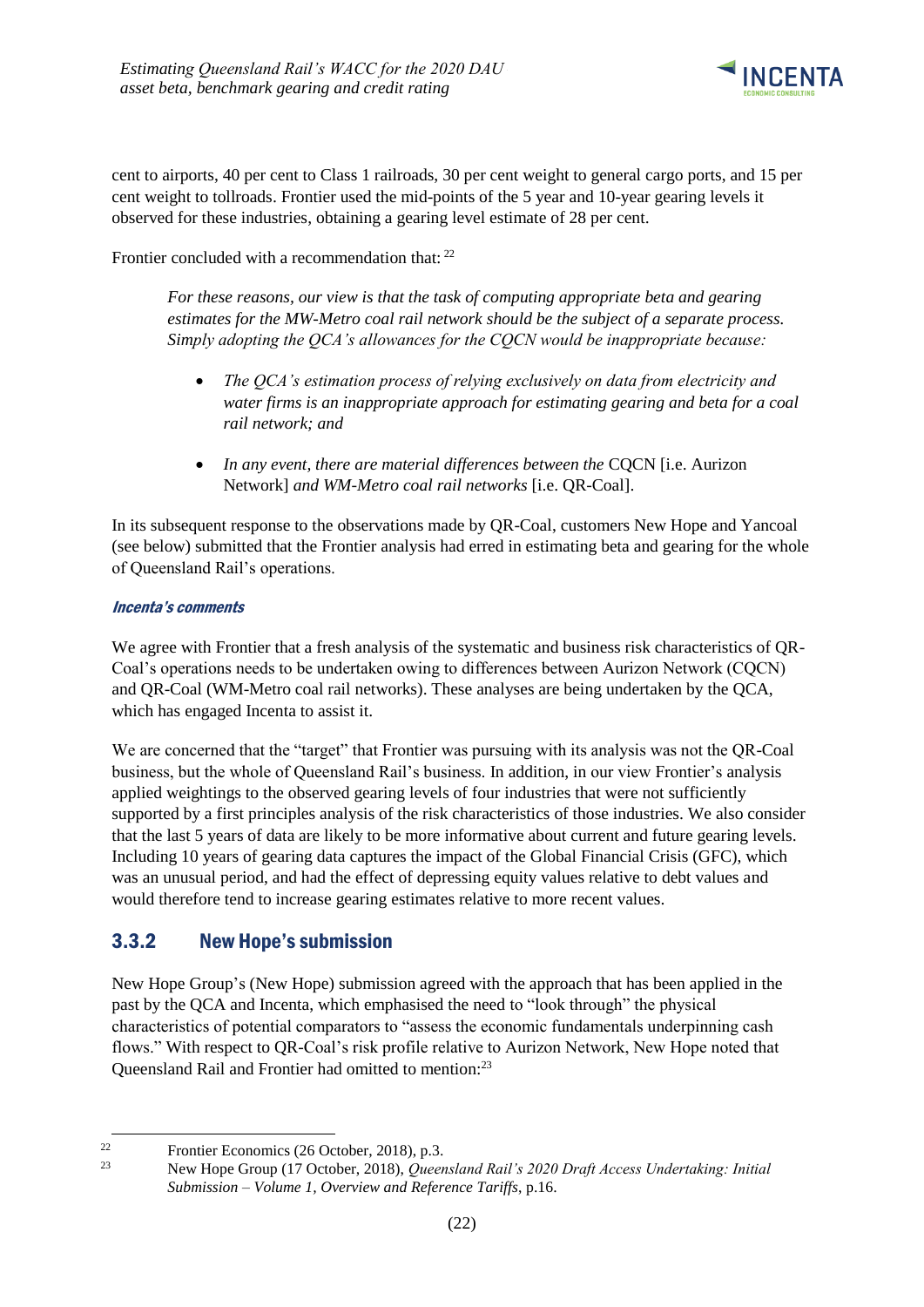

*(a) take or pay arrangements covering 100 per cent of access charges for contracted tonnes, providing QR with significant protection from volume risk (QR only bears volume risk to the extent that forecast tonnes exceed contracted tonnes);* 

*(b) a regulatory framework which provides protection from cost risk, by permitting changes to access arrangements (including reference tariffs) to address changes in circumstances (with the DAAU process in fact providing QR with complete freedom to seek amendments for any unanticipated event); and* 

*(c) limitations on the liability of the service provider where there are capacity shortfalls and/or a failure to meet performance standards.*

New Hope also criticised Frontier for targeting the whole of Queensland Rail's operations rather than the QR-Coal operations, and Frontier's choice of comparators. In particular, New Hope questioned Frontier's provision of weight to comparator firms drawn from the airports, railroads, ports and tollroads industries around the world. New Hope considered that the businesses included in their industries were operating in countries such as Russia, China and Mexico, which are markets where risks and institutional features are very different from those faced by QR-Coal. Regarding Frontier's submission that QR-Coal is subject to greater risk because it has only two customers, New Hope noted that Australian Rail Track Corporation (ARTC) in the Hunter Valley has only two customers in a specific pricing zone, and the Gladstone Area Water Board (GAWB) relies heavily on two large industrial customers. New Hope concluded that:<sup>24</sup>

*We consider that regulated energy and water businesses are most comparable to QR and Aurizon Network, largely because the regulatory frameworks that apply to them have similar in-built risk protection mechanisms.*

#### Incenta's comments

-

As noted above, we agree that Queensland Rail and Frontier should have assessed the risk characteristics of QR-Coal's operations rather than the whole operations of Queensland Rail. In previous reports relating to Aurizon Network and DBCT, we have made the case that tollroad operations are a useful benchmark, since their systematic risk was assessed to be higher than that of those two assets.<sup>25</sup> It is also useful to consider the relative risk characteristics of Class 1 railroads, which have many of the physical characteristics of a below rail coal haulage business, and have previously been assessed to have greater systematic risk than Aurizon Network. However, this was primarily a systematic risk assessment, while questions of benchmark gearing and credit rating turn on business risk (e.g. absolute volatility rather than systematic volatility).

We agree with New Hope that general cargo ports and airports are unlikely to provide valid comparators for QR-Coal operations, as they have neither the regulatory, nor market similarities that are required to make them comparable. We agree with New Hope that QR-Coal being dependent on only two customers is not necessarily an important factor for systematic risk assessment and would add that what is important for that assessment is the position that these customers occupy in the global thermal coal cost curve. For a business risk assessment, the existence of two customers may be important if the West Moreton region, and the single QR-coal rail line are subject to greater risk of

<sup>&</sup>lt;sup>24</sup> New Hope Group (17 October, 2018), p.22.<br><sup>25</sup> See Jacquete (Describer, 2017), August Mathem

<sup>25</sup> See Incenta (December, 2017), *Aurizon Network's WACC for the 2017 DAU*; and Incenta (March, 2016), *DBCT 2015 DAU: Review of WACC parameters*.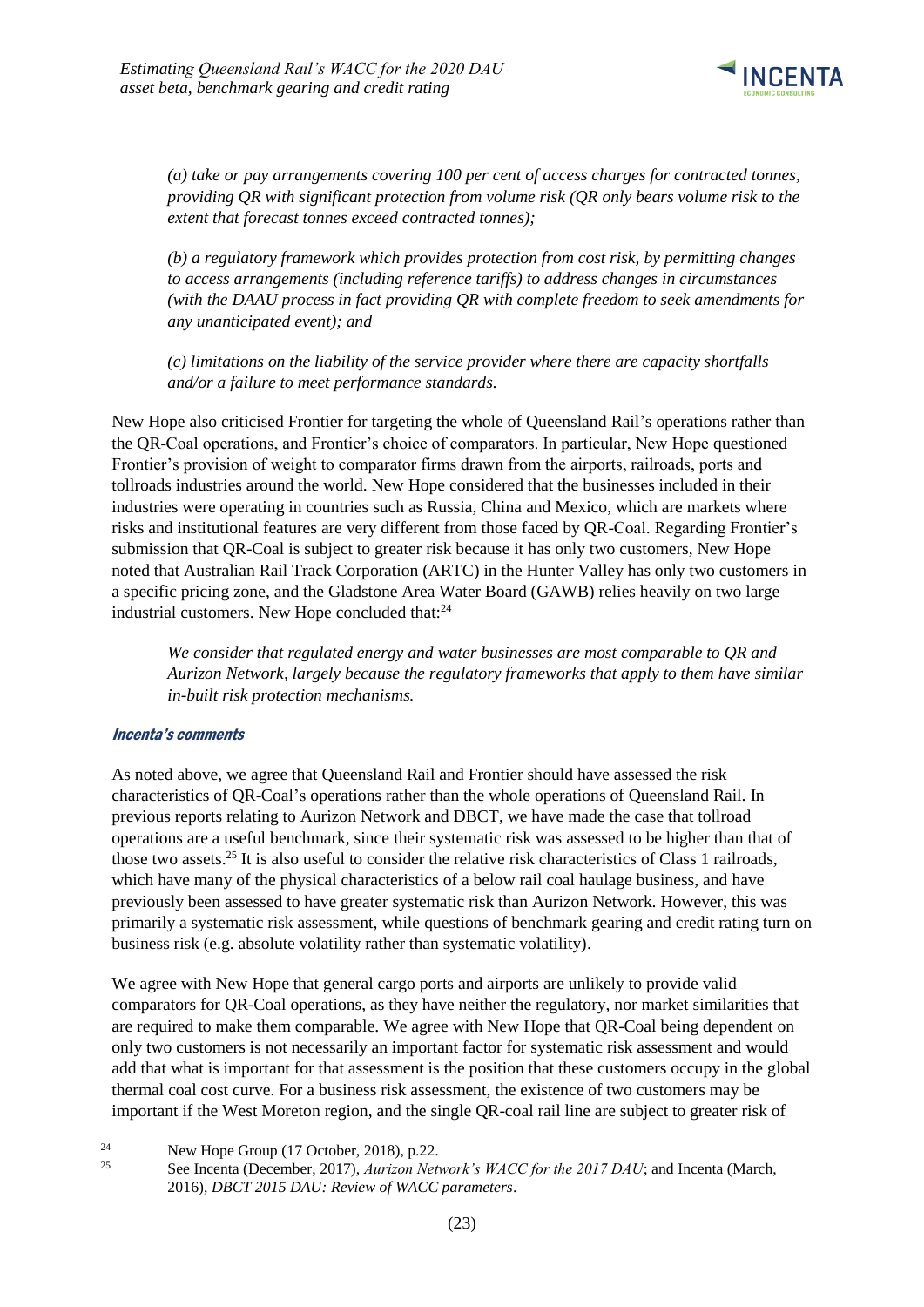

flooding than, say Aurizon Network's operations. However, this risk is also dependent on the financial resources of New Hope and Yancoal. These issues are considered further below.

# <span id="page-27-0"></span>3.3.3 Yancoal's submission

Yancoal's submission made a case that the coal price exposure of QR-Coal customers "should not be overstated."<sup>26</sup> This is because the high capital sunk costs in coal mining projects necessitate looking at the long-term fundamentals of the coal market. With respect to Queensland Rail and Frontier's proposition that risks are higher when there are only two customers, Yancoal's response was:<sup>27</sup>

*If the perceived risk is that a customer will become uneconomically unviable due to a prolonged down turn in coal prices and therefore reduce demand for the reference service, that risk presumably equally exists whether you have two large customers or many smaller ones.*

Yancoal also noted that the Queensland Rail submission's reliance on non-coal services is not relevant to establishing a tariff for QR-Coal services and emphasised that the regulatory framework and the form of regulation are important. Yancoal challenged what it termed Frontier's "assertion" that regulation is "only one of a number of more minor factors." One specific instance of regulatory protection of QR-Coal's revenues raised by Yancoal was the recent closure of the Wilkie Creek mine, since:

*… it is coal companies who bore the risk through lower demand forecasts increasing the reference tariffs, while QR's revenue was protected (without any optimisation of the regulatory asset base occurring as a result of the change in demand).* 

Another point raised by Yancoal is the long-term take-or-pay contracting that characterises other parts of the coal supply chain, including contracts between mines and haulage contractors (such as Aurizon Operations), and between mines and port operators. Based on the above, Yancoal concluded that the best comparator entities for QR-Coal are other Australian coal supply chain businesses with similar coal market exposure and regulation, and Australian water and electricity businesses with similar regulatory arrangements. While considering it difficult to comment on benchmark gearing, apart from rejecting the "extremely low gearing proposed by QR", Yancoal recommended that:<sup>28</sup>

*…the QCA consider the efficient capital structure for QR closely including taking into account:* 

*(a) the low cost of debt that is available to QR as a result of its position as a government statutory authority; and* 

*(b) QR's low risk profile for the reasons discussed above*.

1

<sup>&</sup>lt;sup>26</sup> Yancoal (17 October, 2018), *Initial Submission on QR 2020 Draft Access Undertaking*, p.7.<br><sup>27</sup> Yancoal (17 October, 2018), p.7.

<sup>&</sup>lt;sup>27</sup> Yancoal (17 October, 2018), p.7.<br><sup>28</sup> Yancoal (17 October, 2018), p.12

Yancoal (17 October, 2018), p.12.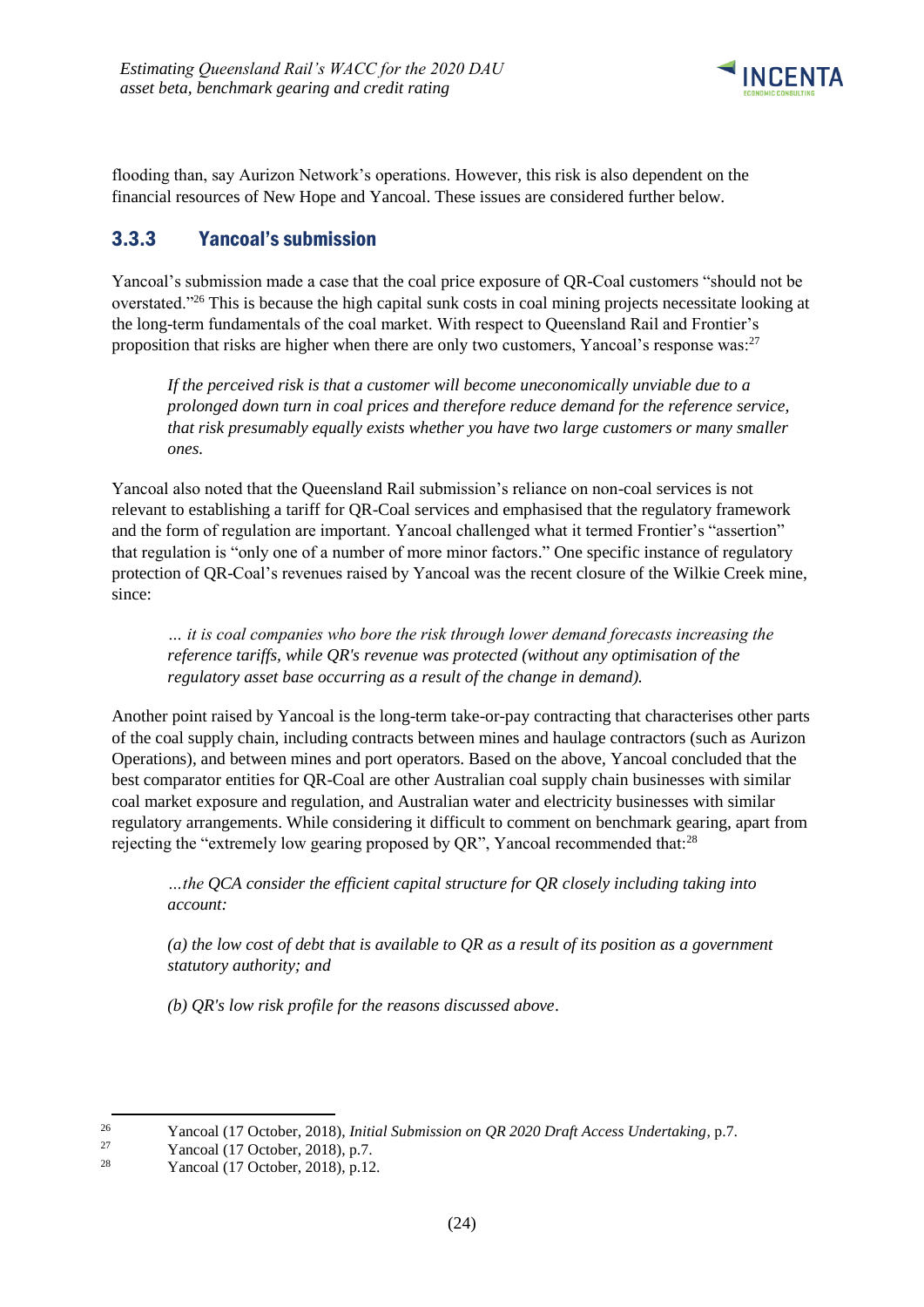

### Incenta's comments

Yancoal's discussion of the socialisation of the Wilkie Creek capacity following the mine's closure, and its lack of impact on QR-Coal's business highlights another similarity between QR-Coal and Aurizon Network. However, this was socialisation at the margin. During the recent period of low coal prices, Moody's raised the question of whether socialisation could protect Aurizon Network in the event of sustained low coal prices that resulted in larger mine closures:<sup>29</sup>

*Socialisation of lost revenue over certain corridors may be challenging in a coal market downturn*

While Yancoal submitted that the mines have other take-or-pay contracts with haulage operators and ports, and this would make mine closures costly, whether there is a material risk to QR-Coal again rests on where its customer mines fall in the world thermal export coal cost curve, and how their longterm prospects are viewed by their managements. These issues are also explored further below.

Yancoal's position that the risk a customer will become unviable is the same whether there are two large customers, or many smaller ones, is not necessarily correct. The risk relativities (overall counterparty risks) depend on a number of factors that include: the relative positions of the large customers and many smaller customers on the world export coal cost curve, the relative financial positions of the firms, how dependent they are on this activity, and the nature of contracting arrangements.

Regarding Yancoal's two conclusions regarding efficient capital structure, we agree with the proposition that the actual debt arrangements of QR-Coal (i.e. Queensland Rail) should not be taken into consideration. Regulatory benchmarking (and competitive neutrality considerations) dictates that a commercially efficient cost of debt should be assumed in the WACC, which is the approach that the QCA is taking. We disagree with Yancoal's proposal that an assessment of the efficient capital structure should take account of "the low cost of debt that is available to QR as a result of its position as a government statutory authority." Such an approach would not be consistent with competitive neutrality principles and would be likely to result in unwarranted subsidisation of the regulated service. In assessing this efficient cost of debt, once the benchmark gearing level has been established, the benchmark credit rating will need to be assessed by taking account of QR-Coal's risk profile. We now turn to our own assessment.

# <span id="page-28-0"></span>3.4 Assessing a benchmark gearing level for QR-Coal

# <span id="page-28-1"></span>3.4.1 Introduction

As discussed above, our approach to estimating the appropriate benchmark gearing level for QR-Coal, is to begin with a first principles analysis that concentrates on business risk factors that influence the volatility of cash flows, and sustainability of the business.

This is a different exercise to the first principles analysis that would be undertaken for the assessment of systematic risk, as it does not consider issues of market weighting or optionality and concentrates on absolute risk (volatility and cyclicality) rather than systematic risk. However, most factors that are

-

<sup>29</sup> Moody's (17 August, 2018), *Aurizon Network Pty Ltd, Update to credit analysis following release of FY2018 results*, p.2.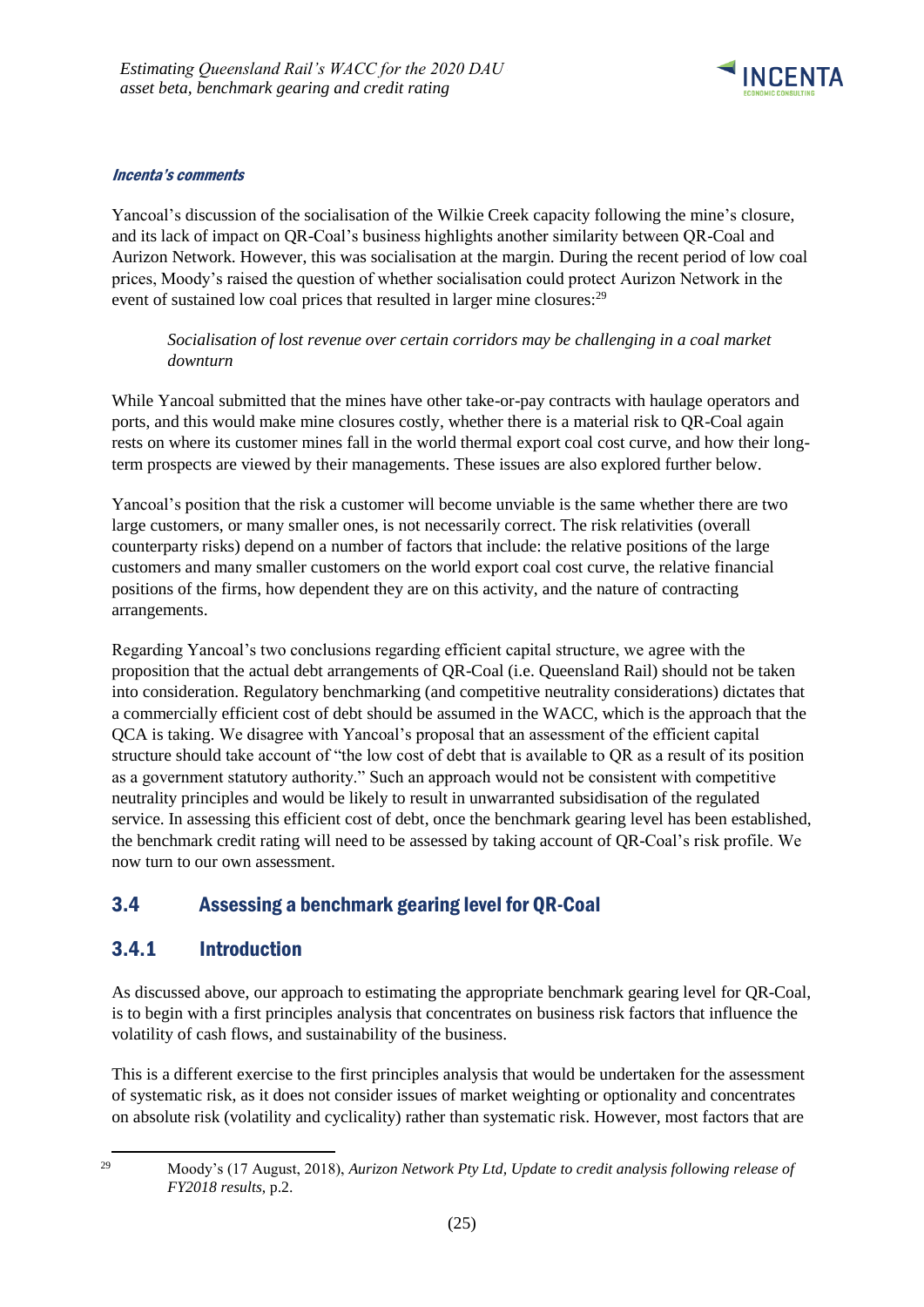

relevant to an assessment of systematic cyclicality in earnings are also relevant to the assessment of cyclicality per se. There will be additional factors that are relevant to earnings volatility: such as geographic diversification, complexity and vulnerability to weather, which are less relevant, or irrelevant, to systematic risk.

# <span id="page-29-0"></span>3.4.2 Methodology

We acknowledge that the analysis that Frontier undertook was primarily aimed at estimating the asset beta (i.e. systematic risk), and implications for benchmark gearing flowed automatically from it. By contrast, as noted above, we are looking at factors that are specifically relevant to gearing, which encompass a broader range than those applicable to systematic risk.

In our previous analysis of regulated businesses in the Queensland export coal industry value chain, we have relied on samples comprised of businesses involved in activities ranging from regulated energy and water networks, to coal mining. This has been done because there are no listed, cost-ofservice-regulated, below-rail coal businesses that can be used as close comparators for a below-rail coal business.

By applying first principles analysis we have determined that the two regulated businesses that we have previously considered, Aurizon Network and the Dalrymple Bay Coal (DBCT), exhibited regulatory and economic characteristics that most resembled those of regulated energy and water businesses. As noted above, we concluded that such industries as tollroads, gas transmission pipelines in North America, Class1 railroads, and coal mining businesses had higher systematic risk than Aurizon Network and DBCT.

### The sample

Queensland Rail's adviser, Frontier, proposed a number of potential comparator industries. These industries were:

- Class 1 railways
- Tollroads
- **Pipelines**
- **Airports**
- Ports
- Regulated energy and water

Our view is that general cargo ports and airports are likely to provide little guidance for analysis of QR-Coal's business and financial risks, and have no market or regulatory characteristics that are similar to QR-Coal's business. General cargo ports and airports are likely to be far more sensitive to the business cycle than QR-Coal, whose thermal coal is ultimately an input to the production of power (including a material residential component). These industries are unlikely to provide appropriate comparators to assess QR-Coal's benchmark gearing level. Coal mining businesses, however, lie at the beginning of an export coal value chain. Gas pipelines have some economic similarity to a below-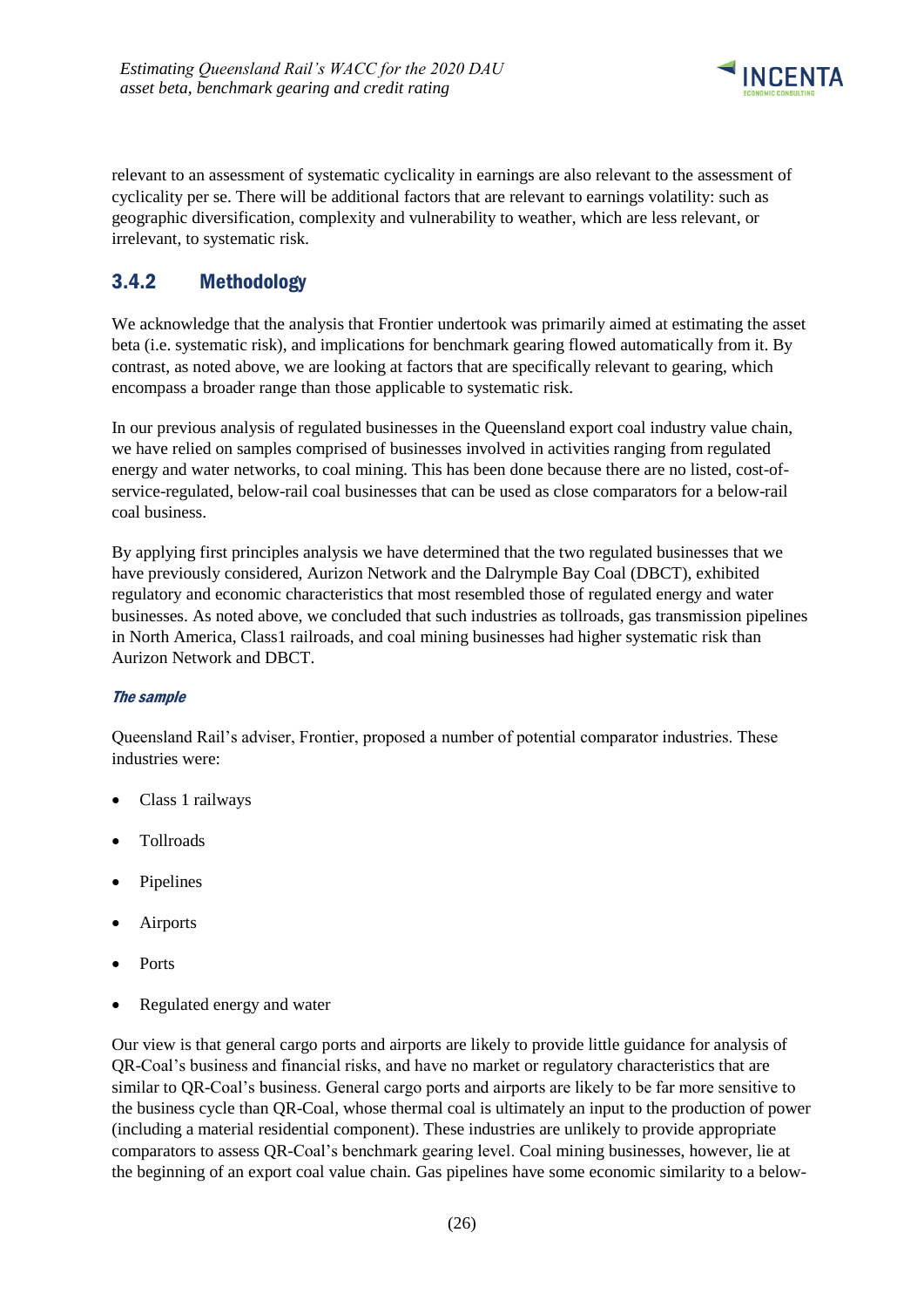

rail export thermal coal business, in that they transport energy, and at present gas and thermal coal prices are co-determined in the market, as they are substitutes at the margin.

We initially included 119 businesses in the following industries for analysis, including three additional businesses that were added by Frontier for these industries.<sup>30</sup> We set 31 December, 2018 as the cut-off date for the inclusion of data that was downloaded from Bloomberg. We downloaded financial data from Bloomberg for the period 29 December 2000 to 31 December, 2018. Eight businesses were eliminated due to having been acquired or merged, or through having other data issues. <sup>31</sup> This left a total of 107 businesses (shown with sample sizes in brackets):

- Regulated energy and water (72, removed 6)
- Tollroads (7, removed 1)
- North American pipelines (12, removed 3)
- Railroads (11, removed 1)
- Coal mining  $(5,$  removed 1)

1

We have considered coal mining businesses because they are representative of QR-Coal's customers (e.g. New Hope and Yancoal), however owing to their exposure to international coal prices and currency movements, they are expected to have materially greater business risks than a regulated below-rail coal business like QR-Coal.

### <span id="page-30-0"></span>3.4.3 First principles analysis

In reviewing the "first principles factors" we compare QR-Coal to Aurizon Network, and to the potential comparator industries that we introduced above.

#### Position on the world thermal coal export cost curve and asset stranding risk

The position of QR-Coal's two customers on the world thermal coal exports cost curve is fundamental to understanding the scope for volatility in QR-Coal's revenue and earnings. Recent experience suggests that operating costs at the mines operated by New Hope and Yancoal in West Moreton region are relatively cost efficient. As shown in Figure 2.1 below, production of thermal coal by QR-Coal's existing customers was resilient to the fall in thermal coal prices to USD47/tonne.<sup>32</sup> This is despite the fact that the Surat Basin is located 360 kilometres from Brisbane, and QR-Coal's transportation cost, owing to the specific nature of the track, being designed for general freight in the 1870s, is materially higher than that of the Australian Rail Track Corporation (ARTC) in the Hunter Valley of New South Wales.

<sup>30</sup> These additions were: the railroad businesses Container Corporation of India (CCRI IN Equity), and Globaltrans Investment PLC of Russia (GLTR LI Equity); and the tollroad operator Vinci SA (DG FP Equity) of France. We excluded Vinci on grounds that it has material involvement in higher risk construction activities (as discussed in chapter 2 above).

 $31$  Businesses removed from the initial sample are discussed in chapter 2 above.

The lowest thermal coal price in recent years was USD47.27, which was experienced on 29 January 2016.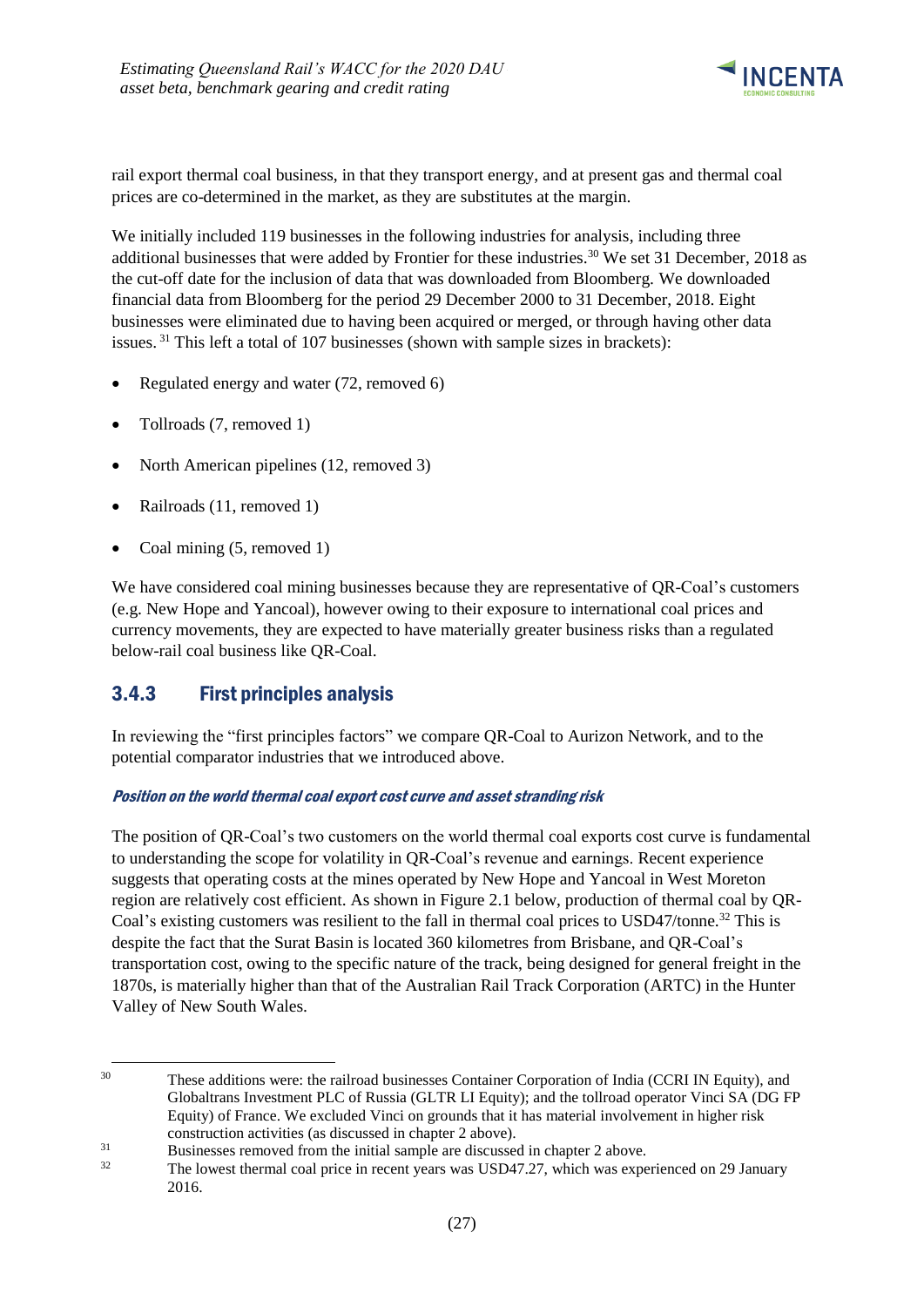



#### **Figure 2.1: QR-Coal – Export volumes vs Thermal coal price**

*Source: Bloomberg (Newcastle Port Thermal Coal, COASNE60 Index) and Department of Natural Resources and Mines (Coal Industry Review Tables)*

The long-term outlook for thermal coal is for relatively slower growth than in metallurgical coal, owing to substitution by gas and renewables.<sup>33</sup> Also, the short-term outlook for thermal coal prices remains relatively strong, driven by demand in China and India. Bloomberg concluded its mid-2018 review on a bullish note: 34

*We continue to believe that thermal coal prices will stay well above \$85-\$90/mt in 2019 as well.*

This evidence suggests that QR-Coal's operations, assuming the approval of the current expansion, have a relatively low likelihood of stranding. However, QR-Coal's likelihood of asset stranding is expected to be higher than for Aurizon Network, which has a strong position on the global cost curve, exports mainly metallurgical coal and has dozens of customers.

<sup>33</sup> In recent years the International Energy Agency has forecasted the long-term outlook to be relatively flat growth in world thermal coal exports up to 2040, with Australia's share expected to grow owing to its higher-grade coal and proximity to Asian markets. See, IEA (2016) *International Energy Outlook 2016*, p.74. This implies that coal prices will remain above Australia's thermal coal production cost. IEA (2018), *World Energy Outlook,* p.4. proposed that coal's "overall global consumption is flat in the New Policies Scenario, with declines in China, Europe and North America offset by rises in India and Southeast Asia."

-

<sup>34</sup> Andrew Cosgrove and Michelle Leung (2018) *BI Midyear Outlook: Global Coal Producers.*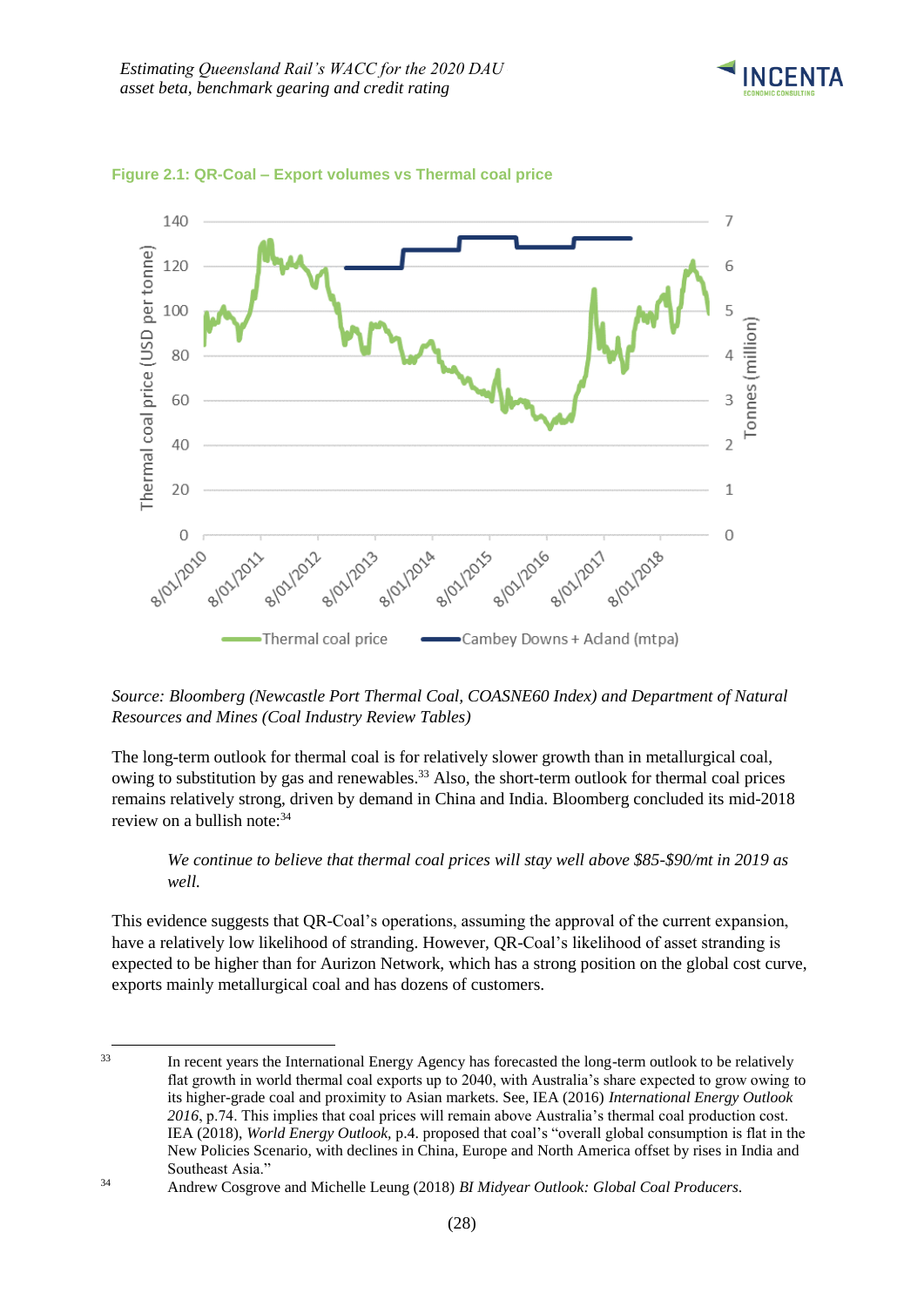

### Market Power and resulting Regulatory Framework

Market power should be considered together with regulation, since a high degree of market power is generally associated with the application of a regulatory framework. It is well recognised that regulation has the effect of dampening the cyclicality of earnings that could arise in its absence, which is expected to reduce the systematic risk of the regulated firm's cash flows. Under incentive regulation, however, the resetting of revenues or prices at the conclusion of a regulatory period based on efficient costs and benefits sharing could result in an element of earnings cyclicality that, whilst not systematic, would not arise in the absence of regulation. Overall, we would expect earnings volatility to be reduced through regulation, but not eliminated. Other things being equal, this should provide scope for a higher benchmark gearing level.

#### Form of price control

As shown in Table 2.1 below, the QCA applies substantially the same cost-based regulatory framework to both QR-Coal and Aurizon Network, which should have the effect of dampening earnings volatility. However, QR-Coal's revenue control arrangements are different, as it is subject to a "price-cap" (with some latitudes) and Aurizon Network has a "revenue-cap" applied. As discussed in a previous report, the revenue cap applied to Aurizon Network could actually result in more absolute volatility (but less systematic volatility) than in the absence of regulation.<sup>35</sup> For example, if tariffs had been negotiated between miners and Aurizon Network and backed by take-or-pay contracts. This is because the QCA's regulatory framework provides Aurizon with the same NPV but with a 2-year time lag. QR-Coal's regulatory framework does not have this arrangement, and its pricecap can be expected to result in revenue volatility for a number of reasons, including: concentrated assets subject to potentially severe flooding; and achieved capacity that has the potential to exceed contracted capacity.

#### Cost pass through

Compared with Aurizon Network, QR-Coal does not have as comprehensive cost pass-through arrangements. QR-Coal's *force majeure* events such as extreme flooding are partly passed through as follows. The miner customers are liable to pay maintenance to restore the functionality of the line but are not liable for take-or-pay commitments in the interim. However, after the flood of 2011 approximately \$35 million in repairs were mainly funded by a government grant, but also through a tariff adjustment. With respect to capital expenditure, similar processes of approval are required in relation to QR-Coal and Aurizon Network.

1

<sup>35</sup> Incenta, (December, 2017), *Aurizon Network's WACC for the 2017 DAU*, p.79.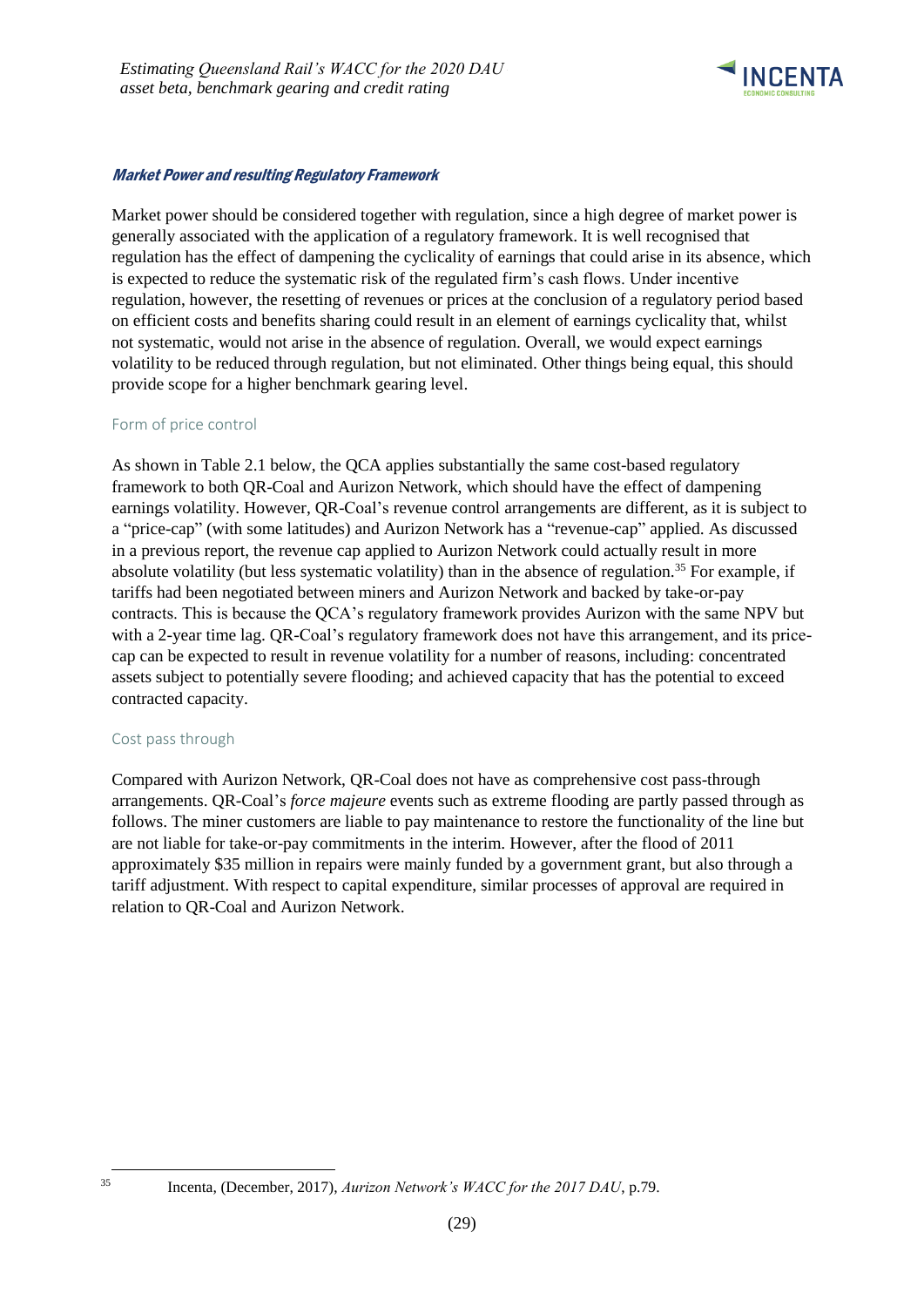

### **Table 2.1: Comparison of regulatory arrangements – Q-R Coal vs Aurizon Network**

| <b>Aurizon Network</b>                                                                                                                                                                                                                                                                                                                                                                            | QR-Coal                                                                                                                                                                                                                                                                                                             |
|---------------------------------------------------------------------------------------------------------------------------------------------------------------------------------------------------------------------------------------------------------------------------------------------------------------------------------------------------------------------------------------------------|---------------------------------------------------------------------------------------------------------------------------------------------------------------------------------------------------------------------------------------------------------------------------------------------------------------------|
|                                                                                                                                                                                                                                                                                                                                                                                                   | <b>Regulatory framework</b>                                                                                                                                                                                                                                                                                         |
| Application of a cost based regulatory regime with periodic price reviews (the<br>"building block" approach)                                                                                                                                                                                                                                                                                      | Same approach applied to QR-Coal                                                                                                                                                                                                                                                                                    |
| Prices are reviewed at periodic intervals such that revenues are realigned with<br>cost, with the effect on profit of any difference between forecast and actual<br>outcomes for expenditure or demand being corrected on a forward-looking<br>basis.                                                                                                                                             | Same approach applied to QR-Coal                                                                                                                                                                                                                                                                                    |
| The value of the capital assets from one review to the next is updated by adding<br>in new capital expenditure at cost, indexing for CPI inflation and deducting<br>depreciation. Provision for QCA to deem capital expenditure as imprudent and<br>disallow its recovery exists.                                                                                                                 | Same approach applied to QR-Coal                                                                                                                                                                                                                                                                                    |
| At each periodic review, the forecast revenue requirement (i.e., the assessed<br>annual cost) is based upon a contemporaneous estimate of the cost of capital<br>associated with the activity in question.                                                                                                                                                                                        | Same approach applied to QR-Coal                                                                                                                                                                                                                                                                                    |
|                                                                                                                                                                                                                                                                                                                                                                                                   | Revenue risk during a regulatory control period                                                                                                                                                                                                                                                                     |
| A revenue cap is applied. In the event that the take-or-pay mechanism does not<br>recover a revenue shortfall, it will be recovered two years later through an<br>adjusted tariff (with an NPV adjustment to make the firm whole).<br>Since UT3 an annual process has been introduced to reset volume forecasts in<br>order to reduce the size of the revenue cap overs-and-unders, and hence the | A price-cap is applied, with some modificatiuons. There is greater volume risk,<br>particularly in relation to ad hoc sales of spare capacity. There is a ceiling revenue<br>to prevent over-recovery (ie revenue in excess of fully utilised capacity based on the<br>price-cap)<br>Not applicable under price-cap |
| extent of revenue subject to timing differences                                                                                                                                                                                                                                                                                                                                                   |                                                                                                                                                                                                                                                                                                                     |
|                                                                                                                                                                                                                                                                                                                                                                                                   | Opex risk:                                                                                                                                                                                                                                                                                                          |
| Variation in operating cost compared to forecast during a regulatory period is<br>borne by Aurizon Network, subject to the following measures to reduce the<br>cost/benefit:                                                                                                                                                                                                                      |                                                                                                                                                                                                                                                                                                                     |
| Amechanism has been introduced to adjust the cost of electricity and<br>transmission/distribution costs where these vary by more than 2.5 per cent.                                                                                                                                                                                                                                               | QR-Coal operates on diesel. There are no similar provisions for the cost of diesel.                                                                                                                                                                                                                                 |
| Certain costs are now being escalated based on Maintenance Costs Index<br>(MCI), which provides a better alignment with Aurizon Network's actual costs,<br>and there is an annual adjustment process, which corrects for differences<br>between forecast and actual NCA and forecast and actual CPI.                                                                                              | No similar provisions are applied.                                                                                                                                                                                                                                                                                  |
| If maintenance costs prudently and efficiently incurred by Aurizon Network<br>exceed the allowance by more than 2.5 per cent, this was a review event that<br>could result in a variation to tariffs, however the definition of review event has<br>been expanding over the years to include any material change in circumstances.                                                                | No similar provisions are applied.                                                                                                                                                                                                                                                                                  |
| Apass through for Force Majeure costs of over \$1 million has been introduced<br>and was used in relation to the 2011 floods.                                                                                                                                                                                                                                                                     | Miners are liable to pay for maintenance works to restore functionality after a force<br>majeur event, but are not liable to honour take-or-pay commitments during this<br>period.                                                                                                                                  |
|                                                                                                                                                                                                                                                                                                                                                                                                   | Capex risk:                                                                                                                                                                                                                                                                                                         |
| The scope of new capex is approved by customers prior to commencement of<br>works, which eliminates stranding risk from this source; however, capex could<br>still be declared to be imprudent by the QCA.                                                                                                                                                                                        | Same approach applied to QR-Coal                                                                                                                                                                                                                                                                                    |
|                                                                                                                                                                                                                                                                                                                                                                                                   | <b>Stranding risk:</b>                                                                                                                                                                                                                                                                                              |
| Arolling 20 year asset life has been introduced for new capital expenditure,<br>which substantially reduces the risk of asset stranding<br>The risk of asset stranding has also been further reduced by an increase in the                                                                                                                                                                        | No formal requirement for new assets to be depreciated over 20 years.<br>Take-or-pay contracts require payment of a higher percentage of remaining life.                                                                                                                                                            |
| percentage of fees in the event of relinquishment from 40 per cent of two years of<br>access charges under UT1, to 50 per cent of the NPV of the take-or-pay contract<br>over the remaining life of the access agreement.                                                                                                                                                                         |                                                                                                                                                                                                                                                                                                                     |

*Source: QCA and Incenta analysis*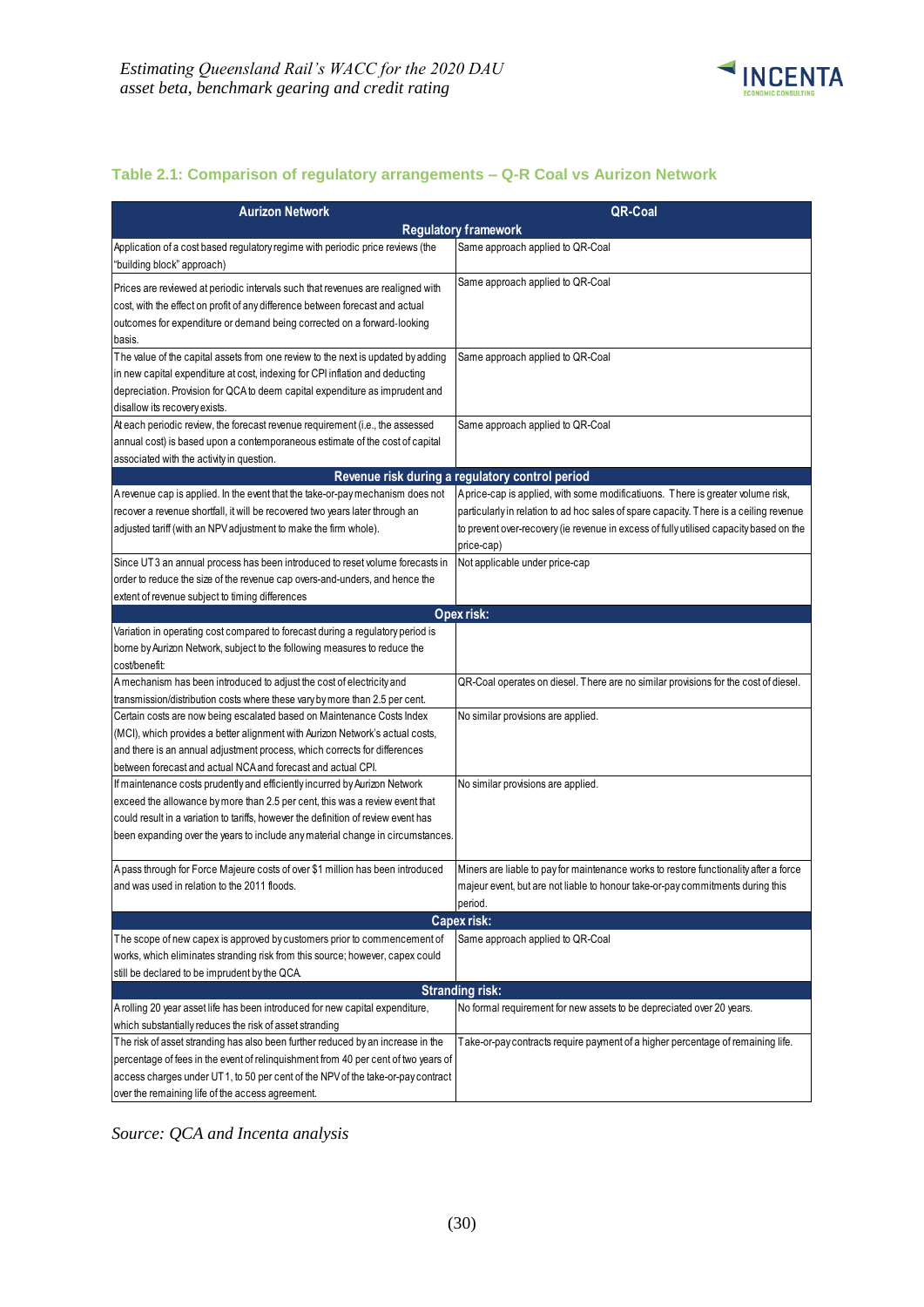

#### Stranding risk

Stranding risk, which is discussed further below, is not addressed as formally as it is in the case of Aurizon Network, where the depreciation of new assets is capped at 20 years. However, as noted above, we have assumed that the New Hope project goes ahead, and that long-term take-or-pay contracts will cover close to 100 per cent of QR-Coal's contracted capacity, which is higher than for Aurizon Network. Furthermore, in the event of a relinquishment of capacity, the QR-Coal contracts return 80 per cent of the NPV of the remainder of the contract, which is higher than is the case for Aurizon Network.

#### Summary

In summary, while QR-Coal's regulatory framework has some differentiating features relative to Aurizon Network, and regulated energy and water businesses, there are also many similarities. Apart from regulated energy and water, all of the other potential comparator industries are subject to greater or lesser degrees of competitive pressure, have light handed regulation or no regulation, and on this criterion are not suitable comparators for QR-Coal. The miners who contract with QR-Coal face competition in the world market, which makes their cash flow stream more volatile, but their incentive is to maximise throughput as long as the coal price is expected to exceed their operating costs in the long run.

While tollroads are subject to light regulation and are open to competition from other transport modes, the overall volatility in the ROA (Return on Assets) of tollroads is not much higher than that of regulated energy businesses. On this observation we might also expect the tollroads industry to provide a reasonable comparator for QR-Coal.

#### Relationship to the business cycle

Other things being equal, a stronger relationship to the business cycle should result in a lower benchmark gearing level. The coal that is mined by QR-Coal's two customers, New Hope and Yancoal, is thermal coal, which is used to generate electricity, and is in competition with other energy sources such as gas and renewables. Cyclical volatility in thermal coal demand will depend on the income elasticity of demand, i.e. how pro-cyclical is demand when income levels change? There are several reasons to expect thermal coal to show a relatively low relationship to the business cycle. First, a significant proportion of demand will be for household consumption, which tends to be largely invariant to income changes. A second reason is that most of the seaborne exports of thermal coal are consumed in rapidly developing Asian countries, where fundamental processes of urbanisation and industrialisation are taking place and increasing demand for thermal power is tied to these processes, which continue through market cycles.

In Figure 2.2 we find that the growth in thermal coal exports that had taken place prior to the period during which coal prices were below USD80 per tonne (i.e. 2014 to 2017) was halted. In the 2014 to 2017 period export volumes stagnated, but 2018 showed signs of growth, and Bloomberg's coal team has forecast relatively strong growth in the 2019-2021 period.

In conclusion, we would expect regulated energy and water businesses and QR-Coal to demonstrate similar low volatility of revenue and earnings on account of income elasticity of demand. That is, relative to North American pipelines, railroads and coal mining, QR-Coal would be expected to have far less sensitivity to the economic cycle. While tollroads are expected to have some sensitivity to the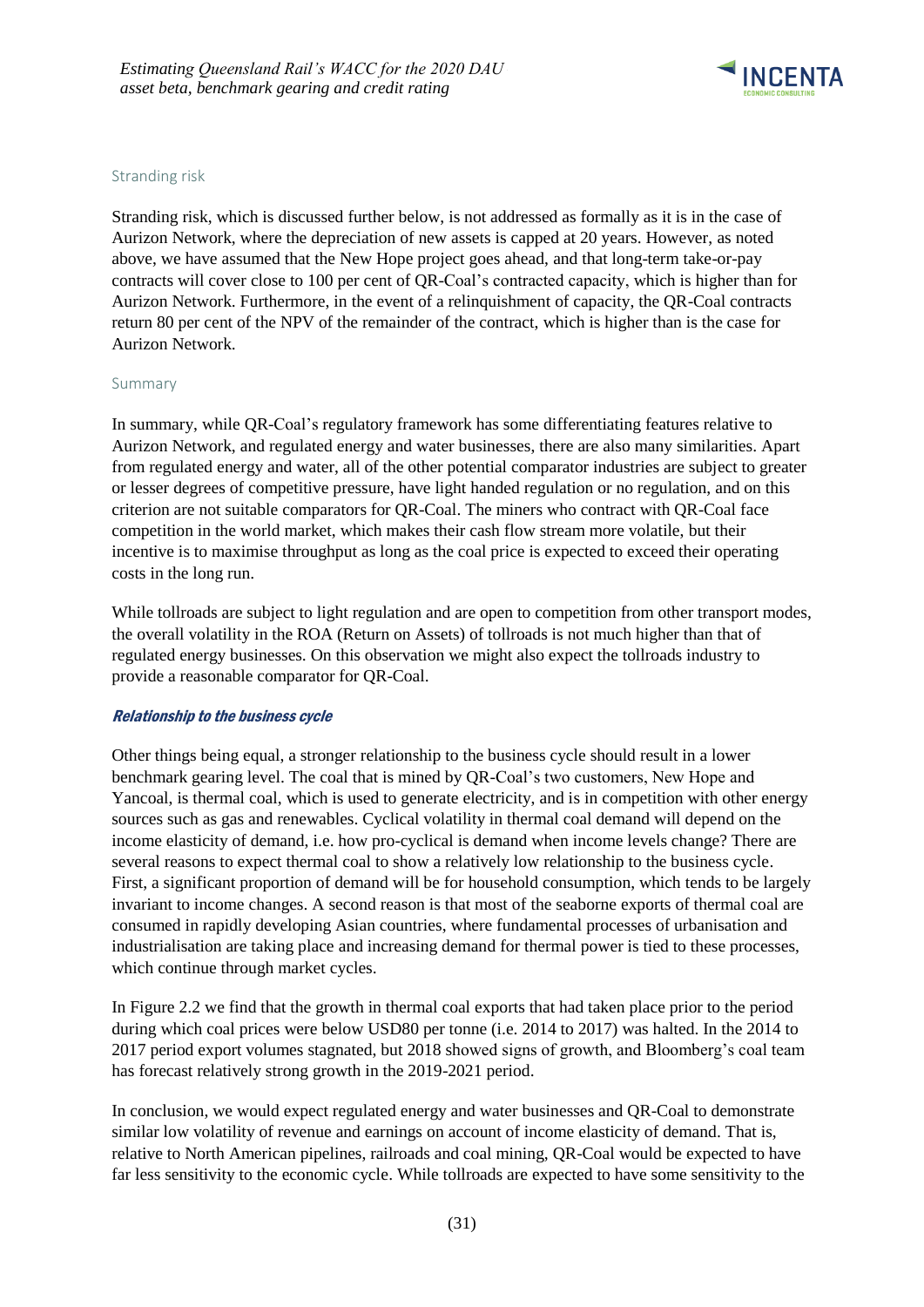

business cycle, their major customer group is engaged in private (i.e. "non-commercial") travel, which implies relatively less pro-cyclical demand. Hence, the Return on Assets (ROA) for tollroads is far less sensitive to the economic cycle than North American pipelines and Class 1 railroads.<sup>36</sup>





#### *Source: Bloomberg*

#### Contract duration

-

Long term take-or-pay contracts can mitigate the impact of changes in demand that might otherwise result in higher volatility in revenues and earnings and would allow for a higher benchmark gearing level. We understand that 100 per cent of Yancoal's contracted volume is under take-or-pay contracts, and New Hope intends to do the same with respect to its capacity. However, the proportion of total capacity on the QR-Coal railway line that is covered by such contracts is also important. If the New Hope New Acland mine is approved, as we have assumed for this report, in the West Moreton system a high percentage of QR-Coal's contracted capacity will be subject to long-term take-or-pay contracts. This implies that with an evenly staggered distribution of contract terminations, at any time there will be several years before the full impact of an economic downturn is felt, which is longer than any recession (or low coal price) is likely to endure.<sup>37</sup>

 $\frac{36}{37}$  Incenta (December, 2017), pp. 46-49.<br>This assumes the continued solvency

This assumes the continued solvency of the miners through such a recession.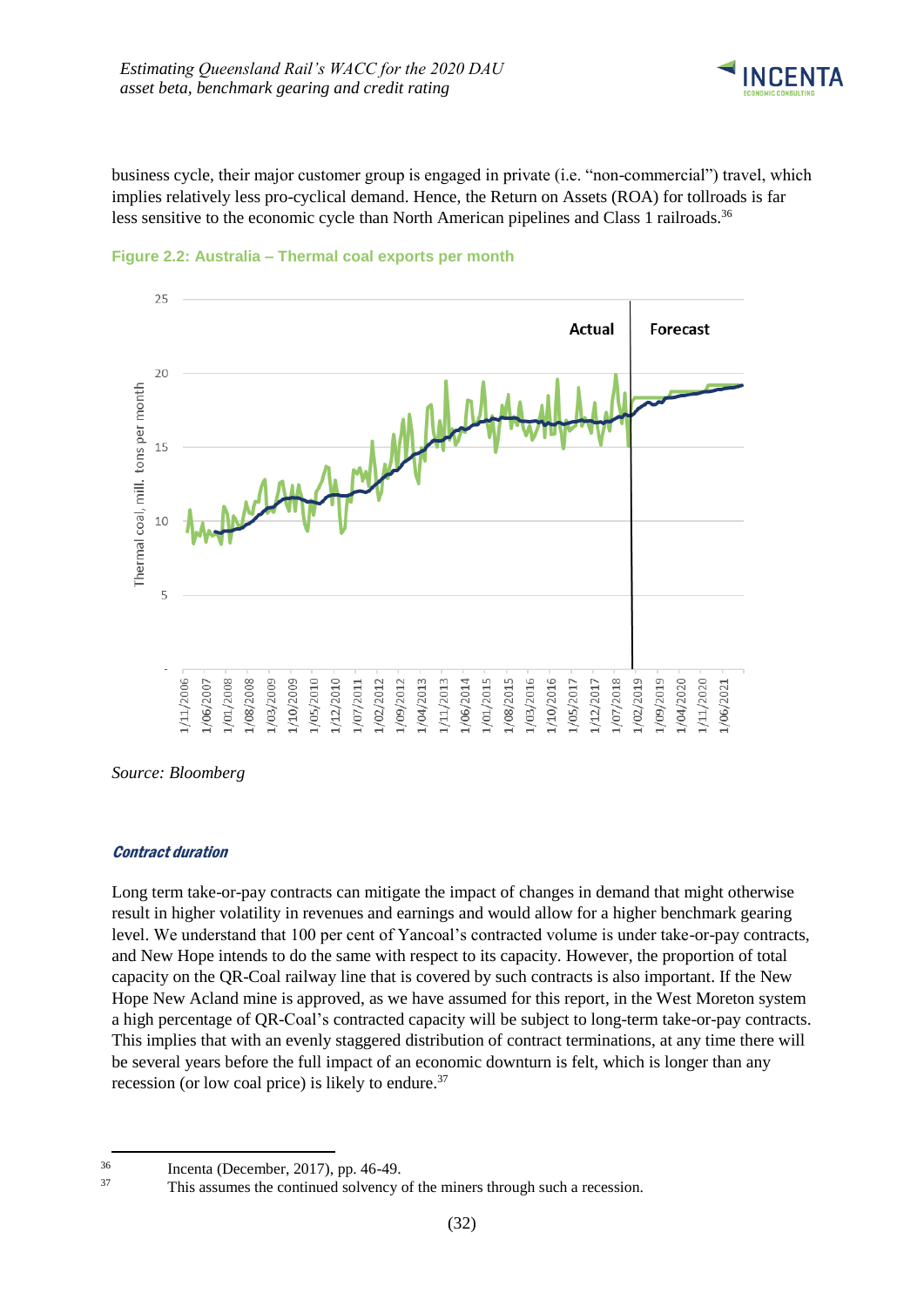

The contracting characteristics of QR-Coal are likely to be favourable relative to Aurizon Network, and are also likely to be more favourable than those of the other potential comparators. In North American pipelines contracts of 5 to 15 years are common but are for a smaller proportion of capacity. While regulated energy and water businesses generally do not have contracts with customers, those customers are captive. Class 1 railroads have contracts that are for shorter periods (only 1 to 3 years' duration), which provide little protection in a downturn. While there is no contracting for tollroad services, their revenue stream is relatively stable due to the nature of their customer base (as discussed above).

### Operating leverage

Operating leverage refers to the sensitivity of earnings to sales when there is a high degree of fixed costs, however its impact also depends on the degree of revenue volatility. Greater revenue and earnings volatility implies a lower benchmark gearing level.

Regulated energy and water businesses generally have a low level of revenue and earnings volatility (or dampened volatility that is not systematic), which means that operating leverage will be an irrelevant or second order issue. However, some regulated businesses are potentially more affected by operating leverage, because volume risk remains and there is a higher degree of cyclicality in cash flows.

Operating leverage can be defined as the change in Earnings Before Interest, Tax and Depreciation (EBITDA) in response to the change in the number of units sold. However, we have empirically estimated the relationship by finding the  $\gamma_1$  coefficient in a regression of the form:<sup>38</sup>

$$
Ln EBITDA = \gamma_0 + \gamma_1 Ln Sales + \mu
$$

We estimated operating leverage in this way using 18 years of data (2001 to 2018) for the group of potential comparator industries. In addition, we calculated the 5-year ratio of operating costs to assets (opex/assets) as an alternative measure of operating leverage.<sup>39</sup> Due to the lack of a sufficient number of valid observations for QR-Coal, we have not estimated the above equation, but have provided the forecast 5- year Opex/Assets ratio for the coming regulatory period that Queensland Rail has submitted. Relative operating leverage measures are displayed in Table 2.2 below.

|                          | No. of Obs. | Regression LnEBIT v LnSALES | 5 year Opex / Assets |
|--------------------------|-------------|-----------------------------|----------------------|
| Aurizon Network          |             | 0.98                        | 7.8%                 |
| <b>Toll Roads</b>        |             | 1.63                        | 13.2%                |
| QR-Coal                  |             |                             | 8.4%                 |
| Regulated Energy & Water | 72          | 0.86                        | 9.0%                 |
| Pipelines                | 12          | 0.96                        | 5.0%                 |
| Coal                     | 5           | 1.91                        | 11.7%                |
| Railroads                |             | 1.68                        | 20.2%                |

#### **Table 2.2: Relative operating leverage**

1 <sup>38</sup> See, Xue Zhang, (15 August, 2012), *The Role of Operating Leverage in Asset Pricing*, Master Thesis in Finance, Tilburg University.

<sup>39</sup> Bloomberg codes applied to obtain these data were: EBITDA (EBITDA), Sales (SALES REV\_TURN), Total Assets (BS\_TOT\_ASSET), Operating expenditure (IS\_OPERATING\_EXPN). Years with missing data were removed.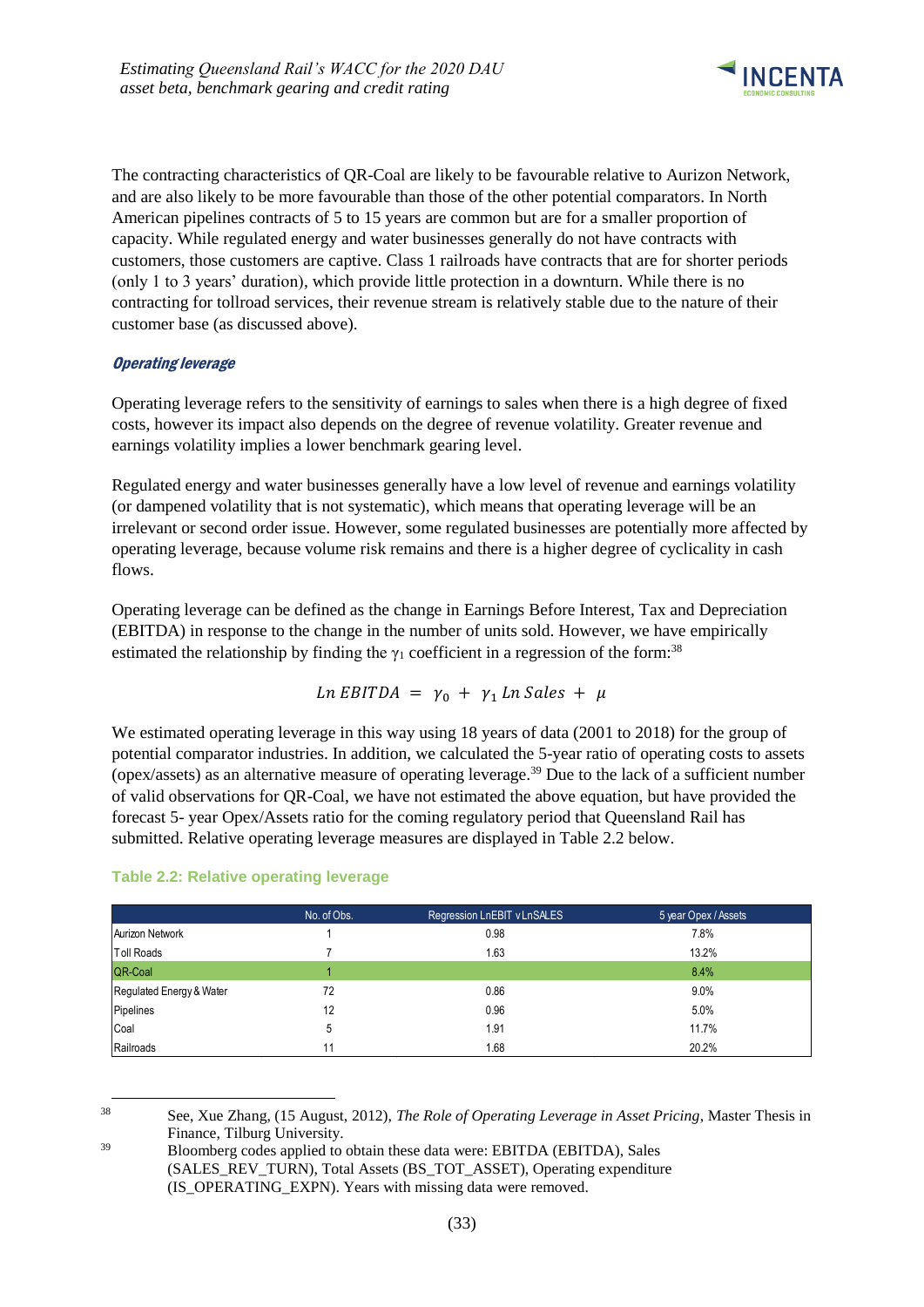

*Source: Bloomberg and Incenta analysis. Note: QR-Coal's Opex / Assets is based on the QCA's regulatory model.*

We note that QR-Coal's forecast Opex/Assets ratio is similar to that of regulated energy and water businesses, although this is not necessarily indicative of a similar level of operating leverage. Coal miners have a low Opex/Asset ratio, and a relatively high sensitivity of EBIT to sales (1.91).

QR-Coal's revenues may be subject to more volume risk than Aurizon Network because of its pricecap. However, we expect the volume risk for QR-Coal to be relatively low. Operating leverage is a more important factor in Class 1 railroads and coal mining because their cash flows are volatile. While the tollroads sensitivity also appears high, the volatility of tollroads sales is much lower, which implies that operating leverage will still not result in volatile earnings (EBIT).

### EBITDA Margin

In Table 2.3 below we compare the EBITDA margins of QR-Coal and the comparator industries. Other things being equal, a higher EBITDA margin provides greater debt capacity. In regulated businesses that are subject to cost-based pricing, the relative contribution of the regulatory depreciation allowance in an entity's regulated revenues is a key determinant of their EBITDA margin. Based on the regulatory model supplied to us by the QCA, we estimate that QR-Coal's EBITDA margin is likely to lie in a range of 40 per cent to 44 per cent.

|                          | No. of Obs. | Average EBITDA margin | Median EBITDA margin | Average Gearing | Median Gearing |
|--------------------------|-------------|-----------------------|----------------------|-----------------|----------------|
| Aurizon Network          |             | 65%                   | 65%                  | 55%             | 55%            |
| Toll Roads               |             | 53%                   | 52%                  | 39%             | 42%            |
| QR-Coal                  |             | 40% to 44%            |                      |                 |                |
| Regulated Energy & Water | 72          | 33%                   | 31%                  | 38%             | 39%            |
| Pipelines                | 12          | 30%                   | 23%                  | 40%             | 40%            |
| Coal                     |             | 19%                   | 24%                  | 28%             | 24%            |
| Railroads                |             | 39%                   | 41%                  | 17%             | 18%            |

#### **Table 2.3: Gearing levels vs 5-year EBITDA margin**

*Source: Bloomberg and Incenta analysis. Note: QR-Coal's EBITDA margin range is based on the QCA's regulatory model.*

By way of comparison, the EBITDA margins of:

- Aurizon Network and the Australian regulated energy networks, which have benchmark gearing assumptions of 55 per cent and 60 per cent, are respectively approximately 65 per cent and 70 per cent. 40
- the (mainly North American) regulated energy and water businesses have an average (median) EBITDA margin of 33 per cent (31 per cent), and
- the tollroads sample has an average (median) EBITDA margin of 53 per cent (52 per cent).

<sup>1</sup> 

<sup>40</sup> QR-Coal's relatively low return of capital (depreciation) component in the building blocks, and relatively high operating cost (and maintenance cost) component compared with Aurizon Network and Australian regulated energy businesses is due to relatively older (depreciated) assets, and the additional costs of a rail line that is both old and not originally constructed with coal haulage in mind.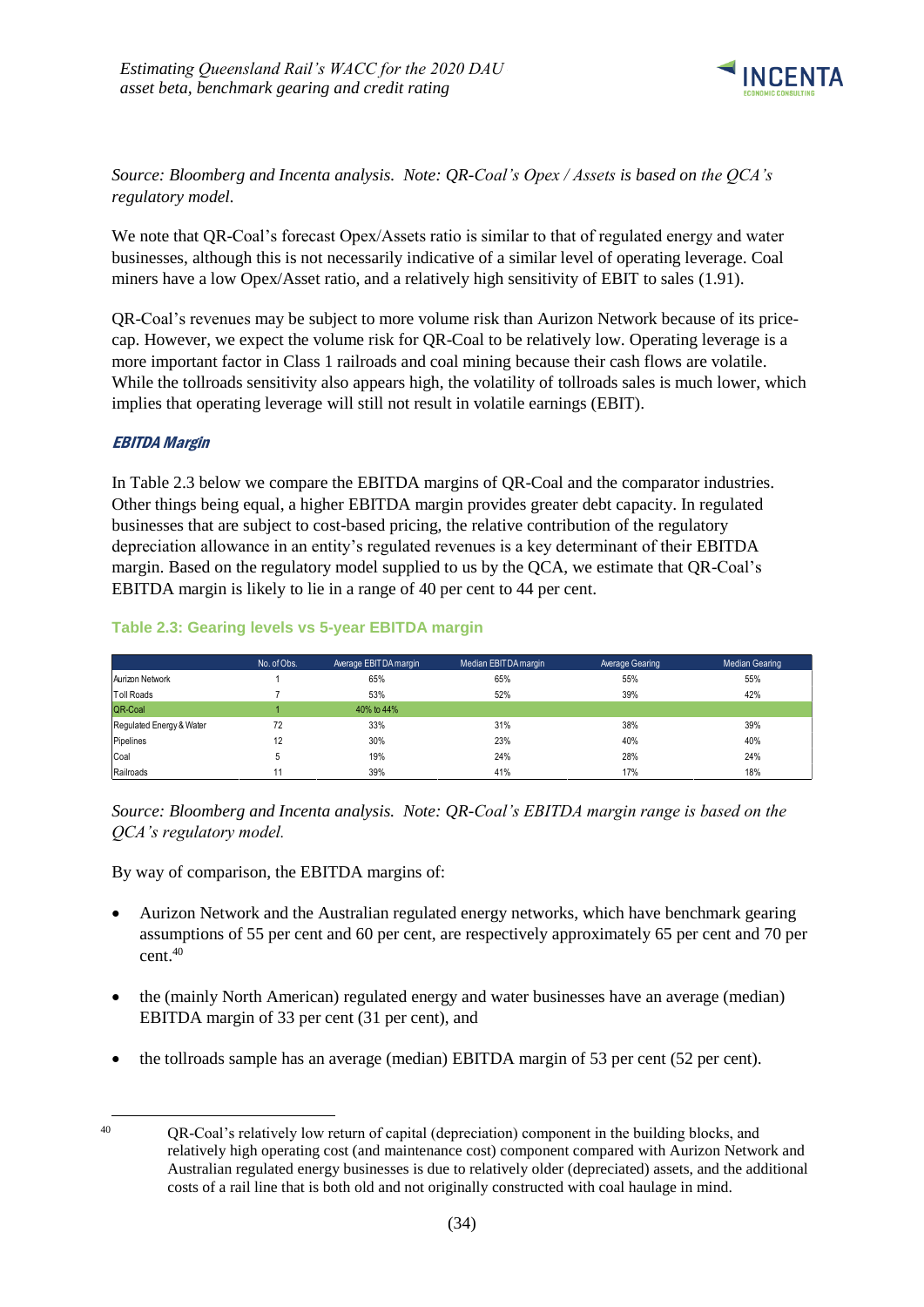

We note that QR-Coal's likely EBITDA margin would lie between the margins of energy and water businesses (31-33 per cent) and tollroads (52-53 per cent), but below those of Aurizon Network (65 per cent) and Australian regulated energy businesses (70 per cent).

### Summary of first principles analysis

Our first principles analysis indicates that considering earnings volatility and its implications for benchmark gearing, the most relevant comparators for QR-Coal are regulated energy and water businesses, and tollroads. The other potential comparators, such as North American pipelines, Class 1 railroads and coal mining, are all shown to have characteristics indicating materially higher business risks.

### <span id="page-38-0"></span>3.4.4 Relative gearing levels

The benchmark gearing level for QR-Coal can be assessed considered in Table 2.3 above, which displays operating leverage, gearing and EBITDA margins by industry. Our first principles analysis showed that QR-Coal's closest comparator industries are regulated energy and water businesses, and tollroads. For these two industries we find:

- Average (median) EBITDA Margins of 33 per cent (31 per cent) for regulated energy and water, $41$ and 53 per cent (52 per cent) for tollroads; and
- Average (median) gearing levels of 38 per cent (39 per cent) for regulated energy and water and 39 per cent (42 per cent) for tollroads.

These observed gearing levels are materially lower than the benchmark gearing level of 55 per cent that has previously been applied to Aurizon Network by the QCA, and more recently by the AER to Australian regulated energy businesses. However, as noted above, these businesses derive a materially larger proportion of their building block revenue from the regulatory depreciation component, while QR-Coal derives proportionately more from operating costs, which are a pass-through. As a result, QR-Coal's EBITDA margin is materially lower than that of Aurizon Network and Australian energy businesses, and has less debt capacity.

Based on our findings for the key comparator groups we conclude that a reasonable benchmark gearing level for QR-Coal is **40 per cent.**

### <span id="page-38-1"></span>3.5 Conclusion

In this chapter we have considered the method applied by Queensland Rail and its adviser Frontier to determine a proposed benchmark gearing level of 28 per cent for QR-Coal. Neither Queensland Rail nor Frontier demonstrated that the weightings they applied to various industry comparators could be justified by reference to a first principles analysis, and in any case their objective was to derive a benchmark gearing level for the entire operations of Queensland Rail. Our view is that once a benchmark gearing level has been established by careful analysis, it should be maintained unless there is compelling new evidence that a change is required.

-

<sup>&</sup>lt;sup>41</sup> We note that the regulated energy and water sample is overwhelmingly drawn from North America. EBITDA margins for the few Australian businesses in that sample are closer to 70 per cent.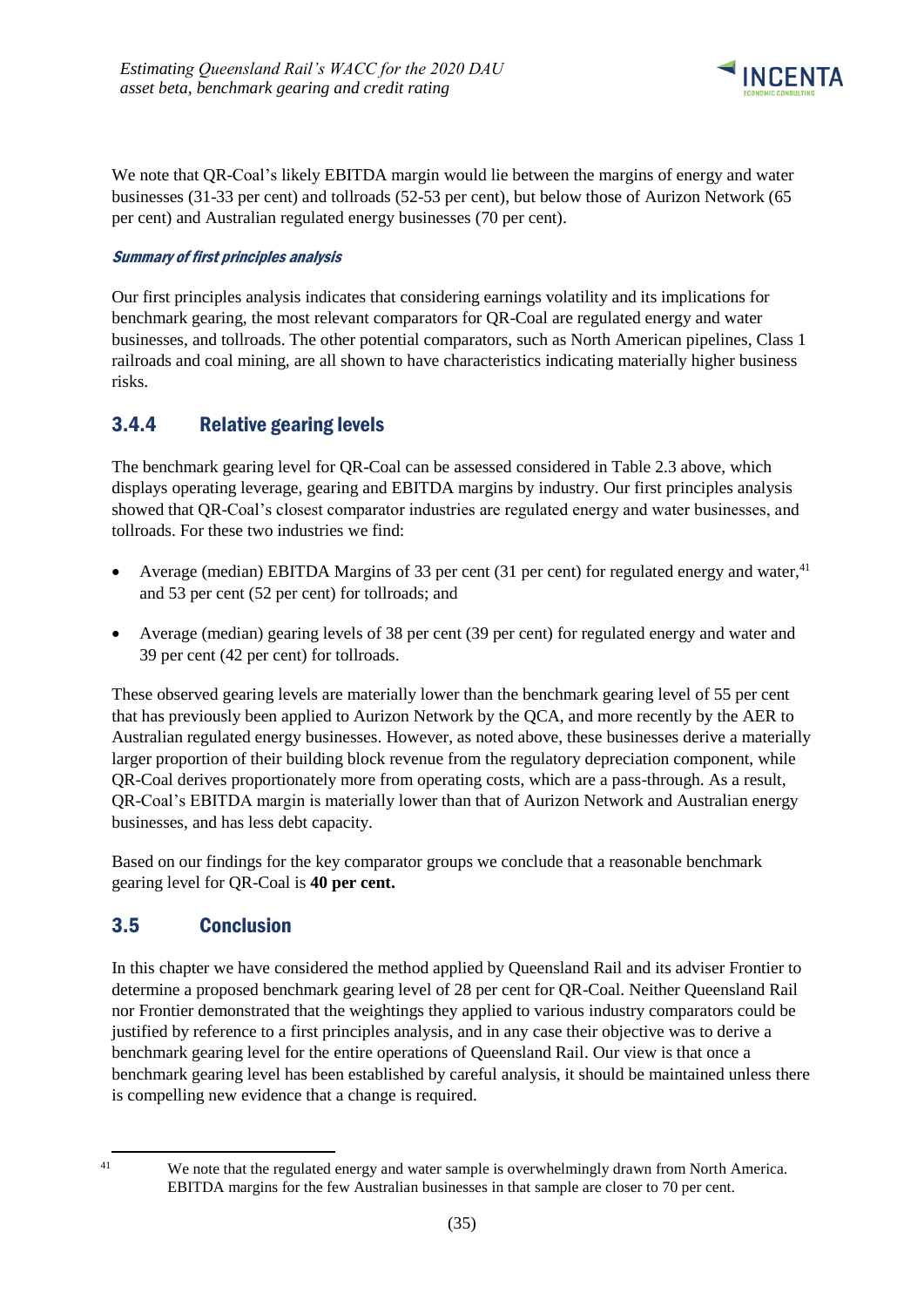

Our approach was to undertake a first principles analysis of total risk, which concluded that QR-Coal's characteristics were closest to regulated energy and water businesses and tollroads. In addition, QR-Coal's likely EBITDA margin of 40 per cent to 44 per cent is within the range observed for energy and water (31-33 per cent) and tollroads (52-53 per cent). Our recommended benchmark gearing level for QR-Coal is **40 per cent** based on observations for the relevant comparator industries over the past 5-years.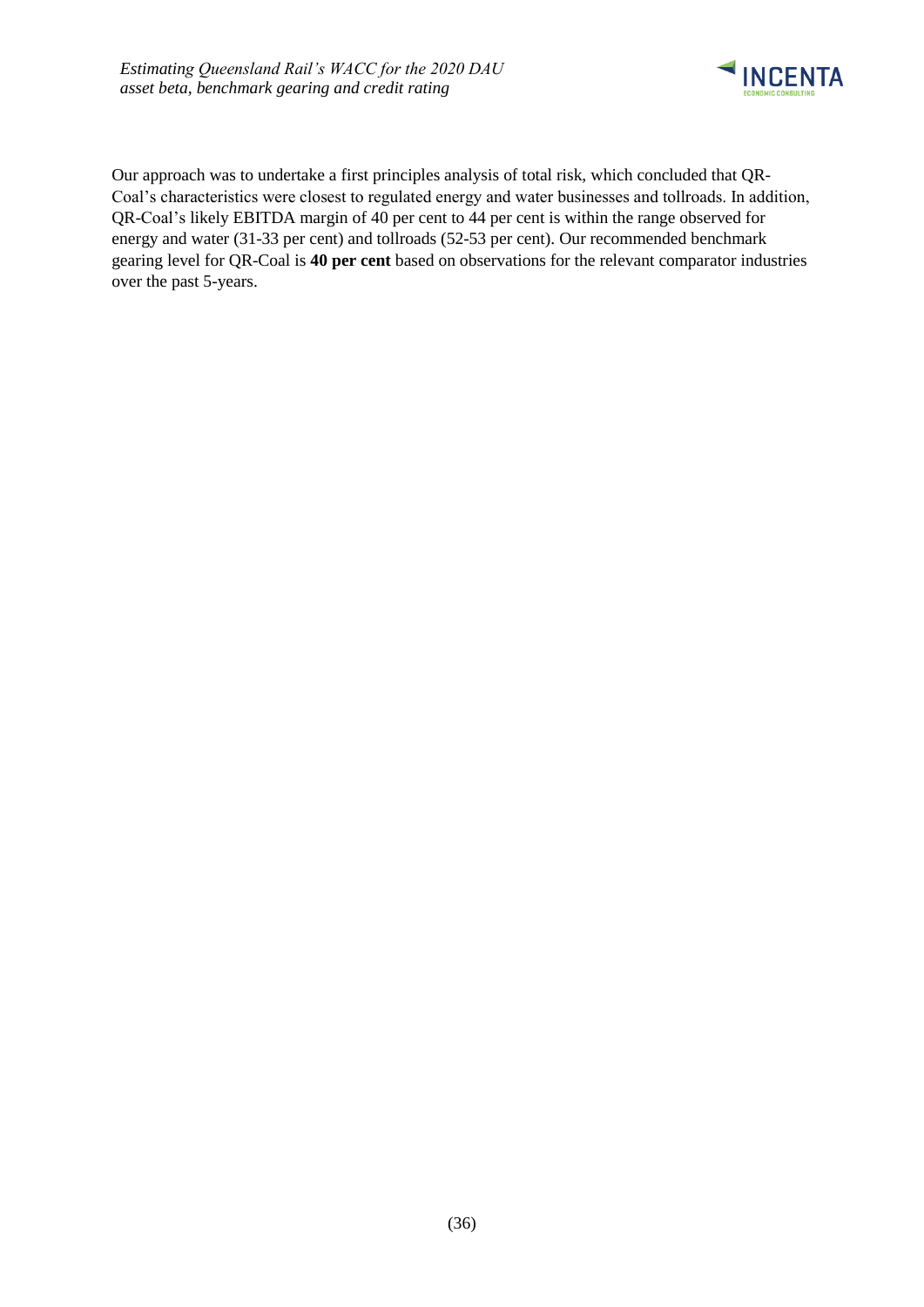

# <span id="page-40-0"></span>4. Benchmark credit rating

# <span id="page-40-1"></span>4.1 Introduction

We now turn to consider the question of what the appropriate benchmark credit rating would be for the benchmark gearing level that we have identified. In the previous chapter, using first principles and empirical analysis, we concluded that a benchmark gearing level of 40 per cent is reasonable. As noted above, in the previous regulatory review QR-Coal had Aurizon Network's WACC parameters applied, and this was agreed to by stakeholders. Since a review of the benchmark gearing level has been undertaken, it is necessary to examine whether the previously applied BBB+ benchmark credit rating remains appropriate.

In this chapter we:

- Consider first the purpose of assessing a benchmark credit rating for a regulated business;
- Review Queensland Rail's benchmark credit rating proposal; and
- Present our own analysis of the benchmark credit rating, drawing on the Standard & Poor's methodology and the QCA forecasts of QR-Coal's regulatory cash flows;<sup>42</sup> which
- Simultaneously tests the financeability of the proposed regulatory cash flows with respect to the implied credit rating.

Our view is that regulatory WACC and other settings should be shown to be financeable at the assumed benchmark investment grade credit rating. If financeability were not achieved based on the assumed well-supported WACC parameters that are applied, there would be a case for adjusting cash flows through such measures as shortening of asset lives or allowing the immediate expensing of capital expenditures.

# <span id="page-40-2"></span>4.2 Assessing a benchmark credit rating

There are three reasons that a benchmark credit rating would be assessed for a regulated business:

- The first reason is to ensure a consistency between the various components of a regulatory decision, in particular that the debt risk premium (which is based on the benchmark credit rating) is consistent with the cash flows that are being projected. Therefore, ensuring consistency with choices about the gearing level and the depreciation method.
- A second reason is that a credit rating provides a test of whether a business financed in a way that is consistent with its peers could expect to attract and maintain a credit rating that is appropriate for the provider of important infrastructure given the regulatory settings.
- The third reason is that a benchmark credit rating tests whether a firm that is financed in the benchmark manner could *continue* to attract and maintain a credit rating that is appropriate for an important provider of infrastructure services, given the regulatory settings. This test is dynamic, as it asks the question of whether events or changes have occurred since the last price review

<sup>1</sup> 

<sup>42</sup> WACC assumptions used in the QCA's model are provided in Appendix B.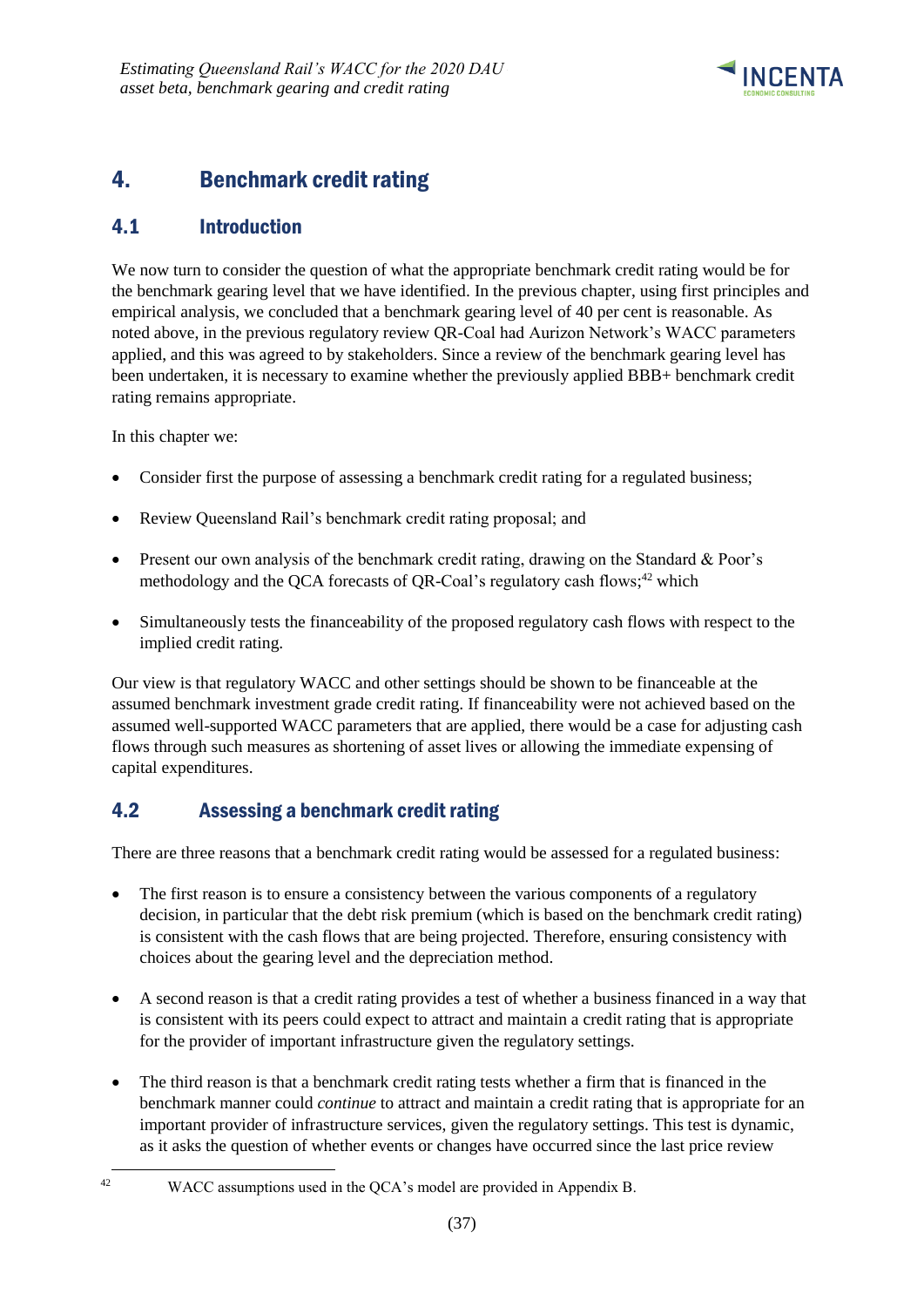

would have changed the conclusions about financeability for a business that was financing in a benchmark manner, and if so would indicate the corrections to the regime (if desired) that could be made to restore the previous level of financeability. This dynamic test of financeability would provide confidence that a firm that had financed in the benchmark manner would continue to be financeable through future regulatory periods irrespective of intervening events or changes in circumstances.<sup>43</sup>

## <span id="page-41-0"></span>4.3 Queensland Rail's proposal for benchmark credit rating

### **Submissions**

Queensland Rail's submission proposed that while the equity beta should be materially higher than that adopted by the QCA for Aurizon Network (respectively 0.98 and 0.73), the Aurizon Network benchmark credit rating precedent of BBB+ should be applied to QR-Coal's operations.<sup>44</sup> Neither New Hope nor Yancoal's submission commented on the benchmark credit rating.

### Incenta's comments

Queensland Rail's submission (and Frontier's report) did not provide an analysis of why it chose to apply a benchmark BBB+ credit rating. This potentially introduces an inconsistency into Queensland Rail's WACC submission. On the one hand, it relied on a mix of weighted comparator industries to determine a materially higher asset and equity beta; but on the other hand, it proposed a materially lower benchmark gearing compared with Aurizon Network. It did not investigate what the weighted credit rating of those industries would be. However, this would not be our preferred approach.

We consider that the best way of establishing a benchmark credit rating for a business like QR-Coal, is to take the benchmark gearing that we have determined (40 per cent) and apply Standard & Poor's credit rating methodology using the best available comparators.

### <span id="page-41-1"></span>4.4 Standard & Poor's Methodology

The methodology employed by Standard & Poor's to determine a firm's credit rating is outlined below. Our description of the methodology is informed by recent Standard & Poor's publications relating to its overall corporate methodology,<sup>45</sup> and its specific methodology applied to regulated utilities.<sup>46</sup>

### Overview: Steps applied in a credit rating assessment

The Standard & Poor's methodology is to first establish an "anchor credit rating" (shown in Figure 3.1 below), and then to modify the anchor credit rating, if necessary, in two further steps.

<sup>1</sup> <sup>43</sup> Financeability could be affected by a worsening of credit metrics, which could be the result of a reduction in the aggregate rate of depreciation and a reduction in general interest rates.

<sup>44</sup> Queensland Rail  $(14 \text{ August}, 2018)$ , p.20.<br>45 Stendard & Bear's  $(10 \text{ Network})$  2012.

<sup>45</sup> Standard & Poor's (19 November, 2013a), *Corporate Methodology.*

<sup>46</sup> Standard & Poor's (19 November, 2013b), *Key Credit Factors For The Regulated Utilities Industry.*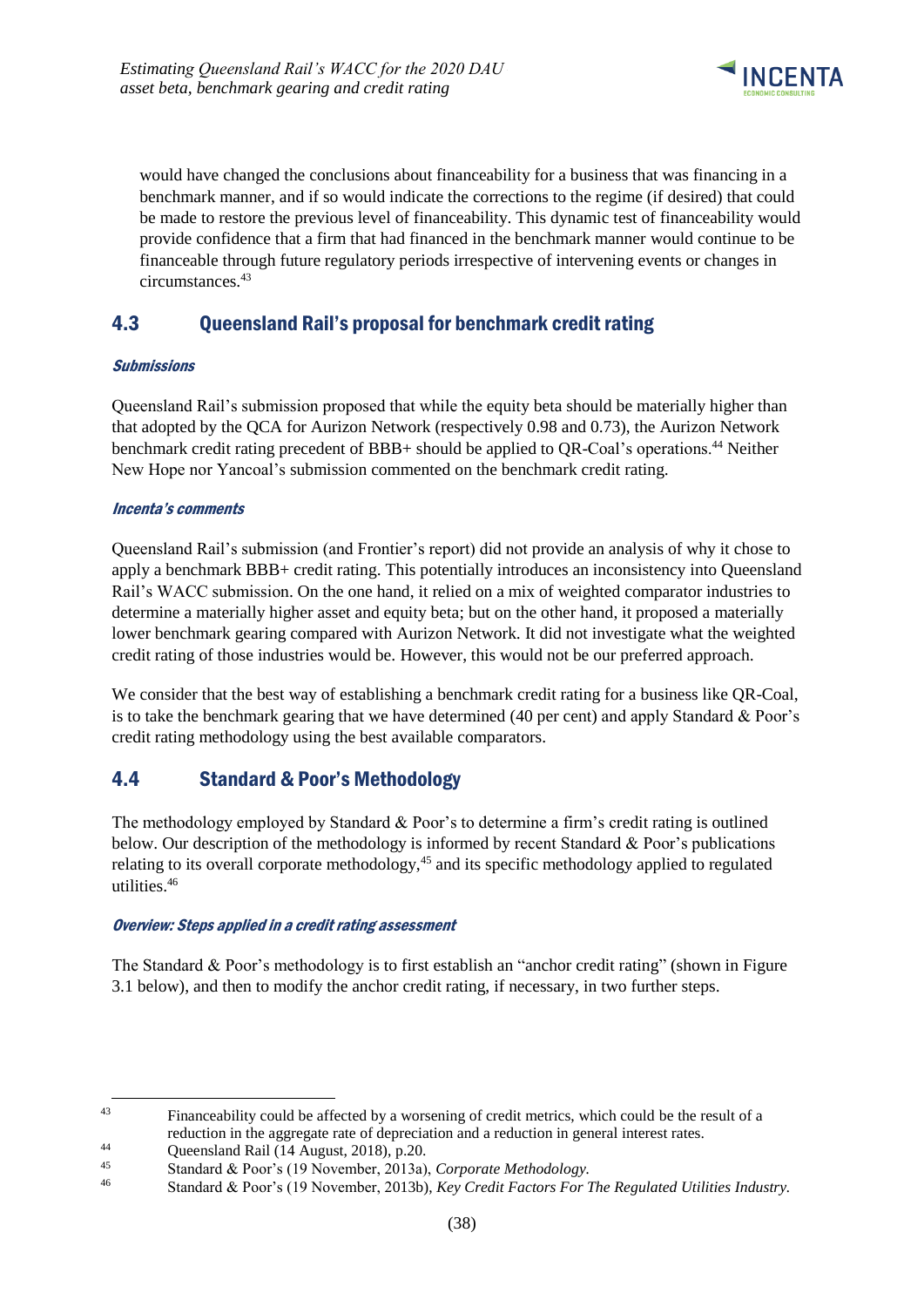

#### **Figure 3.1: S&P credit rating methodology**



#### Anchor credit rating (Step 1)

First, an "anchor credit rating" is calculated, which is the product of an assessment of the firm's "business risk profile" and its "financial risk profile". A matrix is applied that displays the anchor credit rating that results for a given combination of **business risk profile** and **financial risk profile**, as shown below:

#### **Table 3.1: Anchor credit rating matrix**

|                              |                  |                | <b>Financial risk profile</b> |              |                |            |                         |  |  |  |  |
|------------------------------|------------------|----------------|-------------------------------|--------------|----------------|------------|-------------------------|--|--|--|--|
|                              |                  |                |                               |              |                |            | 6                       |  |  |  |  |
|                              |                  | <b>Minimal</b> | <b>Modest</b>                 | Intermediate | Significant    | Aggressive | <b>Highly leveraged</b> |  |  |  |  |
|                              | <b>Excellent</b> | AAA/AA+        | AA                            | $A+ / A$     | $\uparrow$     | <b>BBB</b> | BBB-/BB+                |  |  |  |  |
| <b>Business risk profile</b> | Strong           | AA/AA          | $A+ / A$                      | $A$ -/BBB+   | <b>BBB</b>     | BB+        | <b>BB</b>               |  |  |  |  |
|                              | Satisfactory     | A/A            | BBB+                          | BBB/BBB-     | $BBB-$ / $BB+$ | <b>BB</b>  | B+                      |  |  |  |  |

*Source: Standard & Poor's (19 November, 2013), p. 35.*

#### Business risk profile

The "business risk profile" is expressed as a score from 1 to 6, ranging from "Excellent" to "Vulnerable". This assessment is based on an assessment of **country risk** (score of 1 to 6, although this is irrelevant for low levels of country risk) and the risk of the **industry** in which the firm operates (score of 1 to 6), as well as an assessment of the **competitive position of the firm** in question.

- Industry risk (risk of secular changes, substitution, technology, barriers to entry)
- Cyclicality (level and volatility of profitability, EBITDA margin)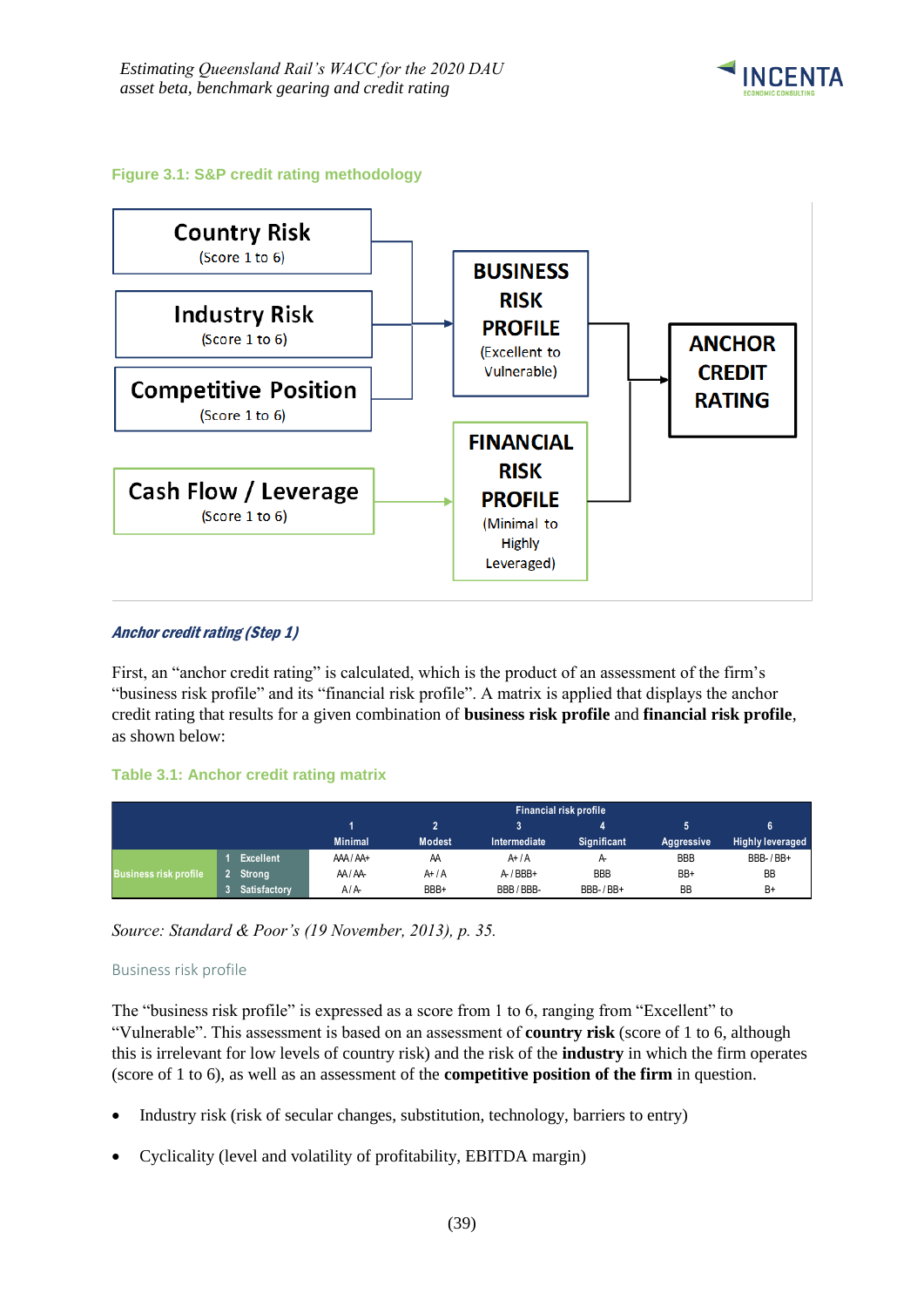

- Competitive position (competitive advantage, scale, scope and diversity of customer base, operating efficiency)
- Regulatory advantage (regulatory independence, stability, tariff setting procedure)

Our observation is that, for regulated utilities that undertake minimal non-regulated activities, the business risk profile is typically consistent (i.e., the same) across entities within the same sector. As an example, the regulated energy networks in Australia that are rated by Standard & Poor's have an "Excellent" business risk profile.

In our analysis we compare three rail businesses that share some common economic, regulatory and financial characteristics, but also have important differences:

- Aurizon Network Is a regulated, below-rail network that operates four rail systems on Australia's Central Queensland Coal Network (CQCN), which has more than 2,670 kilometres of rail lines, servicing more than 40 mines (overwhelmingly producing metallurgical coal) to several ports.
- QR-Coal Owns and operates the West Moreton system, a 314 kilometre below-rail single line that connects thermal coal mines in the Surat Basin to the Port of Brisbane (Rosewood to Miles), that is currently servicing two mine operators, New Hope and Yancoal.
- Arc Infrastructure Pty Ltd Holds a 49-year lease (31 years remaining) to manage and operate a 5,500 km open access multi-user rail freight network spread across the southern part of Western Australia. Vital access link between eastern states of Australia and overseas markets through the region's five government-owned ports.

In comparing the business risk profiles of these entities, we have had regard to recent Standard  $\&$ Poor's credit rating reports for Aurizon Network and Arc Infrastructure.<sup>47</sup> Both these rated businesses have a similar level of gearing, but Aurizon Network is rated BBB+, while Arc Infrastructure is rated BBB-.

### Financial risk profile

The "financial risk profile" is also determined on the basis of a score of 1 to 6, ranging from "minimal" to "highly leveraged". The assessment of the financial risk profile is dependent in part on the risk of the industry within which the firm operates, with tougher thresholds applying for firms operating in a more risky industry. Standard and Poor's has three sets of metrics (financial ratios), which are as follows:

<sup>-</sup>

<sup>47</sup> Standard & Poor's (17 May, 2017), *Aurizon Network Pty Ltd*; and Standard & Poor's (12 April, 2017), *Brookfield WA Rail Pty Ltd*.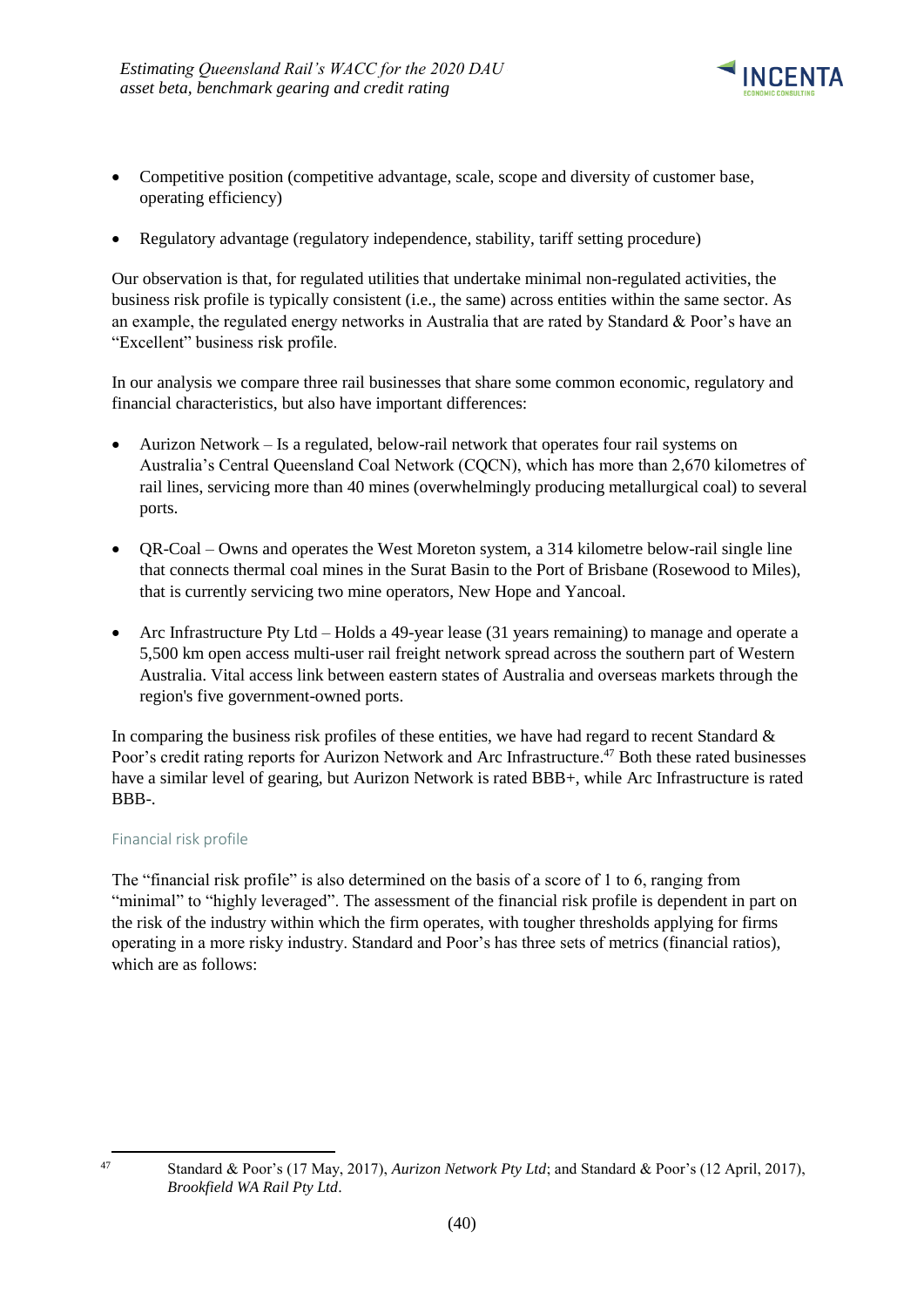

### **Table 3.2: Cash Flow / Leverage Analysis Ratios - "Standard volatility" industries**

|                             |                             |    | <b>Core ratios</b>                    |       |             | Supplementary coverage ratios |             |             | Supplementary payback ratios |      |             |    |             |    |
|-----------------------------|-----------------------------|----|---------------------------------------|-------|-------------|-------------------------------|-------------|-------------|------------------------------|------|-------------|----|-------------|----|
|                             | Debt / EBITDA<br>FFO / debt |    | FFO / cash interest EBITDA / interest |       |             | CFO / debt                    |             | FOCF / debt |                              |      | DCF / debt  |    |             |    |
|                             | (%)                         |    |                                       | (x)   |             | (x)                           |             | (x)         |                              | (%)  | (%)         |    | (%)         |    |
|                             | <b>From</b>                 | To | <b>From</b>                           | To    | <b>From</b> | To                            | <b>From</b> | To          | <b>From</b>                  | To   | <b>From</b> | To | <b>From</b> | To |
| [1] Minimal                 | $60+$                       |    |                                       | < 1.5 | > 13        |                               |             | > 15        | > 50                         |      | $40+$       |    | $25+$       |    |
| [2] Modest                  | 45                          | 60 |                                       | 1.5   | q           | 13                            | 10          | 15          | 35                           | 50   | 25          | 40 | 15          | 25 |
| [3] Intermediate            | 30                          | 45 |                                       |       |             |                               | 6.          | 10          | 25                           | 35   | 15          | 25 | 10          | 15 |
| [4] Significant             | 20                          | 30 |                                       |       |             | ь                             |             | 6           | 15                           | 25   | 10          | 15 |             | 10 |
| [5] Aggressive              |                             | 20 |                                       |       |             |                               |             |             | 10                           | 15   |             | 10 |             |    |
| <b>[6] Highly leveraged</b> | < 12                        |    |                                       | > 5   |             |                               |             | $\leq 2$    |                              | < 10 |             |    |             |    |

*Source: Standard & Poor's (19 November, 2013), p.35*

### **Table 3.3: Cash Flow / Leverage Analysis Ratios - "Medial volatility" industries**

|                      |             |                          | <b>Core ratios</b> |     |                                             |           | Supplementary coverage ratios |                                                    |             |      | Supplementary payback ratios |      |                   |         |
|----------------------|-------------|--------------------------|--------------------|-----|---------------------------------------------|-----------|-------------------------------|----------------------------------------------------|-------------|------|------------------------------|------|-------------------|---------|
|                      |             | FFO / debt<br>(x)<br>(%) |                    |     | Debt / EBITDA<br>FFO / cash interest<br>(x) |           |                               | <b>EBITDA</b> / interest<br>CFO/debt<br>(%)<br>(x) |             |      | FOCF / debt<br>(%)           |      | DCF / debt<br>(%) |         |
|                      | <b>From</b> | To                       | <b>From</b>        | To  | <b>From</b>                                 | <b>To</b> | <b>From</b>                   | To                                                 | <b>From</b> | To   | <b>From</b>                  | To   | <b>From</b>       | To      |
| [1] Minimal          | $50+$       |                          | < 1.75             |     |                                             | $10.5+$   |                               | $14+$                                              | $40+$       |      | $30+$                        |      |                   | $18+$   |
| [2] Modest           | 35          | 50                       | 1.75               | 2.5 | 7.5                                         | 10.5      | 9                             | 14                                                 | 27.5        | 40   | 17.5                         | 30   | 11                | 18      |
| [3] Intermediate     | 23          | 35                       | 2.5                | 3.5 | 5                                           | 7.5       | 5                             | 9                                                  | 18.5        | 27.5 | 9.5                          | 17.5 | 6.5               | 11      |
| [4] Significant      | 13          | 23                       | 3.5                | 4.5 | 3                                           | 5         | 2.75                          | 5                                                  | 10.5        | 18.5 | 5                            | 9.5  | 2.5               | 6.5     |
| [5] Aggressive       | 9           | 13                       | 4.5                | 5.5 | 1.75                                        | 3         | 1.75                          | 2.75                                               |             | 10.5 | 0                            | 5    | $-11$             | 2.5     |
| [6] Highly leveraged | $\leq 9$    |                          | > 5.5              |     |                                             | < 1.75    |                               | < 1.75                                             | < 7         |      | < 0                          |      |                   | $< -11$ |

*Source: Standard & Poor's (19 November, 2013), p.35*

**Table 3.4: Cash Flow / Leverage Analysis Ratios - "Low volatility" industries.**

|                  |                             |    | <b>Core ratios</b>                    |    | Supplementary coverage ratios |            |             |             | Supplementary payback ratios |            |             |    |             |         |
|------------------|-----------------------------|----|---------------------------------------|----|-------------------------------|------------|-------------|-------------|------------------------------|------------|-------------|----|-------------|---------|
|                  | Debt / EBITDA<br>FFO / debt |    | FFO / cash interest EBITDA / interest |    |                               | CFO / debt |             | FOCF / debt |                              | DCF / debt |             |    |             |         |
|                  | (%)<br>(x)                  |    | (x)<br>(x)                            |    | (%)                           |            | (% )        |             | (%)                          |            |             |    |             |         |
|                  | <b>From</b>                 | To | <b>From</b>                           | To | From                          | To         | <b>From</b> | To          | From                         | To         | <b>From</b> | To | <b>From</b> | To      |
| [1] Minimal      | $35+$                       |    | $\leq$ 2                              |    | > 8                           |            |             | > 13        | > 30                         |            | $20+$       |    | $11+$       |         |
| [2] Modest       | 23                          | 35 |                                       |    | b.                            | 8          |             |             | 20                           | 30         | 10          | 20 |             |         |
| [3] Intermediate | 13                          | 23 |                                       |    |                               |            |             |             | 12                           | 20         | 4           | 10 |             |         |
| [4] Significant  | a                           | 13 |                                       |    |                               |            | 2.5         | Δ           | 8                            | 12         | n           |    |             |         |
| [5] Aggressive   | ь                           |    |                                       |    | .5                            |            | .5          | 2.5         |                              | 8          | $-10$       |    | $-20$       | O       |
| ahly leveraged   | $\leq 6$                    |    |                                       | 6  | < 1.5                         |            |             | < 1.5       | $\leq 5$                     |            | $< -10$     |    |             | $< -20$ |

*Source: Standard & Poor's (19 November, 2013), p. 35.*

As noted above, the ratios that are applied when assessing the credit rating for a particular firm reflect the risk characteristics of the industry and are identified in credit rating assessments. We note that in the infrastructure sectors we have considered for this report, Standard & Poor's tends to apply:

- "Low Volatility" metrics to most regulated energy and water businesses,<sup>48</sup> and tollroads,<sup>49</sup> as well as below rail businesses that have substantial bulk commodity traffic (like Aurizon Network and Arc Infrastructure);
- "Medial Volatility" metrics to some regulated energy businesses;<sup>50</sup> and

1

<sup>48</sup> All Australian energy network businesses.<br>  $\frac{49}{2}$  Standard & Poor's (1 September 2017) 4b

<sup>49</sup> Standard & Poor's (1 September, 2017) *Abertis Infraestructuras S.A*.

<sup>50</sup> For example, Standard & Poor's (7 April, 2017) *Portland General Electric Co.*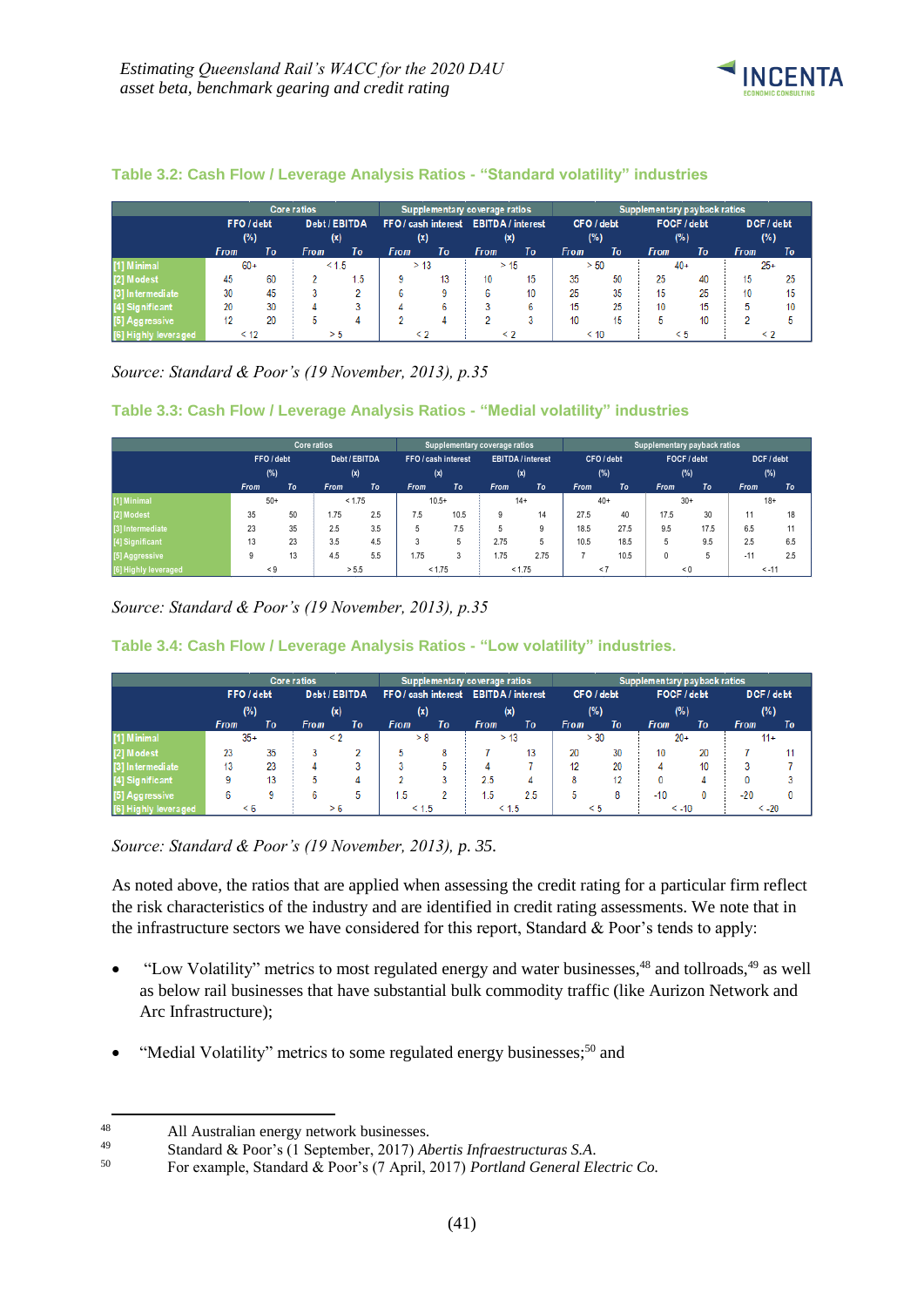

• "Standard Volatility" (i.e. the highest volatility) metrics to Class 1 railroads (like Canadian Pacific Railway Ltd and Kansas City Southern).<sup>51</sup>

### Stand Alone Credit Profile (Step 2)

In Step 2 Standard & Poor's considers a range of factors that could affect the rating from the "anchor", including: diversification, quality of capital structure, financial policy, liquidity, management and governance. These factors may cause the rating to be raised, or lowered, or left unchanged. An overall check is then applied (with overall judgement potentially being exercised), which may result in a higher or lower rating. The outcome of this assessment is the "stand-alone credit rating".

### Issuer Credit Rating (Step 3)

-

A final step is applied where the firm is part of a wider group, and the effects of being part of that group are taken into account. This could result in the rating being raised (for example, due to government ownership), or lowered (where the parent has a lower rating than the issuer's stand-alone rating).

#### The anchor credit rating is appropriate for benchmark regulation

In the context of benchmark regulation, there are generally no reasons to expect the second and third steps would impact the credit rating, since factors such as diversification, quality of capital structure, financial policy, liquidity, management and governance are assumed to be constant in the benchmark firm. In practice we find that such factors do not typically result in a changed rating (which may be up or down). It is therefore reasonable to assume that a prudent and efficient firm would not be affected by these steps. In any case, the benchmark business is assumed to be stand-alone.

To reiterate, the Standard & Poor's method may be applied in the benchmark context as follows:

- the business risk profile of a benchmark firm can be determined by comparison with the business risk profile that is assigned to rated entities, on the assumption that the benchmark entity will have the same business risk profile as other firms in the industry (e.g. for regulated water businesses, this is likely to be an "excellent" business risk profile, as with the regulated energy networks)
- the relevant matrix of financial target thresholds can be ascertained from credit rating reports, and as this choice depends on the industry risk, this will not vary across entities (e.g. the "low volatility" panel is likely to be applied to regulated water businesses, as with the regulated energy networks)
- the product of the two will determine an anchor credit rating, and for a regulated business this generally can be taken as the expected credit rating for a benchmark firm.<sup>52</sup>

<sup>51</sup> Standard & Poor's (23 July, 2018), Canadian Pacific Railway Ltd; Standard & Poor's (29 October, 2018), *Kansas City Southern Upgraded to 'BBB' On Reduced Risk of Cross-Border Trade Restrictions. Outlook Stable.*

 $52$  As noted above, Standard & Poor's modifiers for such issues as diversification and ownership arrangements do not apply to a benchmark regulated business. In cases where a split rating is indicated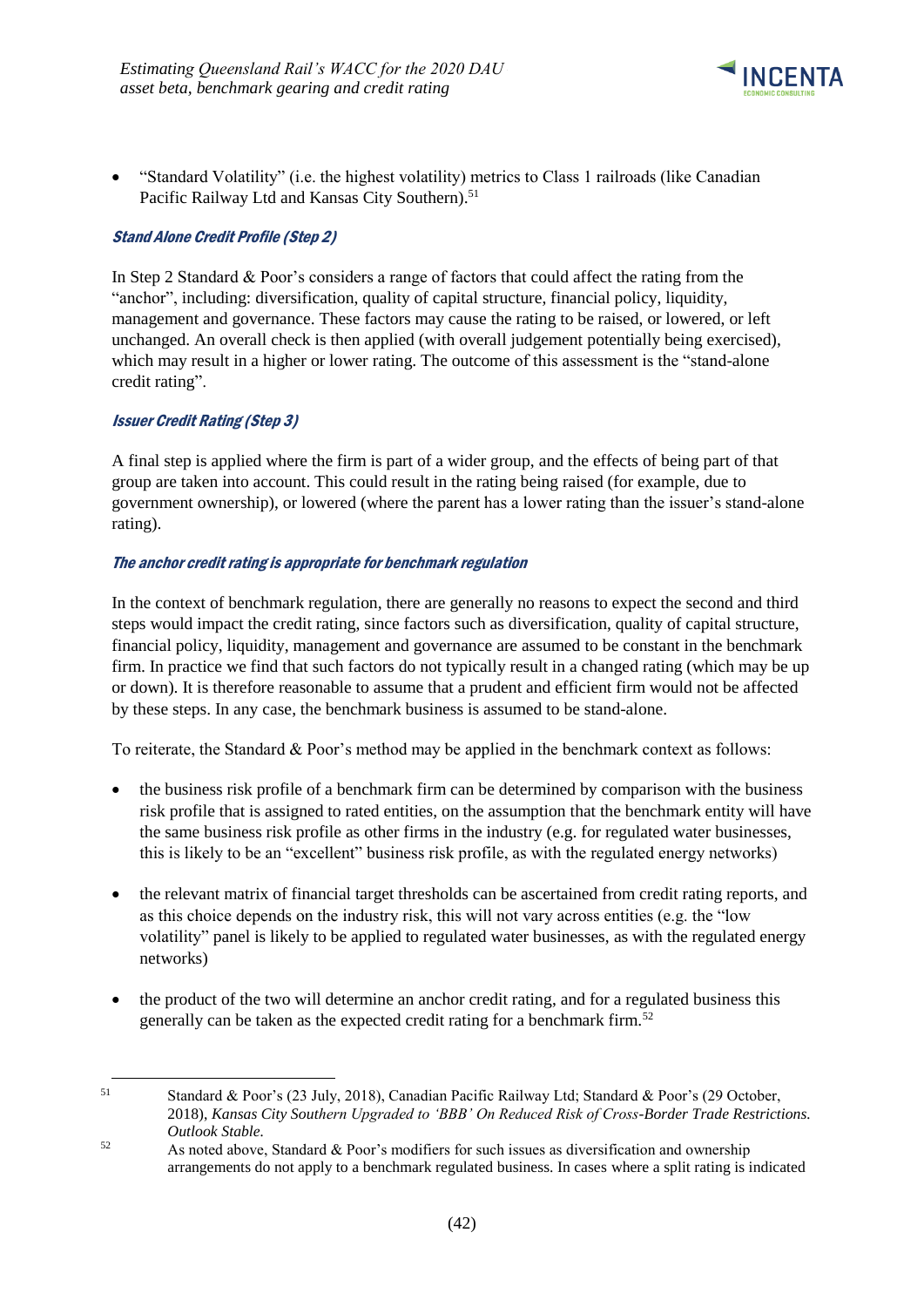

#### Example: rating applied to Aurizon Network

Aurizon Network provides an example of the process that one would follow for a regulated transport infrastructure business:

- Standard & Poor's considers Aurizon Network to have a "Strong" business risk profile;
- Aurizon Network's financial risk profile is determined to be "Intermediate" given that the lower limit for the FFO/Debt financial indicator in the low volatility tables is 13 per cent for that ranking; and
- for a BBB+ credit rating, it would be able to support an "Intermediate" financial risk profile.

For firms that have a "Strong" business risk profile, there is a choice in the anchor credit ratings when a firm's metrics are consistent with an "Intermediate" financial risk profile. The practice of Standard & Poor's suggests that a firm whose ratios are at the lower end of the "Intermediate" range will have their anchor rating of BBB+, while firms with ratios near the top of the range will have an A- credit rating. 53

The key metrics that Standard & Poor's applies to regulated infrastructure businesses are Funds From Operations/Debt and FFO/Interest cover, although it places most weight on the former. <sup>54</sup>These metrics are calculated as follows:

Funds From Operations / Debt

-

$$
\frac{FFO}{Debt} = \frac{Revenue - Opex - Tax - Interest}{Debt}
$$

Funds From Operations / Interest Cover

$$
FFO/Interest \textit{Cover} = \frac{(Revenue - Opez - Tax) + Interest}{Interest}
$$

Standard & Poor's applies the following rules: if the business risk profile is less than or equal to 4 (i.e. fair, satisfactory, strong or excellent) the allocation to a credit rating depends on relative business risk profile strength; and where the business risk profile is 5 or 6 (i.e. weak or vulnerable) it is determined by the relative financial risk profile. See Standard & Poor's (19 November, 2013), pp.8-9.

<sup>53</sup> Aurizon Network's credit metrics are close to the bottom of the band.

<sup>54</sup> In its "Core ratios" panel, in addition to FFO/Debt, Standard & Poor's calculates a Debt/EBITDA ratio. While the Debt/EBITDA ratio is applied to general industrial companies, it is not relied on for regulated infrastructure businesses. Among its "Supplementary coverage ratios" Standard & Poor's also places more weight on FFO/cash interest than on EBITDA/Interest because it sees the former as a cash flow measure. We also note that Standard & Poor's places less emphasis on its "Supplementary payback ratios." It would in any case be problematic to apply ratios that include such measures as "Discretionary Cash Flow/Debt" because they require an estimate of dividend payments.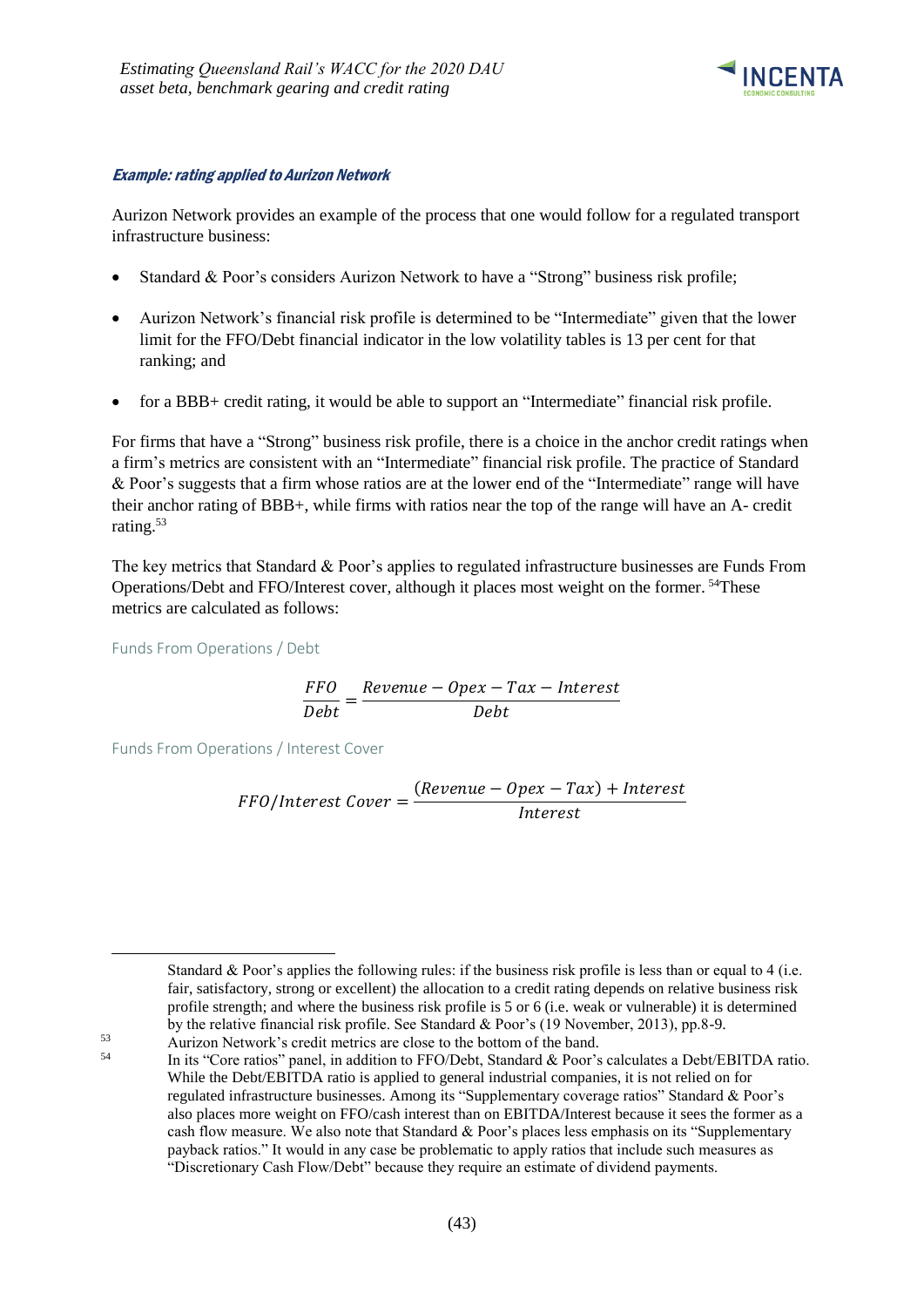

We also note that since the current Standard & Poor's metrics were established in 2013, there has been a material reduction in interest rates. This means that the FFO/Interest cover ranges that were set in 2013 are now easier to achieve and could indicate a higher credit rating.<sup>55</sup>

# <span id="page-47-0"></span>4.5 Assessing a benchmark credit rating for QR-Coal

In this section we apply the Standard & Poor's methodology to QR-Coal, using Aurizon Network and Arc Infrastructure as benchmarks.

### <span id="page-47-1"></span>4.5.1 Business risk profile

Standard & Poor's has applied a "Strong" business risk profile to Aurizon Network, but only a "Satisfactory" business risk profile to Arc Infrastructure. We examine the characteristics of all three firms to determine which business risk profile is most appropriate for QR-Coal.

### Monopoly power

Monopoly power reduces business risk through an absence of competition that could undermine cash flow. QR-Coal and Aurizon Network are below-rail monopolists in their markets, as alternative transport modes are uneconomic, and are protected by high barriers to entry. While Arc Infrastructure has a strong monopoly in some of its freight operations, others could be subject to competition from alternative transport modes.

### EBITDA volatility

1

Of the three businesses, Aurizon Network is in the strongest position, as it serves over 40 mine customers who produce mainly metallurgical coal, whose demand has been relatively strong. The demand for iron ore, one of Arc Infrastructure's major export commodities, has also been strong. However, Aurizon Network carries the vast majority of metallurgical coal exports, with mines that occupy a strong position on the world metallurgical coal exports cost curve. By contrast, the iron ore mines using Arc Infrastructure are smaller scale and less favourably positioned on the world export iron ore cost curve than much of Australia's iron ore production. Arc Infrastructure is also exposed to the vagaries of weather, and its impact on agricultural produce.

What distinguishes QR-Coal from the other two businesses is its single rail line, and its vulnerability to flooding. This could create some EBITDA volatility in the event of mines being flooded or track being destroyed. The other two operators have greater diversification of operations in this regard (i.e. more lines), although Aurizon Network, being situated north of QR-Coal's operations, may be subject to greater cyclone risk. However, for both QR-Coal and Aurizon Network, cyclone / flood damage risk is effectively underwritten by the customers.

As noted below, Arc Infrastructure is not regulated in the comprehensive manner that Aurizon Network and QR-Coal are. This and other factors (e.g. lower take-or-pay contact cover) creates more scope for EBITDA volatility. While Aurizon Network has a revenue cap, which smooths revenue in NPV terms in the event of volume changes, this can produce some (non-systematic) earnings

<sup>55</sup> If the 2013 level of interest rates were to be applied in OR-Coal's building block model the resulting financial risk profile under scenario 2 would indicate "Significant," which would result in an implied BBB credit rating. However, the FFO/Debt ratio would not change materially, and would also imply a BBB credit rating.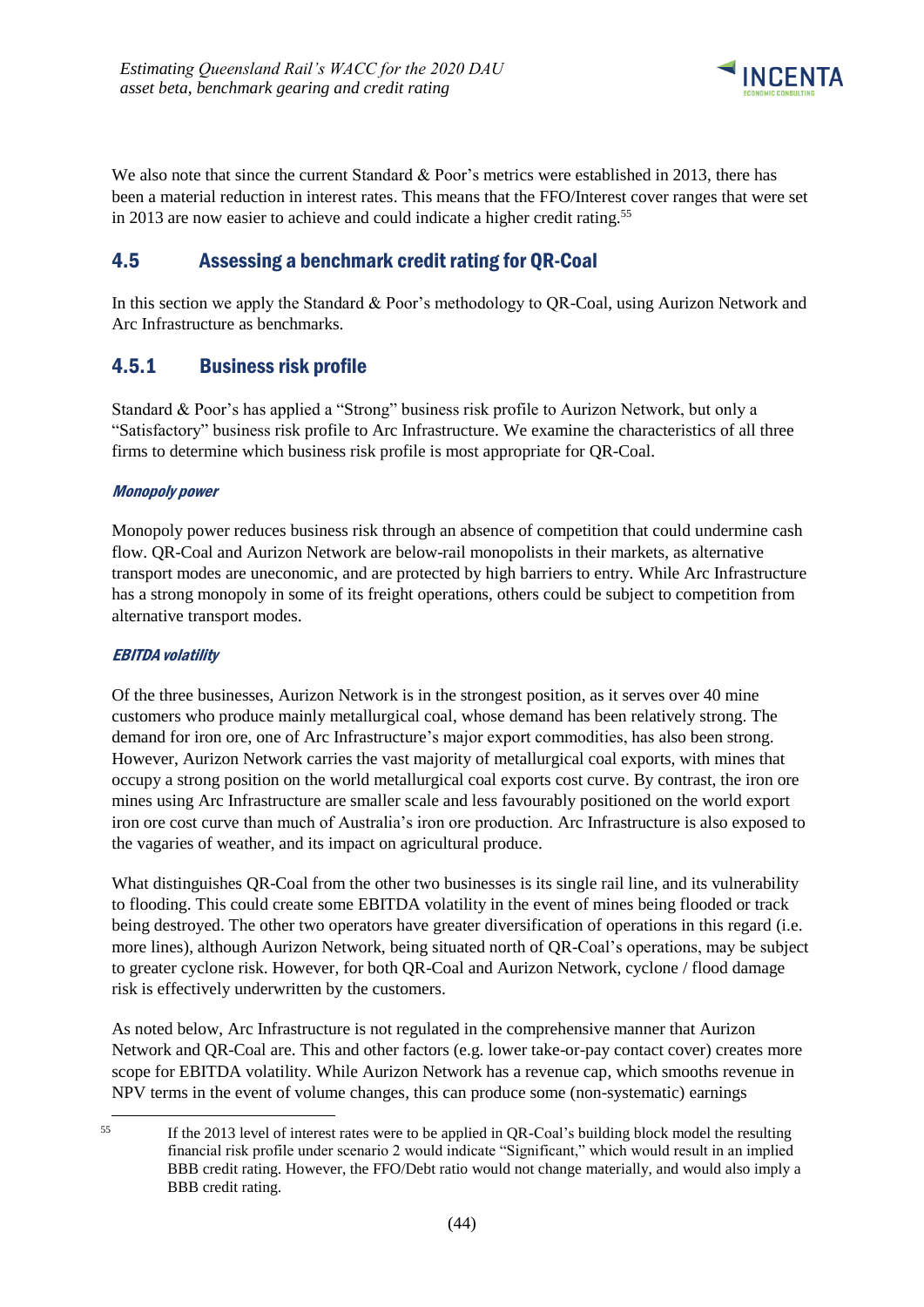

volatility owing to a 2-year delay in unders-and-overs true-ups. QR-Coal on the other hand operates under a price-cap, which could potentially create some volume related EBITDA margin volatility for above contracted volumes.

### Regulation

The nature of the regulatory regime is an important feature in the assessment of business risk for regulated utilities.<sup>56</sup> Standard & Poor's describes the QCA's regulation of Aurizon Network as a:

#### *Generally supportive regulatory regime, which mitigates volume and counterparty risks.*

We expect that Standard & Poor's would apply approximately the same words to the QCA's regulation of QR-Coal. Given other features of QR-Coal's regulatory and contracting framework, we would not expect to see much greater volume risk relative to Aurizon Network, and expect less volume risk than is faced by Arc Infrastructure.

In contrast to the two below-rail coal businesses, Arc Infrastructure is subject to a "negotiate and arbitrate" model under which it directly negotiates terms and conditions (including the tariff and escalations for CPI changes) with shippers. What the regulatory authority determines (in this case the Economic Regulation Authority of Western Australia, ERAWA) is the "ceiling" and "floor" price boundaries. The participants are not bound to negotiate within the framework if they choose not to.

### Regulatory stability

On the issues of regulatory transparency, predictability and consistency, Aurizon Network and QR-Coal are close comparators.

### Tariff setting procedure and design

Both Aurizon Network's and QR-Coal's regulatory frameworks are designed to encourage "recoverability of all operating and capital costs in full."

#### Financial stability

Timeliness and flexibility of the regulatory framework applying to both Aurizon Network and QR-Coal have been demonstrated in the past.

#### Regulatory independence and insulation

Through its assessments of Aurizon Network's access undertaking processes, Standard & Poor's has attested to the QCA's independence and insulation from political interference.

### Level and trend of industry margins

Standard & Poor's places considerable emphasis on EBITDA margin (EBITDA/Sales Revenue) as a measure of both debt capacity and as an economic buffer in the event of a cyclical downturn. The reciprocal of the EBITDA margin can also be considered a measure of operating leverage. We note that on this criterion, Arc Infrastructure lies closer to Aurizon Network, as both businesses have an

1

<sup>56</sup> Standard & Poor's (19 November, 2013b), pp.6-9.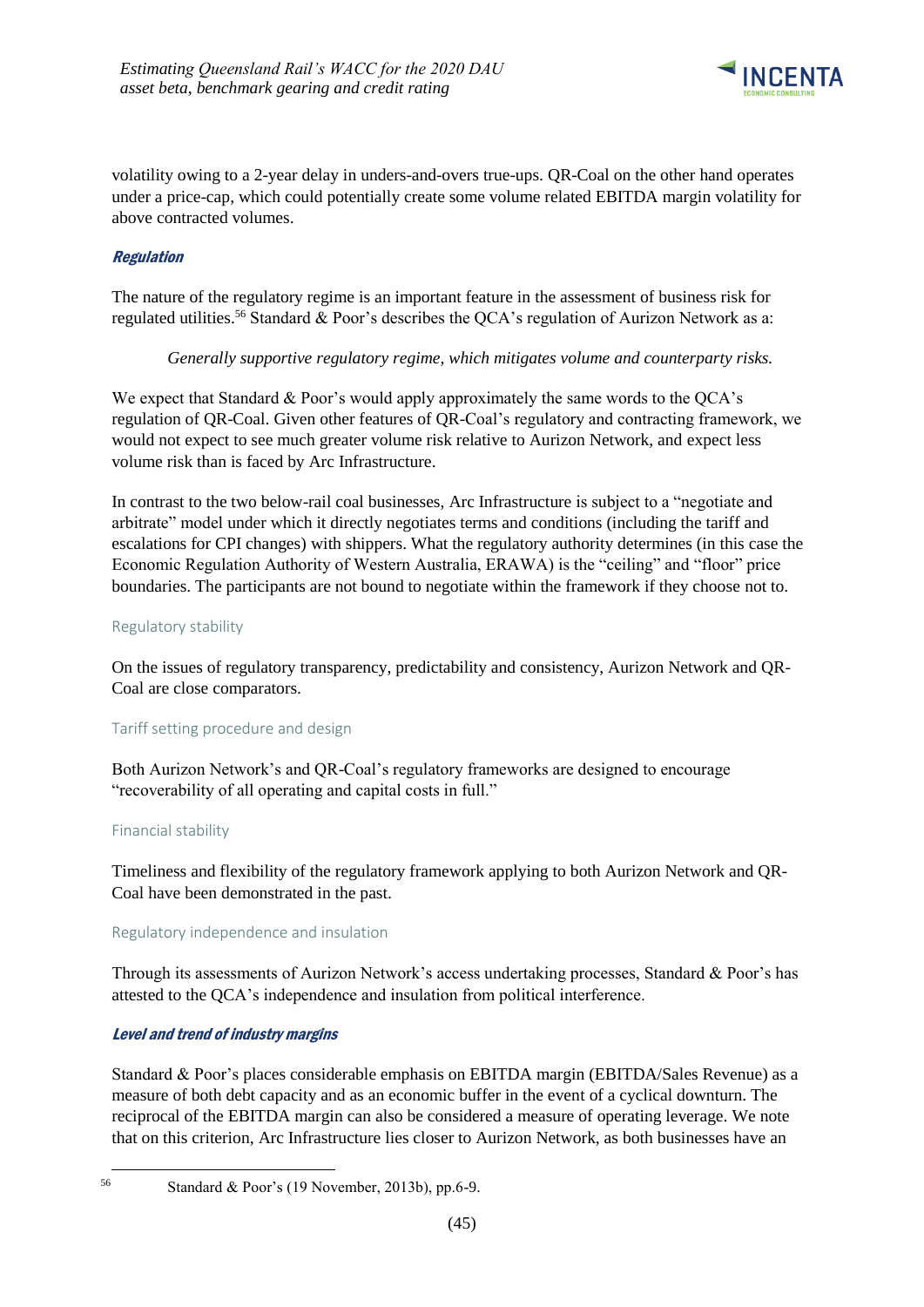

EBITDA margin in the vicinity of 65 per cent. QR-Coal is relatively unique in that its operation of an older rail line that was not designed for coal carriage. This results in much higher than usual maintenance and other costs. The EBITDA margin of QR-Coal is likely to be approximately 40 per cent to 44 per cent, which makes it more difficult for QR-Coal to sustain the higher gearing levels observed for Aurizon Network and Arc Infrastructure.

In terms of long-term trends, we have already noted that Aurizon Network is overwhelmingly dependent on metallurgical coal, and that Queensland's mines are in a favourable position on the world metallurgical export coal cost curve. It has a relatively strong future growth path, with little stranding risk. However, it is exposed to competition in the world export coal market, which is the primary reason that Standard & Poor's applies a "Strong" business risk to Aurizon Network compared with the "Excellent" rating it applies to regulated energy utilities. While QR-Coal's dependence on thermal coal could be seen as a weakness, its mines' likely positions on the world export thermal coal cost curve (shown by resilience during the 2014-17 decline in coal prices) indicate that stranding risk is also low, assuming New Hope's New Acland mine is approved. However, the lower growth rate (or potential decline) of thermal coal demand, its lower margins, and relatively high transport costs faced on the West Moreton system differentiates QR-Coal from Aurizon Network.

### Counterparty risks

We have already noted the strong positions occupied by Aurizon Network's miner counterparties in the world metallurgical export coal cost curve, which reduces counterparty risk. QR-Coal's two miner counterparties, New Hope and Yancoal, have no option but to use its rail track, and have an incentive to maintain / maximise production as long as the thermal coal price is expected to provide positive margin over cost in the long term. Again, we note the continued operations and production of these miners during the years of low thermal coal prices. New Hope and Yancoal are well capitalised, with respective enterprise values of \$2.4 billion and \$8.1 billion in mid-2018. We expect that both Aurizon Network and QR-Coal will have lower counterparty risk than Arc Infrastructure, where this has been a particular issue noted by Standard & Poor's.<sup>57</sup> With respect to this risk factor, QR-Coal lies closer to Aurizon Network than to Arc Infrastructure.

### Take-or-pay contracts

Take-or-pay contracts cover 50 per cent to 60 per cent of Arc Infrastructure's traffic, and a material component of Aurizon Network's traffic. We have assumed in this report that in the West Moreton system long-term take-or-pay contracts will cover close to 100 per cent of its contracted capacity. These contracts, backed by matching contracts with the Port of Brisbane and an above rail haulage business (Aurizon Operations), are a natural outcome of the interdependence of the miners and infrastructure providers. Here again, we consider QR-Coal to lie closer to Aurizon Network than to Arc Infrastructure.

<sup>1</sup> 

<sup>57</sup> See Standard & Poor's (12 April, 2017), *Brookfield WA Rail Pty Ltd*, p.6 and p.8, which discusses the Memorandum of Understanding (MoU) that Brookfield concluded with Karara Mining Limited (KML), contributing 25 per cent to 30 per cent of Brookfield's revenues, which enabled three year tariff relief based on iron ore prices. As noted above, Brookfield changed its name to Arc Infrastructure in 2017.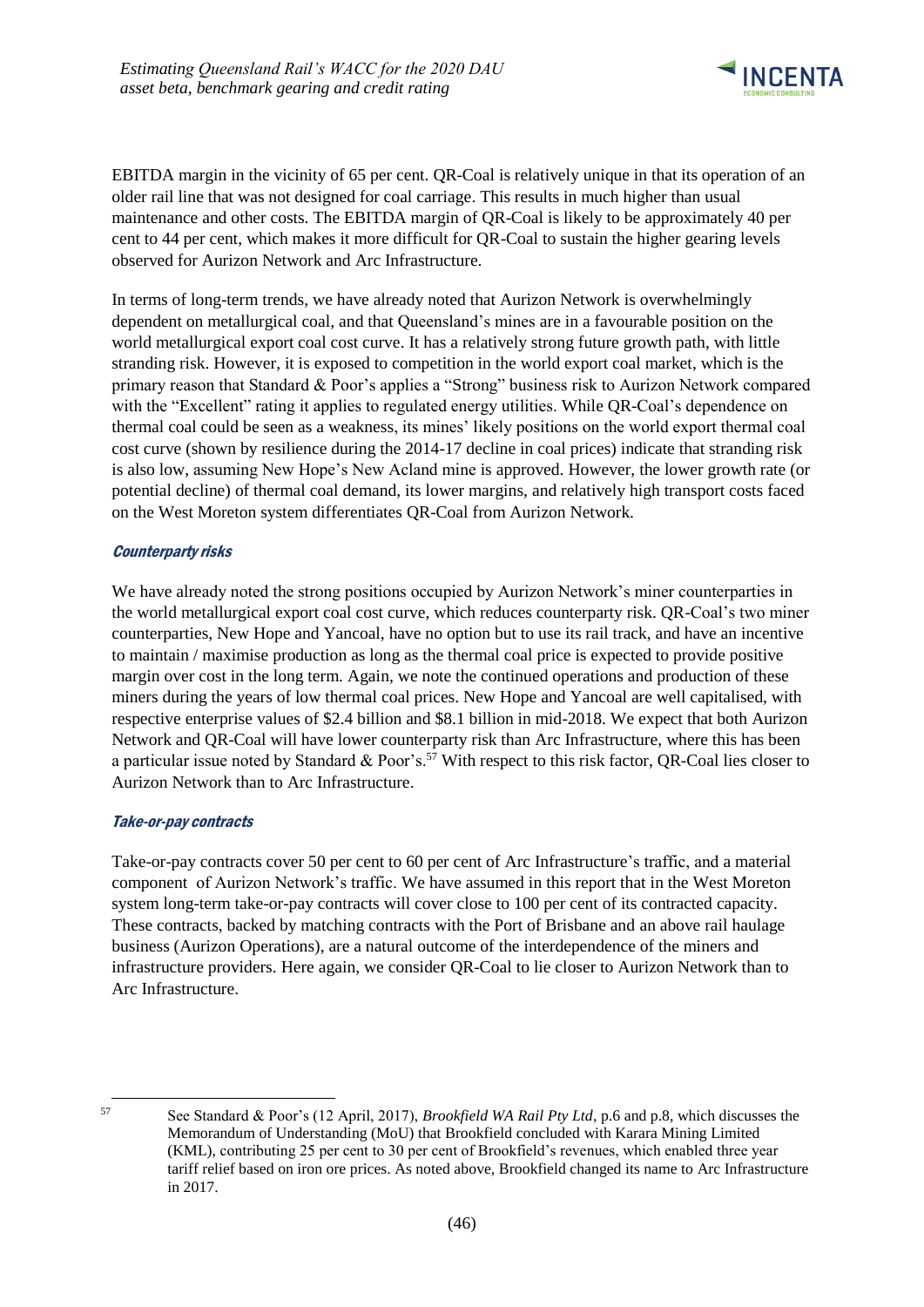

#### Business Risk: Summary

The discussion presented above, is summarised in Table 3.5 below. Our conclusion is that Standard & Poor's would be likely to apply a "strong" business risk rating to QR-Coal as QR-Coal shares more of the low business risk characteristics of Aurizon Network relative to Arc Infrastructure. Like Aurizon Network, QR-Coal is exposed to a world coal export cost curve. QR-Coal is a below-rail operator with strong monopoly power, is supported by a comprehensive and transparent regulatory regime, which is similar to Aurizon Network, but differentiate it from the negotiated agreements framework faced by Arc Infrastructure. We also note that for Standard & Poor's:<sup>58</sup>

*AUN's [Aurizon Network's] regulatory framework underpins the company's slightly better business risk profile relative to Arc.*

### **Table 3.5: Business Risk Summary – QR-Coal vs Aurizon Network and Arc Infrastructure comparators**

|                                     | <b>Aurizon Network</b>                                                         | QR-Coal                                       | Arc Infrastructure Pty Ltd                                  |
|-------------------------------------|--------------------------------------------------------------------------------|-----------------------------------------------|-------------------------------------------------------------|
| <b>Business Risk</b>                | S&P: Strong                                                                    | <b>Incenta: Strong</b>                        | <b>S&amp;P: Satisfactory</b>                                |
| Peer comparison                     | Regulatory framework underpins the                                             | Greater exposure than Aurizon Network to      | Weaker business risk profile than regulated utilities as a  |
|                                     | company's slightly better risk profile                                         | lower margin / more vulnerable thermal        | result of higher operating risk and greater exposure to     |
|                                     | relative to Arc Infrastructure.                                                | coal market, and relatively high transport    | volume fluctuations.                                        |
| <b>Monopoly power</b>               | Solid low-risk monopolistic below-rail                                         | Monopoly below-rail operator of West          | Monopoly below-rail operator in the southern part of        |
|                                     | operator serving all major Queensland                                          | Moreton line connecting mines in Surate       | Australia, with some operations potentially open to         |
|                                     | coal producers                                                                 | basin to Brisbane Port                        | competition from alternative transport modes                |
| <b>EBITDA</b> volatility            | Regulatory revenue cap mechanism                                               | Regulatory price-cap framework provides       | Sizable exposure to the volatile iron ore sector.           |
|                                     | insulates Aurizon Network from exposure                                        | less protection against volume risk relative  | Volumes correlated to import demand, particularly           |
|                                     | to coal volume fluctautionsExposure to                                         | to Aurizon Network. More exposed to           | China. Commodities and volatile intermodal traffic          |
|                                     | ongoing competitiveness in the                                                 | weather risk than Aurizon Network or Arc      | each 10-15% of total revenue). More than 50% of             |
|                                     | Queensland and global coal markets                                             | Infrastructure. Only two customers.           | revenue is from iron ore from smaller scale high cost       |
| Regulation                          | Generally supportive regulatory regime,                                        | Generally supportive regulatory regime,       | Less robust regulation than Aurizon Network or QR-          |
|                                     | which mitigates volume and counterparty                                        | which mitigates volume and counterparty       | Coal.                                                       |
|                                     | risks.                                                                         | risks.                                        |                                                             |
| Level and trend of industry margins | Relatively stable margins, determined by                                       | Relatively stable margins, determined by      | Less stable margins due to less robust regulation, less     |
|                                     | operating cost structure, cost of capital                                      | operating cost structure, cost of capital and | take-or-pay contracting, and greater volatility in iron ore |
|                                     | and cost efficiencies. Punctuated by                                           | cost efficiencies. Punctuated by regulatory   | markets and agricultural sector (also affected by           |
|                                     | requlatory resets and weather events                                           | resets and weather events (floods).           | weather).                                                   |
|                                     | (floods). Long term exposure to                                                | Compared with AN, exposed to greater          |                                                             |
|                                     | competition in world export coal markets                                       | competition in world export coal markets (ie  |                                                             |
|                                     | (differentiates from 'excellent' business                                      | thermal coal) due to high transport cost.     |                                                             |
|                                     | risk of regulated energy utilities).                                           | Subject to greater long term substitution by  |                                                             |
|                                     |                                                                                | gas and renewables                            |                                                             |
| <b>Counterparty risks</b>           | Regulatory regime mitigates counterparty                                       | Regulatory regime mitigates counterparty      | Counterparty risk relating to Karara Mining (25-30% of      |
|                                     | risks                                                                          | risks                                         | forecast revenue) mitigated by letters of credit from       |
|                                     |                                                                                |                                               | larger customers. Exposure to weaker iron ore miners        |
| Take-or-pay contracts               | At March 2017 average length of contract Mines in the West Moreton system have |                                               | Partly insulated from volume risk via long-dated take-or-   |
|                                     | signed was just over 7 years                                                   | long term take-or-pay contracts covering      | pay contracts covering 50-60% of volume. Downside           |
|                                     |                                                                                | close to 100% of contacted capacity.          | scenario if this percentage fell materially                 |

*Source: Standard & Poor's and Incenta*

<sup>1</sup> 

<sup>58</sup> Standard & Poor's (1 June, 2018), *Aurizon Network Pty Ltd*., p.6.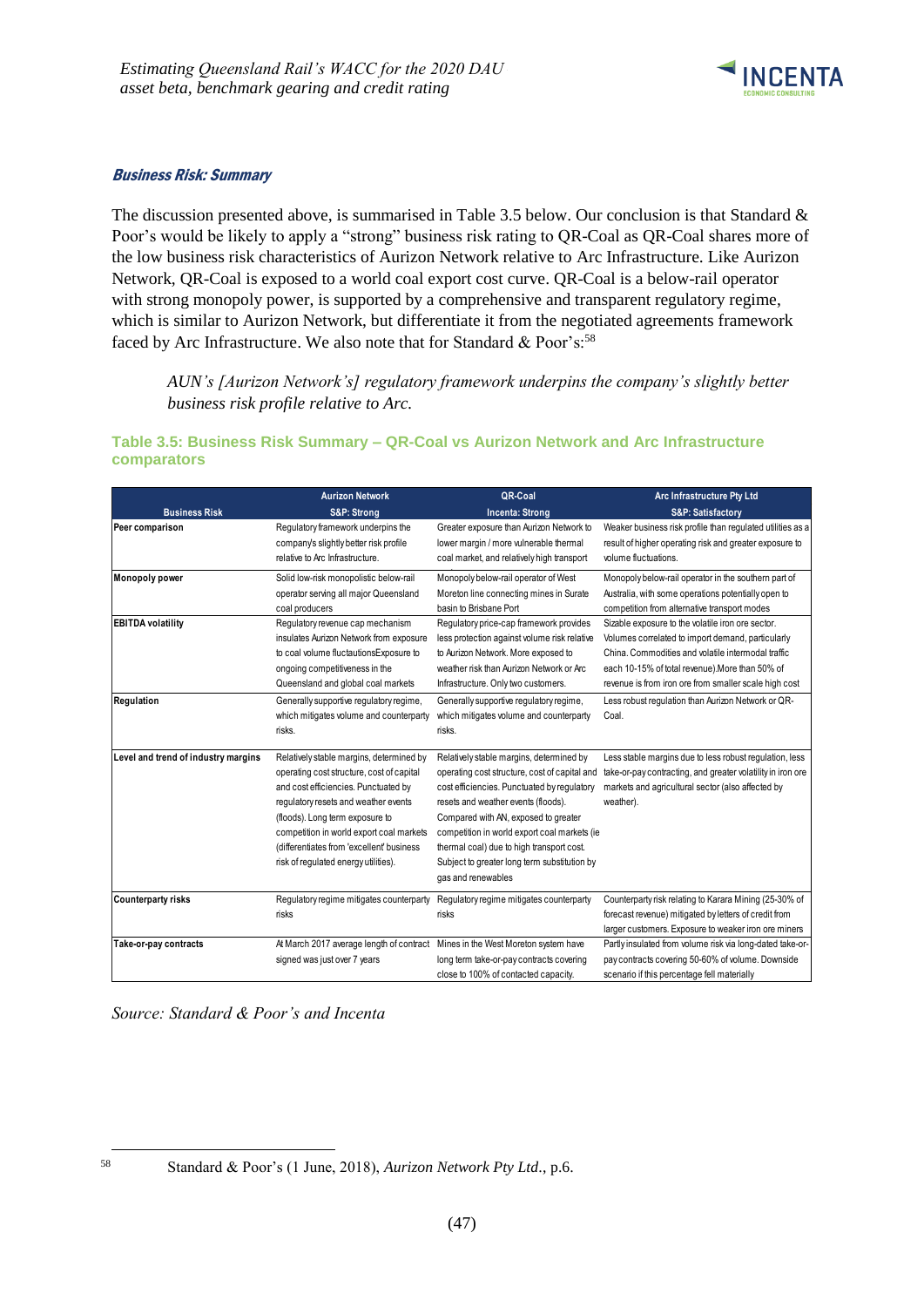

# <span id="page-51-0"></span>4.5.2 Financial risk profile

### Scenarios for credit metrics

We tested several credit metric ratios used by Standard & Poor's, which are FFO/Debt, Debt/EBITDA and FFO / Interest cover using the regulatory model for QR-Coal that was provided to us by the QCA.<sup>59</sup> In Table 3.6 below we present two scenarios based on the benchmark asset betas and gearing that we have identified in chapters 2 and 3 above based on the observed values for regulated energy and water businesses, and tollroads:

- Scenario 1: The benchmark gearing level of 40 per cent, and the regulated energy and water benchmark asset beta of 0.38.
- Scenario 2: The benchmark gearing level of 40 per cent, and the tollroads benchmark asset beta of 0.51.

### Credit Metrics

Table 3.6 below shows the key Standard & Poor's credit metrics that are implied by the two scenarios described above.

| Scenario 1          |                             | 2020/21 | 2021/22 | 2022/23 | 2023/24 | 2024/25 | Average | <b>Financial Risk</b>    | Credit Rating        |
|---------------------|-----------------------------|---------|---------|---------|---------|---------|---------|--------------------------|----------------------|
| <b>FFO/Debt</b>     | Gearing 40%<br>& Asset Beta | 10.1%   | 9.1%    | 8.9%    | 8.6%    | 8.5%    | 9.0%    | Significant/Aggressive   | BBB/BB+              |
| <b>FFO/Interest</b> | 0.38                        | 3.3     | 3.0     | 2.9     | 2.9     | 2.9     | 3.0     | Intermediate/Significant | BBB+/BBB             |
| Scenario 2          |                             | 2020/21 | 2021/22 | 2022/23 | 2023/24 | 2024/25 | Average | <b>Financial Risk</b>    | <b>Credit Rating</b> |
| <b>FFO/Debt</b>     | Gearing 40%<br>& Asset Beta | 12.0%   | 10.5%   | 10.2%   | 9.9%    | 9.8%    | 10.5%   | Significant              | <b>BBB</b>           |
|                     |                             |         |         |         |         |         |         |                          |                      |

#### **Table 3.6: QR-Coal credit metrics – scenarios**

#### *Source: Queensland Rail and Incenta*

We apply Standard & Poor's "Low Volatility" Cash Flow / Leverage Analysis ratios that it applies to both Aurizon Network and Arc Infrastructure, and the "Strong" business risk profile for QR-Coal that we have assessed. We take the calculated average credit metric over the coming regulatory period (Table 3.6), find the implied "Financial Risk Profile" in Table 3.7 below, and cross reference with the "Business Risk Profile" (Strong) in Table 3.8 below.

Our conclusions with respect to each of these scenarios are as follows:

• Scenario 1: The average FFO/Debt ratio of 9.0 per cent is on the borderline of "Significant" and "Aggressive" financial risk, which combined with a "Strong" business risk implies a BBB/BB+ credit rating. It is not clear whether Standard & Poor's would assign either of these credit ratings or a BBB- credit rating. The FFO/Interest ratio implies a borderline "Intermediate/Significant"

1

<sup>59</sup> WACC assumptions used for each scenario are shown in Appendix B below.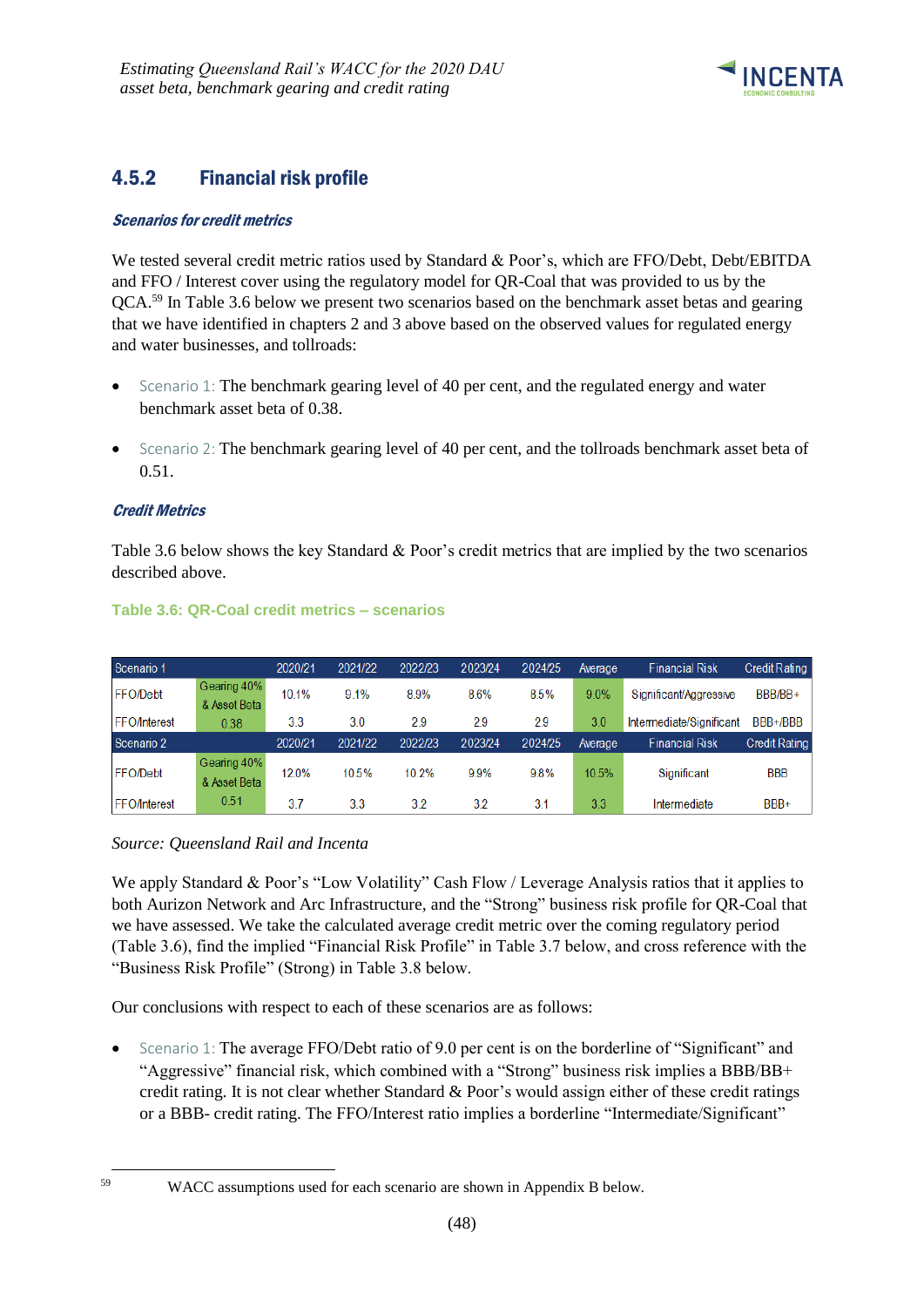

financial risk and a borderline BBB+ and BBB credit rating. While Standard & Poor's places most emphasis on FFO/Debt, the appropriate credit rating is not clearly definable in this case.

Scenario 2: The average FFO/Debt ratio is 10.5 per cent, which is comfortably within the range for "Significant" financial risk, implying a BBB credit rating. The FFO/Interest cover implies "Intermediate" financial risk and a BBB+ credit rating. As it places most emphasis on the FFO/Debt ratio metric, we believe that Standard and Poor's would assign a BBB credit rating in this case.

|                      |             |    | <b>Core ratios</b> |    |                                       | Supplementary coverage ratios |             |       |             | Supplementary payback ratios |             |    |             |    |  |
|----------------------|-------------|----|--------------------|----|---------------------------------------|-------------------------------|-------------|-------|-------------|------------------------------|-------------|----|-------------|----|--|
|                      | FFO / debt  |    | Debt / EBITDA      |    | FFO / cash interest EBITDA / interest |                               |             |       | CFO / debt  |                              | FOCF / debt |    | DCF / debt  |    |  |
|                      | (%)         |    | (x)                |    | (x)                                   |                               | (x)         |       | (%)         |                              | (%)         |    | (%)         |    |  |
|                      | <b>From</b> | To | <b>From</b>        | To | <b>From</b>                           | To                            | <b>From</b> | To    | <b>From</b> | To                           | <b>From</b> | To | <b>From</b> | To |  |
| [1] Minimal          | $35+$       |    | $\leq 2$           |    | > 8                                   |                               |             | > 13  | > 30        |                              | $20+$       |    | $11+$       |    |  |
| [2] Modest           | 23          | 35 |                    |    | 5.                                    | 8                             |             | 13    | 20          | 30                           | 10          | 20 |             | 11 |  |
| [3] Intermediate     | 13          | 23 | Δ                  | 3  |                                       | 5                             |             |       | 12          | 20                           | 4           | 10 |             |    |  |
| [4] Significant      | 9           | 13 |                    | 4  |                                       | o                             | 2.5         | 4     | 8           | 12                           | 0           |    |             |    |  |
| [5] Aggressive       | 6           | 9  | ь                  | 5  | -5                                    |                               | .5          | 2.5   | ь           | 8                            | $-10$       |    | $-20$       | 0  |  |
| [6] Highly leveraged | $\leq 6$    |    | > 6                |    | < 1.5                                 |                               |             | < 1.5 | < 5         |                              | $\leq -10$  |    | $< -20$     |    |  |

#### **Table 3.7: Cash Flow / Leverage Analysis Ratios - "Low volatility" industries.**

*Source: Standard & Poor's (19 November, 2013), p. 35.*

#### **Table 3.8: Standard & Poor's Business and Financial Risk Matrix**

|                              |               | Financial risk profile |                    |              |                              |            |                         |  |  |  |  |  |
|------------------------------|---------------|------------------------|--------------------|--------------|------------------------------|------------|-------------------------|--|--|--|--|--|
|                              |               | <b>Minimal</b>         | ,<br><b>Modest</b> | Intermediate | Significant                  | Aggressive | <b>Highly leveraged</b> |  |  |  |  |  |
|                              | Excellent     | $AAA/AA+$              | AA                 | $A + IA$     | А-                           | <b>BBB</b> | <b>BBB-1BB+</b>         |  |  |  |  |  |
| <b>Business risk profile</b> | <b>Strong</b> | AA / AA-               | $A+IA$             | $A - I$ BBB+ | <b>BBB</b>                   | BB+        | <b>BB</b>               |  |  |  |  |  |
|                              | Satisfactory  | $AIA-$                 | BBB+               | BBB / BBB-   | $R$ <sub>BBB</sub> - $/$ BB+ | BB         | $B+$                    |  |  |  |  |  |

*Source: Standard & Poor's and Incenta analysis*

The findings above indicate that for benchmark gearing of 40 per cent, a benchmark BBB credit rating would be indicated if the QCA adopted a benchmark asset beta that was close to the 0.51 estimate for tollroads. However, as the benchmark asset beta adopted by the QCA declines from that benchmark towards the 0.38 estimated for regulated energy and water businesses, the likelihood of a BBB credit rating being obtained is reduced. With an asset beta of 0.38 it would be unclear that a BBB credit rating would be achieved. 60

In summary, a comparison of the three Australian rail businesses that we have reviewed in detail indicates a:

• BBB+ credit rating for Aurizon Network, which has a "Strong" business risk profile and an "Intermediate" financial risk profile;

<sup>1</sup> 

 $60$  Although Standard & Poor's has clear rules to determine the credit rating in border line cases, we understand it is also likely that a regulated utility would be likely to be given the benefit of the doubt and have the higher credit rating assigned.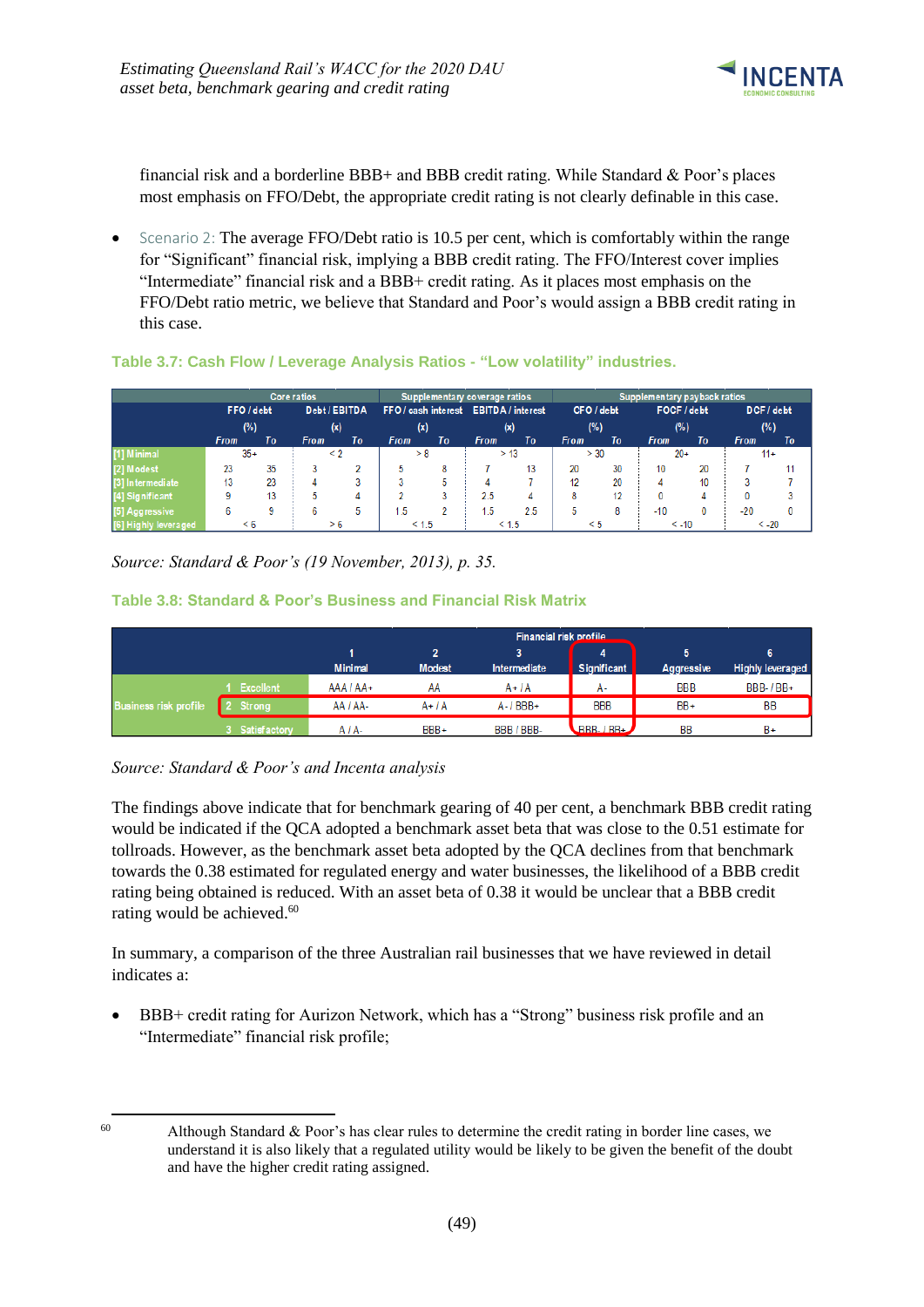

- BBB credit rating for QR-Coal, which has a "Strong" business risk profile and a "Significant" financial risk profile based on the primary FFO/Debt metric used by Standard & Poor's;<sup>61</sup> and
- BBB credit rating for Arc Infrastructure, which has a "Satisfactory" business risk profile and an "Intermediate" financial risk profile.

One of the financial characteristics differentiating QR-Coal from Aurizon Network and Arc Infrastructure, is that the former has a lower EBITDA margin in the range of 40 per cent to 44 per cent, while the latter two businesses have an EBITDA margin of approximately 65 per cent, and gearing levels that are approximately 60 per cent. For QR-Coal we have determined that the benchmark gearing is 40 per cent.<sup>62</sup> We also note that when the components of the Building Blocks are compared, QR-Coal has a relatively low return of capital component (regulatory depreciation), which distinguishes it from the relatively greater contribution of this component in the case of Aurizon Network and regulated Australian energy businesses. This is likely due to QR-Coal's relatively older asset base.

### <span id="page-53-0"></span>4.6 Conclusion on benchmark credit rating

-

Queensland Rail's benchmark credit rating proposal assumed a BBB+ credit rating based on the precedent of Aurizon Network. However, this was proposed together with a 28 per cent gearing ratio, which is much lower than Aurizon Network's benchmark gearing ratio of 55 per cent, which was previously applied to QR-Coal. The financeability of the gearing and credit rating assumptions previously applied to QR-Coal were not tested.

In the present report we have assessed the benchmark gearing level of QR-Coal to be 40 per cent. Our own analysis of the benchmark credit rating draws on Standard & Poor's methodology and the regulatory model that was supplied to us by the QCA. It compares QR-Coal's business and financial risk characteristics to those of Aurizon Network and Arc Infrastructure, which are rated BBB+ and BBB- respectively.

Our conclusion is that a **BBB** credit rating would be indicated for QR-Coal if a benchmark asset beta of 0.51 were applied. This scenario implies a BBB credit rating would be highly likely, but that likelihood would reduce as the benchmark asset beta that was applied approached 0.38. The application of an asset beta of 0.38 would not be clearly BBB rated, as the most important credit metric indicates a credit rating on the border of BBB and BB+. Owing to the desirability of having a clear investment grade credit rating, if an asset beta of 0.38 were applied, a BBB credit rating could potentially be achieved by adjustment to asset lives in order to bring cash flow recovery forward.<sup>63</sup>

<sup>&</sup>lt;sup>61</sup> As discussed above, this assumes a benchmark asset beta that is at or closer to the 0.51 estimate based on tollroads, than to the 0.38 asset beta estimate based on regulated energy and water businesses.

<sup>&</sup>lt;sup>62</sup> This is the accounting gearing ratio that Standard & Poor's attributed to Aurizon Network in its 2017 report, while the regulatory benchmark gearing is 55 per cent of RAB.

 $\frac{63}{100}$  As noted above, Standard & Poor's is likely to give the benefit of the doubt to borderline cases where the business is a regulated utility that has a supportive regulatory framework.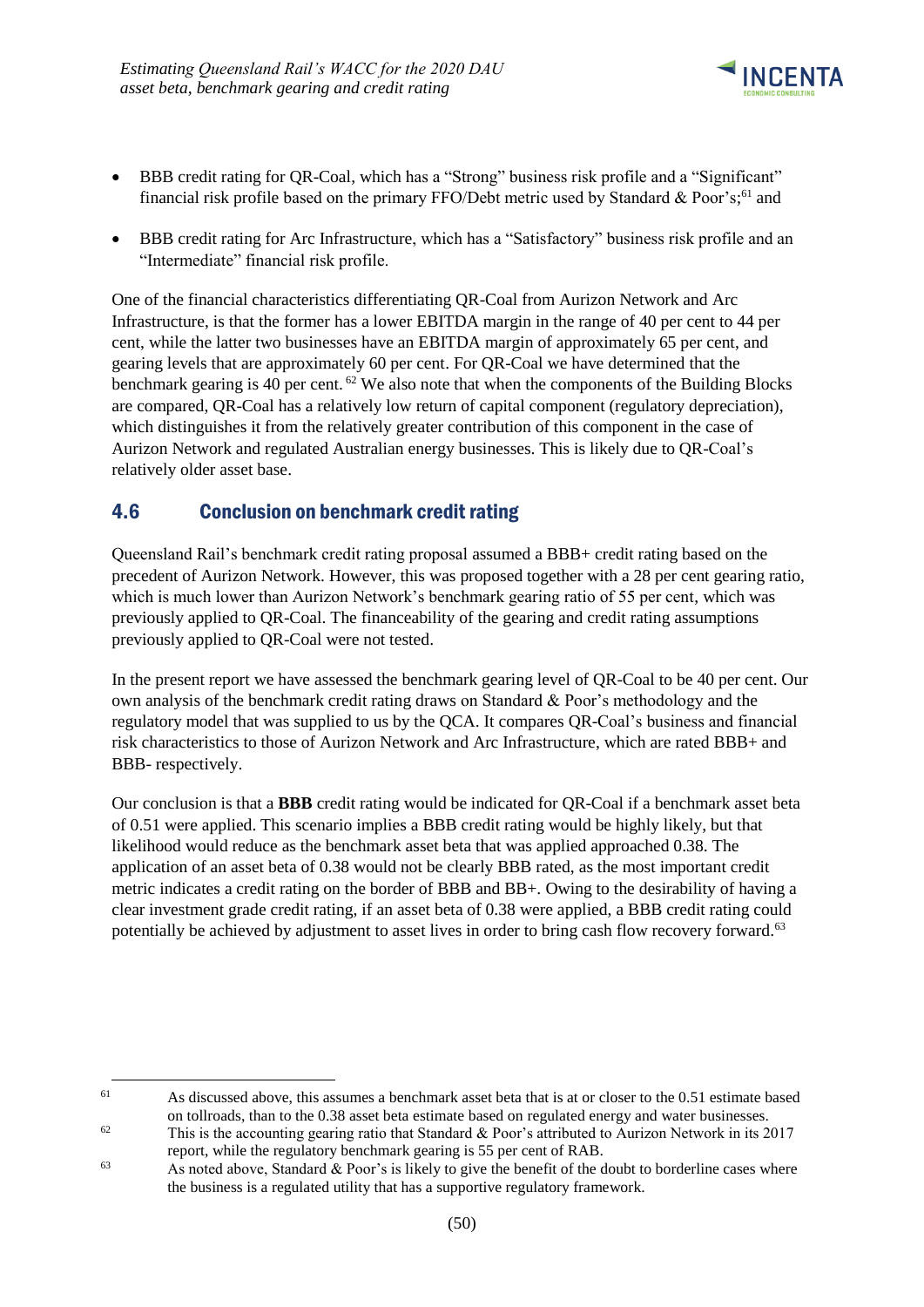

# <span id="page-54-0"></span>A. Industry samples used in first principles analysis

| Companyname                                   | <b>Bloomberg ticker</b> | Country   |
|-----------------------------------------------|-------------------------|-----------|
| <b>Coal mining</b>                            |                         |           |
| Alliance Resources Partners LP                | ARLP US Equity          | <b>US</b> |
| Cloud Peak Energy Inc                         | <b>CLD US Equity</b>    | <b>US</b> |
| Consol Energy Inc                             | CNX US Equity           | <b>US</b> |
| New Hope Corp Ltd                             | NHC AU Equity           | Australia |
| Whitehaven Coal Ltd                           | <b>WHC AU Equity</b>    | Australia |
| <b>North American Pipelines</b>               |                         |           |
| Boardwalk Pipeline Partners LP                | <b>BWP US Equity</b>    | US        |
| <b>EQT Midstream Partners LP</b>              | <b>EQT US Equity</b>    | US        |
| <b>TC Pipelines LP</b>                        | TCP US Equity           | US        |
| Kinder Morgan Inc/DE                          | <b>KMI US Equity</b>    | <b>US</b> |
| <b>Buckeye Partners LP</b>                    | <b>BPL US Equity</b>    | US        |
| Enterprise Products Partnership LP            | EPD US Equity           | US        |
| Magellan Midstream Partners LP                | <b>MMP US Equity</b>    | <b>US</b> |
| Plains All American Pipeline LP               | PAA US Equity           | <b>US</b> |
| Sunoco Logistics Partners LP                  | ETP US Equity           | US        |
| <b>ONEOK Partners LP</b>                      | OKE US Equity           | US        |
| Enbridge Inc                                  | <b>ENB CN Equity</b>    | Canada    |
| TransCanada Corp                              | TRP US Equity           | US        |
| <b>Tollroads</b>                              |                         |           |
| Abertis Infraestructuras SA                   | ABE SM Equity           | Spain     |
| <b>ASTM SPA</b>                               | AT IM Equity            | Italy     |
| Atlantia SPA                                  | ATL IM Equity           | Italy     |
| Groupe Eurotunnel SE - REGR                   | <b>GET FP Equity</b>    | France    |
| Societa Iniziative Autostradali e Servizi SpA | SIS IM Equity           | Italy     |
| Transurban Group                              | <b>TCL AU Equity</b>    | Australia |
| Atlas Arteria Roads                           | ALX AU Equity           | Australia |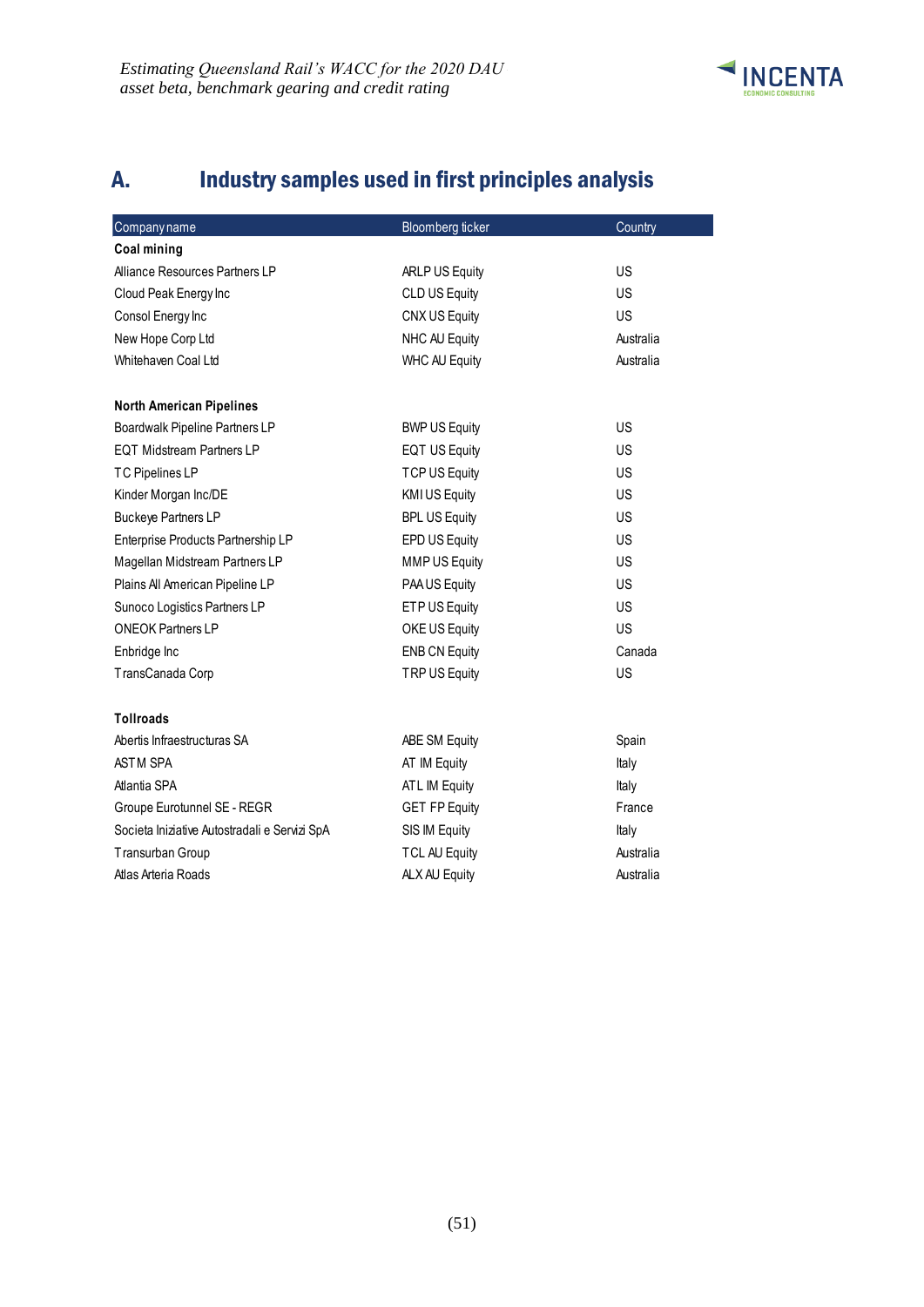#### *Estimating Queensland Rail's WACC for the 2020 DAU – asset beta, benchmark gearing and credit rating*



| Company name                                    | Bloomberg ticker       | Country   |
|-------------------------------------------------|------------------------|-----------|
| <b>Regulated Energy</b>                         |                        |           |
| <b>ALLETE</b>                                   | ALE US Equity          | US        |
| <b>Alliant Energy</b>                           | <b>LNT US Equity</b>   | US        |
| Ameren Corp                                     | AEE US Equity          | US        |
| American Electric Power                         | AEP US Equity          | US        |
| APA Group                                       | APA AU Equity          | Australia |
| Atco Ltd                                        | <b>ACO/X CN Equity</b> | Canada    |
| Atmos Energy Corp                               | ATO US Equity          | US        |
| <b>AusNet Services</b>                          | <b>AST AU Equity</b>   | Australia |
| Avista Corporation                              | <b>AVA US Equity</b>   | US        |
| <b>Black Hills Corporation</b>                  | <b>BKH US Equity</b>   | US        |
| Canadian Utilities Ltd                          | CU CN Equity           | Canada    |
| CenterPoint Energy                              | CNP US Equity          | US        |
| Centrica PLC                                    | <b>CNALN Equity</b>    | UK        |
| Chesapeake Utilities Corp                       | CPK US Equity          | US        |
| CMS Energy Corp                                 | <b>CMS US Equity</b>   | US        |
| <b>Consolidated Edison</b>                      | ED US Equity           | US        |
| <b>Dominion Resources</b>                       | D US Equity            | US        |
| DTE Energy                                      | DTE US Equity          | US        |
| Duke Energy Corp                                | DUK US Equity          | US        |
| Edison International                            | <b>EIX US Equity</b>   | US        |
| El Paso Electric                                | EE US Equity           | US        |
| Emera Inc                                       | <b>EMACN Equity</b>    | Canada    |
| <b>Entergy Corp</b>                             | ETR US Equity          | US        |
| Eversource Energy was NorthEast Utilities NU US | ES US Equity           | US        |
| <b>Exelon Corporation</b>                       | <b>EXC US Equity</b>   | US        |
| First Energy Corp                               | FE US Equity           | US        |
| Fortis Inc.                                     | FTS CN Equity          | Canada    |
| Hawaiian Electric Industries Inc                | <b>HE US Equity</b>    | US        |
| <b>IDACORP</b> Inc                              | <b>IDAUS</b> Equity    | US        |
| <b>MGE Energy</b>                               | <b>MGEE US Equity</b>  | US        |
| National Fuel Gas Company                       | <b>NFG US Equity</b>   | US        |
| National Grid PLC                               | NG/LN Equity           | UK        |
| New Jersey Natural Gas Co                       | <b>NJR US Equity</b>   | US        |
| NextEra Energy                                  | <b>NEE US Equity</b>   | US        |
| NiSource Inc.                                   | NI US Equity           | US        |
| Northwest Natural Gas                           | <b>NWN US Equity</b>   | US        |
| NorthWestern Corporation                        | <b>NWE US Equity</b>   | US        |
| OGE Energy                                      | OGE US Equity          | US        |
| Otter Tail Corp                                 | OTTR US Equity         | US        |
| PG&E Corp                                       | PCG US Equity          | US        |
| Pinnacle West Capital                           | PNW US Equity          | US        |
| <b>PNM Resources Inc.</b>                       | PNM US Equity          | US        |
| Portland General Electric Co                    | POR US Equity          | US        |
| PPL Corporation                                 | PPL US Equity          | US        |
| <b>Public Service Enterprise</b>                | PEG US Equity          | US        |
| <b>SCANA Corp</b>                               | <b>SCG US Equity</b>   | US        |
| Sempra Energy                                   | SRE US Equity          | US        |
| South Jersey Industries Inc                     | SJI US Equity          | US        |
| Southwest Gas Corp                              | SWX US Equity          | US        |
| Spark Infrastructure Group                      | SKI AU Equity          | Australia |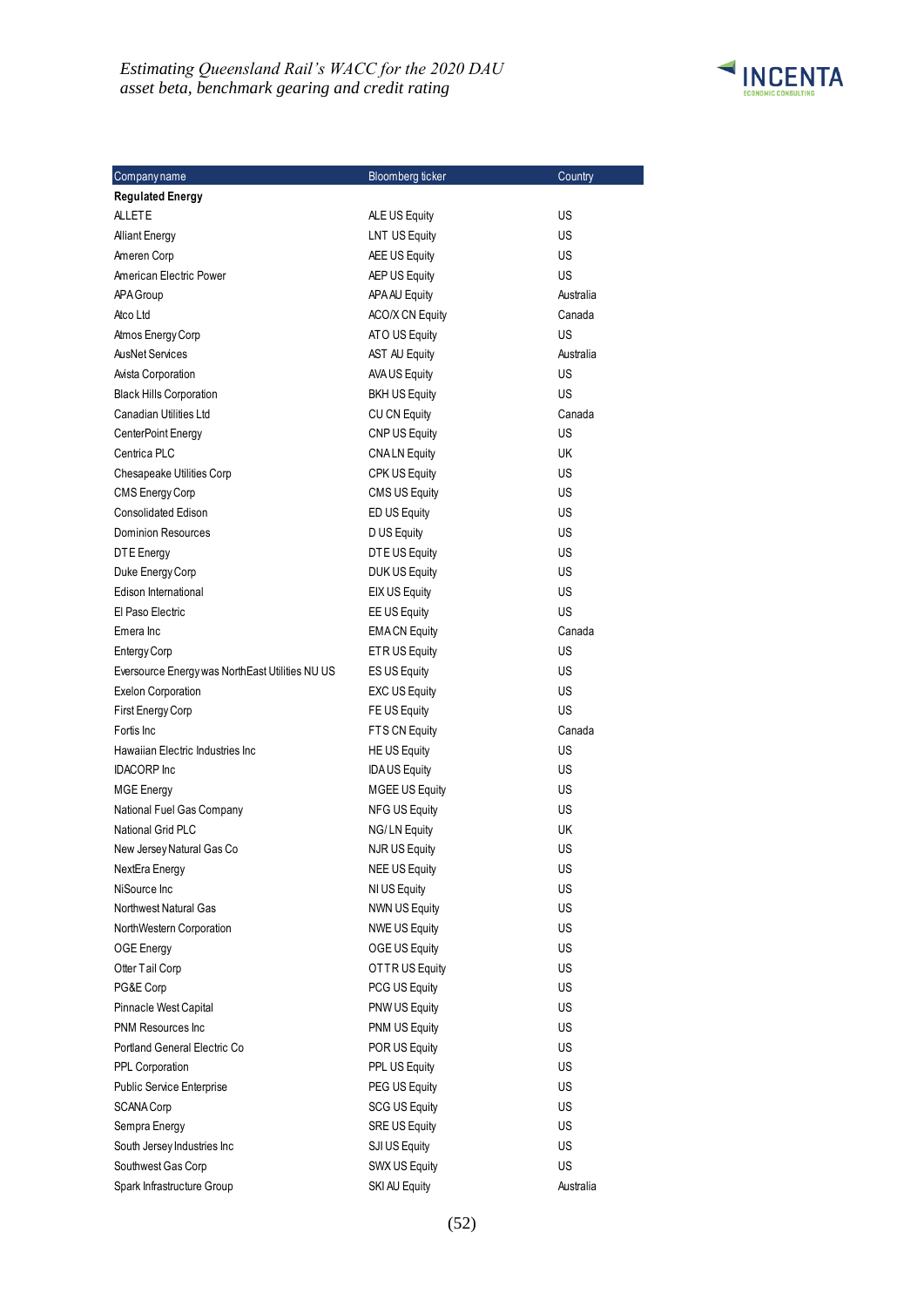### *Estimating Queensland Rail's WACC for the 2020 DAU – asset beta, benchmark gearing and credit rating*



| Companyname                                                           | Bloomberg ticker               | Country     |
|-----------------------------------------------------------------------|--------------------------------|-------------|
| Spire Inc                                                             | SR US Equity                   | <b>US</b>   |
| SSE PLC                                                               | <b>SSE LN Equity</b>           | <b>UK</b>   |
| The Southern Company                                                  | SO US Equity                   | <b>US</b>   |
| TransCanada Corp                                                      | <b>TRP CN Equity</b>           | Canada      |
| <b>UGI Corporation</b>                                                | UGI US Equity                  | US          |
| United Utilities Group PLC                                            | UU/LN Equity                   | <b>UK</b>   |
| Unitil Corporation                                                    | UTL US Equity                  | <b>US</b>   |
| Vector Limited                                                        | <b>VCT NZ Equity</b>           | New Zealand |
| Vectren Corporation                                                   | <b>WC US Equity</b>            | <b>US</b>   |
| <b>WEC Energy Group</b>                                               | <b>WEC US Equity</b>           | <b>US</b>   |
| Xcel Energy Inc                                                       | <b>XEL US Equity</b>           | US          |
|                                                                       |                                |             |
| <b>Regulated water</b>                                                |                                |             |
| American States Water Co                                              | <b>AWR US Equity</b>           | US          |
| American Water Works co Inc                                           | <b>AWK US Equity</b>           | <b>US</b>   |
| Aqua America Inc                                                      | <b>WTRUS Equity</b>            | US          |
| Artesian Resources Corp                                               | <b>ARTNAUS Equity</b>          | <b>US</b>   |
| California Water Service Group                                        | <b>CWT US Equity</b>           | <b>US</b>   |
| Connecticut Water Service Group                                       | CTWS US Equity                 | US          |
| Middlesex Water co                                                    | <b>MSEX US Equity</b>          | <b>US</b>   |
| SJW Corp                                                              | SJW US Equity                  | US          |
| York Water Co                                                         | YORW US Equity                 | <b>US</b>   |
| Pennon Group PLC                                                      | <b>PNN LN Equity</b>           | <b>US</b>   |
| Severn Trent PLC                                                      | <b>SVT LN Equity</b>           | US          |
|                                                                       |                                |             |
| Railways<br>Aurizon Holdings Ltd                                      |                                | Australia   |
|                                                                       | AZJ AU Equity<br>CNR CN Equity | Canada      |
| Canadian National Railway Company<br>Canadian Pacific Railway Limited |                                | Canada      |
|                                                                       | CP CN Equity                   |             |
| Container Corporation of India Ltd                                    | <b>CCRI IN Equity</b>          | India       |
| <b>CSX Corporation</b>                                                | CSX US Equity                  | US          |
| Daqin Railway Co. Ltd                                                 | 601006 CH Equity               | China       |
| Genessee & Wyoming                                                    | <b>GWR US Equity</b>           | US          |
| Globaltrans Investment PLC                                            | <b>GLTR LI Equity</b>          | Russia      |
| Kansas City Southern                                                  | <b>KSU US Equity</b>           | US          |
| Norfolk Southern Corporation                                          | <b>NSC US Equity</b>           | US          |
| Union Pacific Railroad                                                | <b>UNP US Equity</b>           | US          |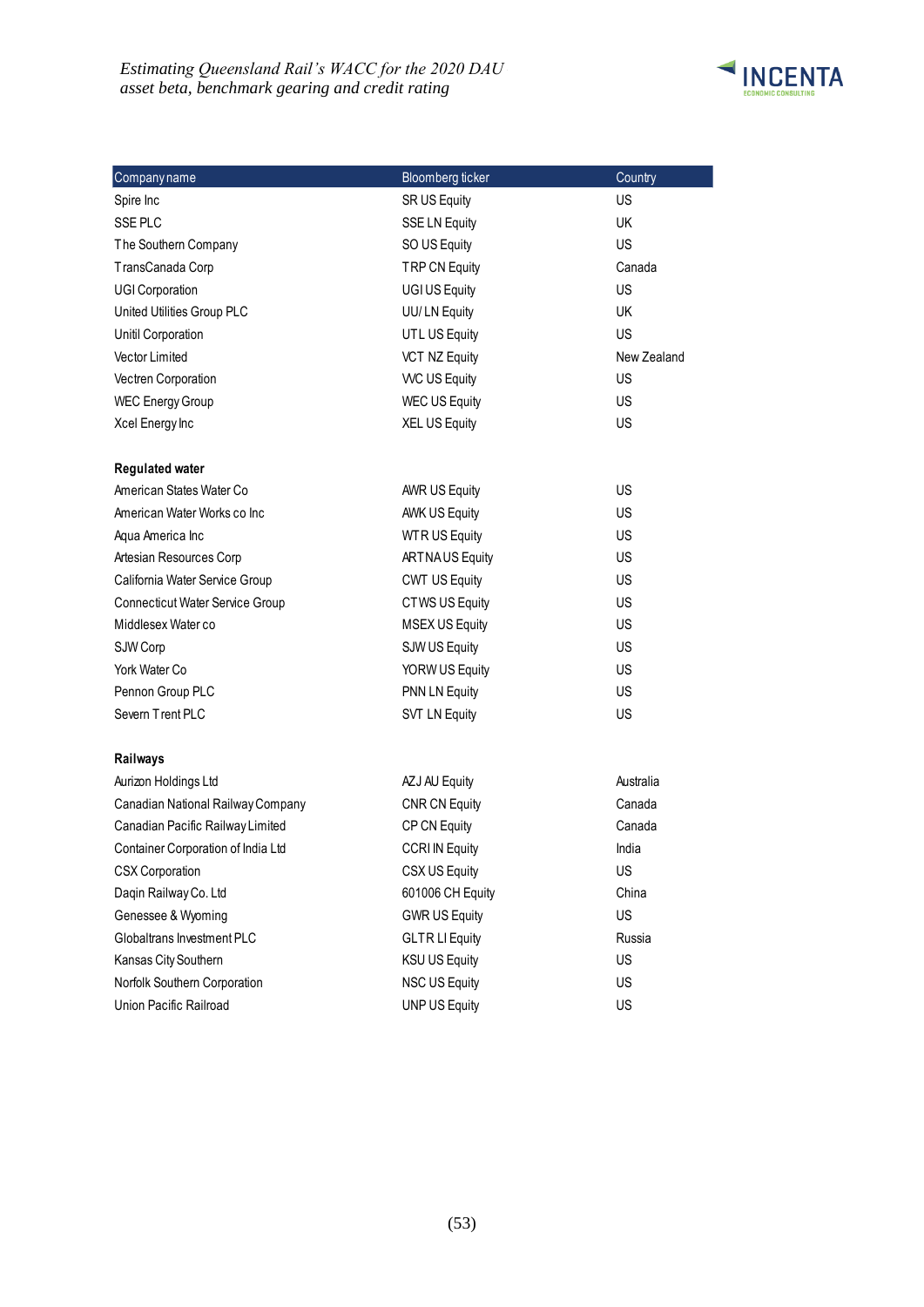

# <span id="page-57-0"></span>B. WACC assumptions for credit metrics scenario analysis

| <b>Parameters</b>                                     | Scenario 1 | Scenario 2 |
|-------------------------------------------------------|------------|------------|
| Entity (Debt) Credit Rating                           | BBB/BB+    | BBB        |
| Risk free rate (10-yr.)                               | 2.28%      | 2.28%      |
| Gearing/Capital structure                             | 40%        | 40%        |
| <b>Market Risk Premium</b>                            | 6.5%       | 6.5%       |
| <b>Asset Beta</b>                                     | 0.38       | 0.51       |
| Debt Beta                                             | 0.12       | 0.12       |
| Corporate Tax Rate                                    | 0.3        | 0.3        |
| Gamma (tax adjustment)                                | 0.484      | 0.484      |
| <b>Equity Beta</b>                                    | 0.53       | 0.73       |
| Cost of Equity (10-yr.) ke                            | 5.7%       | 7.0%       |
| Equity margin                                         | 3.4%       | 4.7%       |
| Debt Risk Premium/Margin (excl. allowances)           | 2.28%      | 2.28%      |
| Debt transaction costs allowance                      | 0.11%      | 0.11%      |
| Interest rate swap costs - refinancing risk allowance |            |            |
| Total Debt Margin (incl. allowances)                  | 2.39%      | 2.39%      |
| Cost of Debt kd                                       | 4.67%      | 4.67%      |
| WACC - post-tax nominal 'WACC3'                       | 5.29%      | 6.08%      |

*Source: QCA and Incenta analysis. Note: To test the BBB+ credit rating band, a cost of debt of 4.44 per cent was applied.*